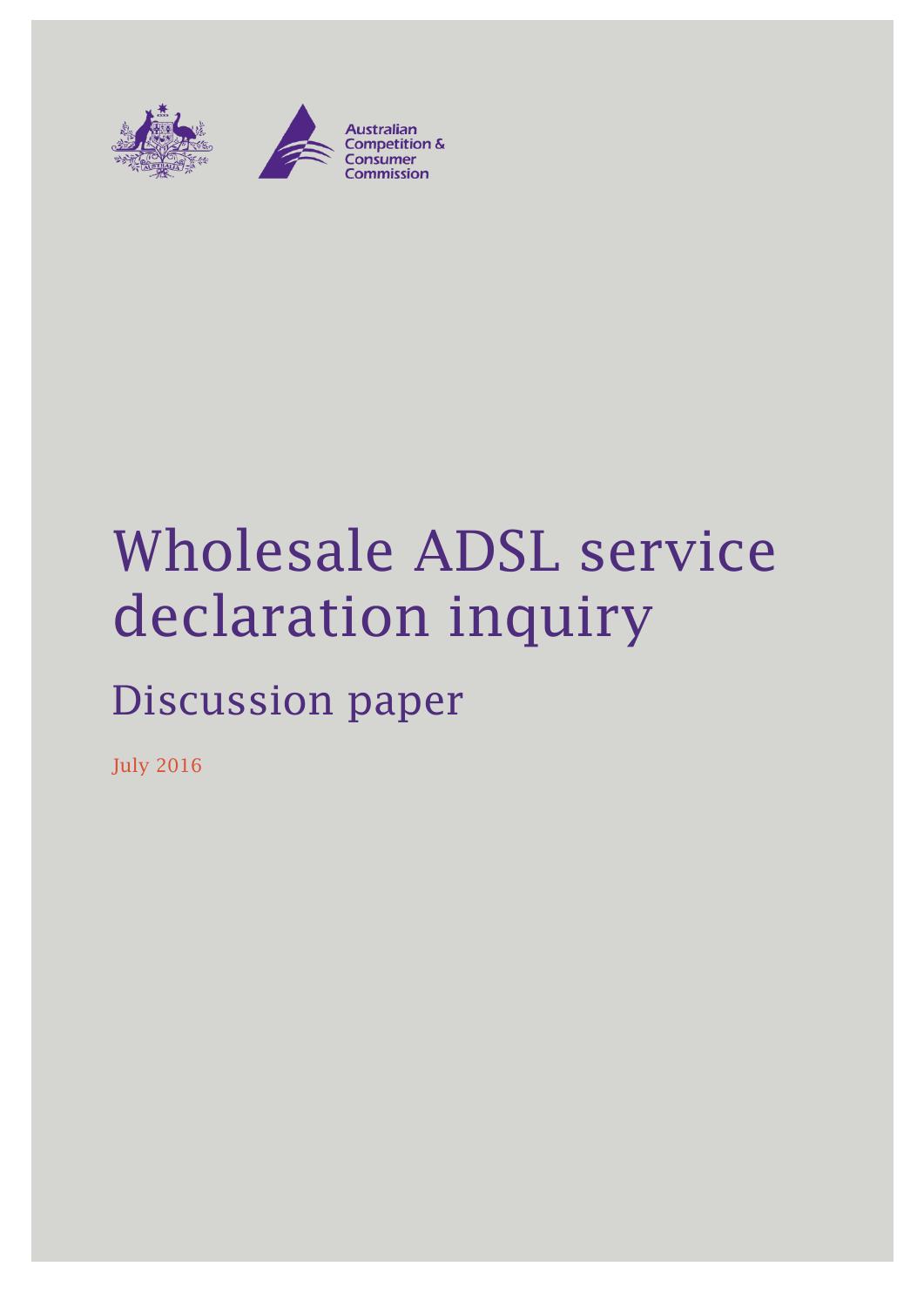## Contents

| 1. |        |                                                                                 |
|----|--------|---------------------------------------------------------------------------------|
|    |        |                                                                                 |
|    |        |                                                                                 |
|    |        |                                                                                 |
|    | 1.3.1. |                                                                                 |
|    |        |                                                                                 |
| 2. |        |                                                                                 |
|    |        |                                                                                 |
|    |        |                                                                                 |
|    | 2.2.1. |                                                                                 |
|    | 2.2.2. |                                                                                 |
|    | 2.2.3. |                                                                                 |
|    |        | 2.3. Defining relevant markets and assessing the state of competition  8        |
| 3. |        |                                                                                 |
|    |        | 3.1. Declaration of the wholesale ADSL service and past competition concerns 10 |
|    |        |                                                                                 |
|    | 3.2.1. | The wholesale ADSL service final access determination 2013 11                   |
|    | 3.2.2. |                                                                                 |
|    | 3.2.3. |                                                                                 |
|    | 3.2.4. |                                                                                 |
|    | 3.2.5. | Telstra's Structural Separation Undertaking and Migration Plan  13              |
|    |        |                                                                                 |
|    | 3.3.1. |                                                                                 |
|    | 3.3.2. |                                                                                 |
| 4. |        |                                                                                 |
|    |        |                                                                                 |
|    | 4.1.1. |                                                                                 |
|    | 4.1.2. |                                                                                 |
|    | 4.1.3. |                                                                                 |
|    |        |                                                                                 |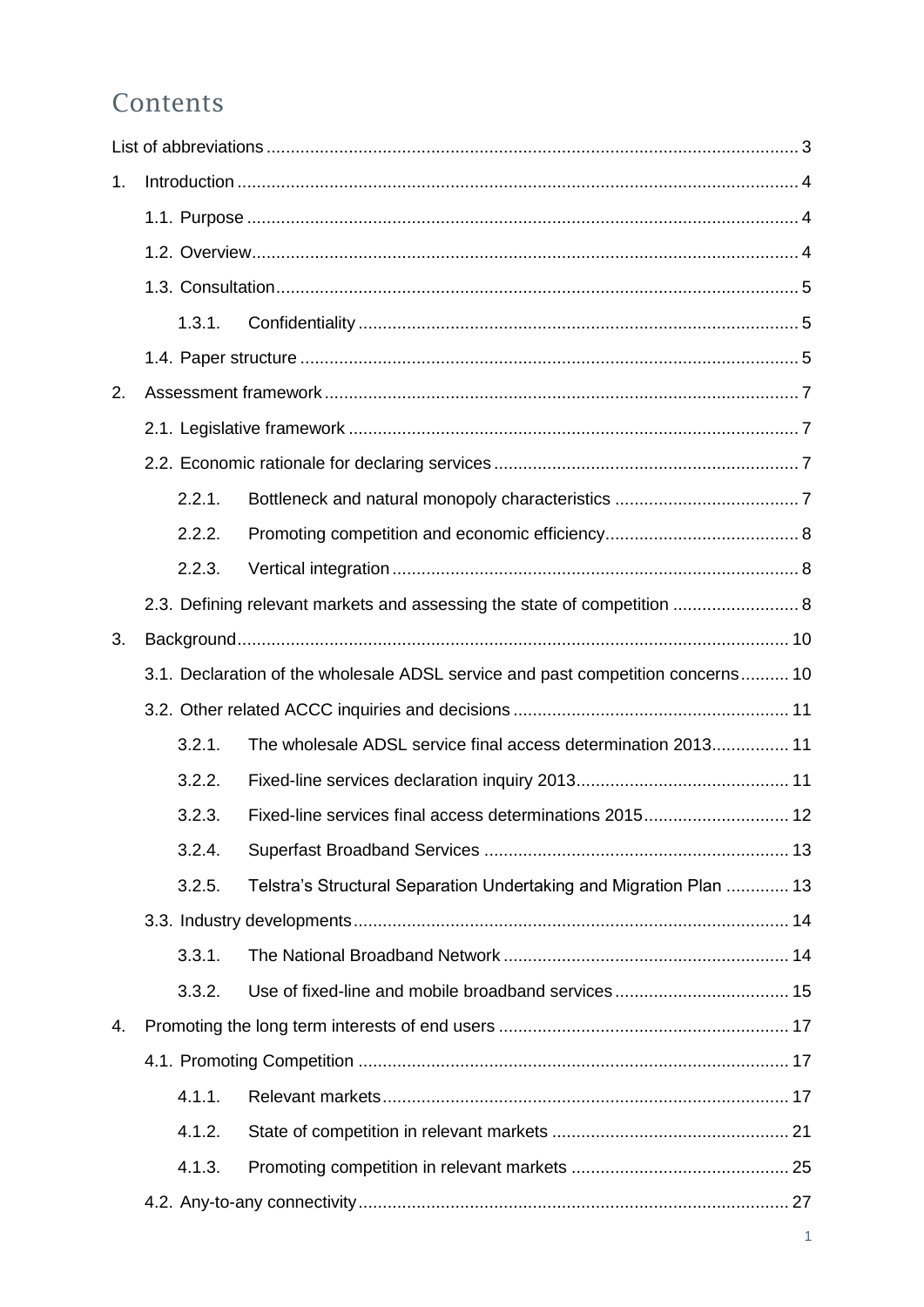|    | 4.3. Encouraging economically efficient use of, and investment in, infrastructure  27 |  |
|----|---------------------------------------------------------------------------------------|--|
| 5. | Considerations if the ACCC were to declare the wholesale ADSL service31               |  |
|    |                                                                                       |  |
|    |                                                                                       |  |
|    |                                                                                       |  |
|    |                                                                                       |  |
|    |                                                                                       |  |
|    |                                                                                       |  |
|    |                                                                                       |  |
|    |                                                                                       |  |
|    | Appendix C: Legislative framework and the ACCC's assessment approach  40              |  |
|    |                                                                                       |  |
|    |                                                                                       |  |
|    |                                                                                       |  |
|    |                                                                                       |  |
|    |                                                                                       |  |
|    |                                                                                       |  |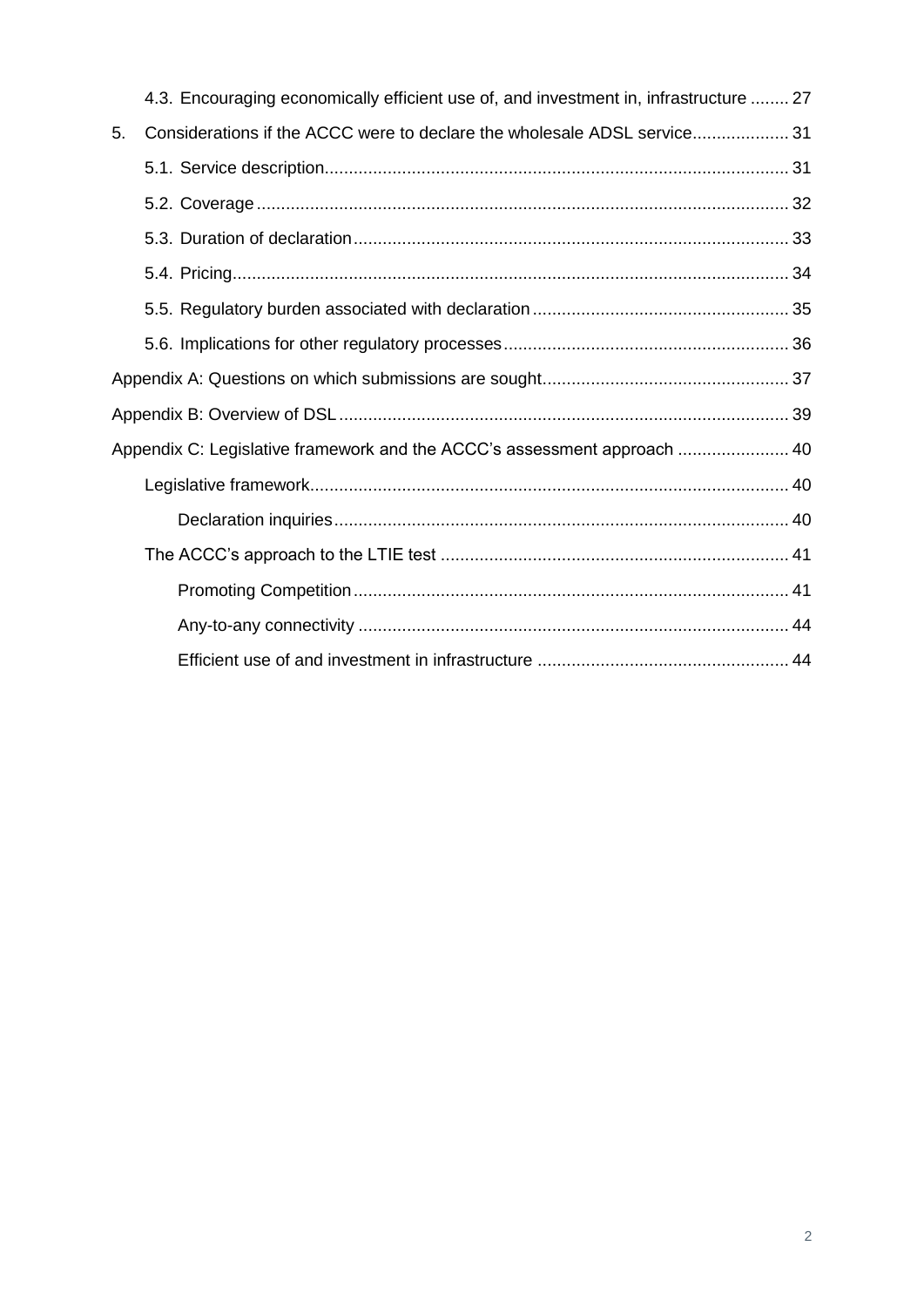## <span id="page-3-0"></span>List of abbreviations

| <b>ACCC</b>  | Australian Competition and Consumer Commission |
|--------------|------------------------------------------------|
| <b>ADSL</b>  | asymmetric digital subscriber line             |
| <b>AGVC</b>  | aggregating virtual circuit                    |
| CAN          | <b>Customer Access Network</b>                 |
| <b>CBD</b>   | central business district                      |
| <b>CCA</b>   | <b>Competition and Consumer Act 2010</b>       |
| <b>DSL</b>   | digital subscriber line                        |
| <b>DSLAM</b> | digital subscriber line access multiplexer     |
| <b>ESA</b>   | exchange service area                          |
| <b>FAD</b>   | final access determination                     |
| <b>FTTB</b>  | fibre to the basement                          |
| <b>FTTN</b>  | fibre to the node                              |
| <b>FTTP</b>  | fibre to the premises                          |
| <b>HFC</b>   | hybrid fibre-coaxial                           |
| <b>LBAS</b>  | local bitstream access service                 |
| <b>LSS</b>   | line sharing service                           |
| <b>LTIE</b>  | long-term interests of end-users               |
| <b>Mbps</b>  | megabits per second                            |
| <b>NBN</b>   | <b>National Broadband Network</b>              |
| <b>OBPR</b>  | Office of Best Practice Regulation             |
| <b>RKR</b>   | record keeping rules                           |
| <b>RSP</b>   | retail service provider                        |
| <b>SAOs</b>  | standard access obligations                    |
| <b>SBAS</b>  | superfast broadband access service             |
| SSU          | structural separation undertaking              |
| <b>ULLS</b>  | unconditioned local loop service               |
| <b>VLAN</b>  | virtual local area network                     |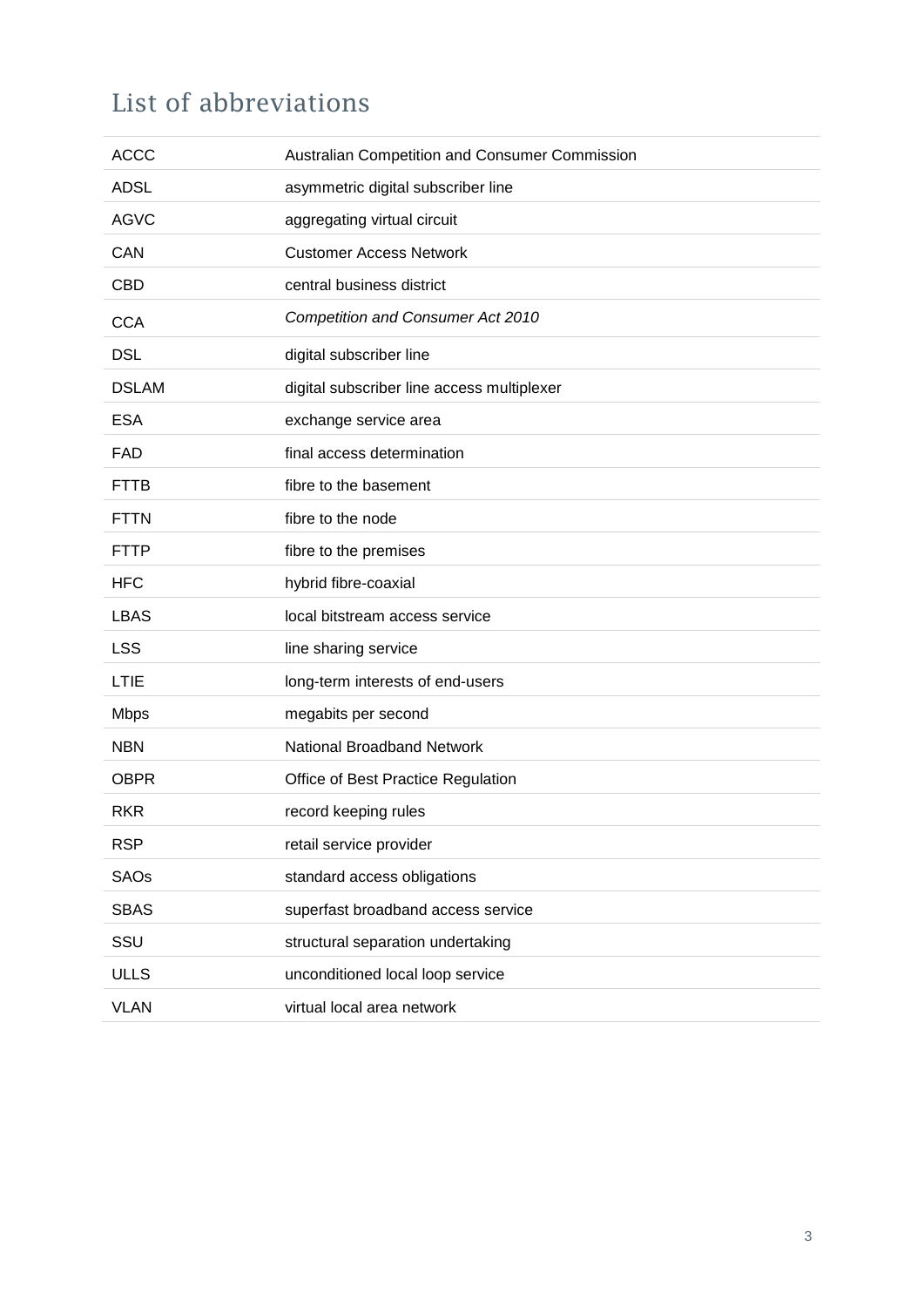## <span id="page-4-0"></span>1. Introduction

#### <span id="page-4-1"></span>**1.1. Purpose**

The Australian Competition and Consumer Commission (ACCC) is conducting a public inquiry about the declaration of the wholesale asymmetric digital subscriber line (ADSL) service. The current declaration is set to expire on 13 February 2017.

The ACCC is required to conduct this inquiry during the 18 month period preceding the expiry date of the current declaration.<sup>1</sup> The purpose of the inquiry is to determine whether the declaration should be extended, revoked, varied, allowed to expire, either with or without a new declaration being made, or extended for a period of not more than 12 months and then allowed to expire without a new declaration being made.<sup>2</sup>

This discussion paper seeks comment on the key issues that are relevant to the review of the wholesale ADSL service declaration.

#### <span id="page-4-2"></span>**1.2. Overview**

Under Part XIC of the *Competition and Consumer Act 2010* (CCA), the ACCC may declare a service if it is satisfied that the making of the declaration will promote the long-term interests of end-users (LTIE). When determining whether declaration of the service promotes the LTIE, the ACCC must have regard to the extent to which declaration is likely to result in the achievement of the following three objectives:<sup>3</sup>

- promoting competition in markets for telecommunications services
- achieving any-to-any connectivity
- encouraging the economically efficient use of, and the economically efficient investment in, the infrastructure by which telecommunications services are supplied.

If a service is declared it is subject to the standard access obligations (SAOs) and the access provider must provide access, if requested, to that service to access seekers.<sup>4</sup> The access provider may also be required to comply with regulated price and non-price terms and conditions set by the ACCC.<sup>5</sup>

The ACCC first declared the wholesale ADSL service in February 2012.<sup>6</sup> It has also made a final access determination (FAD) establishing the regulated price and non-price terms and conditions to apply where commercial agreement cannot be reached. If through this public inquiry the ACCC was to declare the same wholesale ADSL service as is currently declared, the current  $FAD<sup>7</sup>$  would remain in place until it expires on 30 June 2019.

Digital subscriber line (DSL) technology provides fixed-line broadband services over copper networks and is currently the major technology for internet connections in Australia. ADSL broadband services have a high downstream data rate coupled with a lower upstream data rate and are typically used by residential or small business customers. Appendix B outlines the main features and functionalities that distinguish DSL services and the different types of ADSL services.

<sup>1</sup> Competition and Consumer Act 2010 (CCA), section 152ALA.

<sup>2</sup> CCA, subsection 152ALA(7).

CCA, section 152AB.

<sup>4</sup> CCA, section 152AR. 5

CCA, section 152AY.

<sup>6</sup> ACCC, Declaration of the wholesale ADSL service under Part XIC of the Competition and Consumer Act 2010, Final decision, February 2012, [https://www.accc.gov.au/system/files/Declaration%20of%20the%20wholesale%20ADSL%20service%20-](https://www.accc.gov.au/system/files/Declaration%20of%20the%20wholesale%20ADSL%20service%20-%20final%20decision%20paper.pdf) [%20final%20decision%20paper.pdf](https://www.accc.gov.au/system/files/Declaration%20of%20the%20wholesale%20ADSL%20service%20-%20final%20decision%20paper.pdf). 7

ACCC, *Public inquiry into final access determinations for fixed line services*, *Final Decision*, October 2015, <http://www.accc.gov.au/system/files/FSR%20FAD%20Final%20Decision%20Report%20-%20Public%20Version.pdf>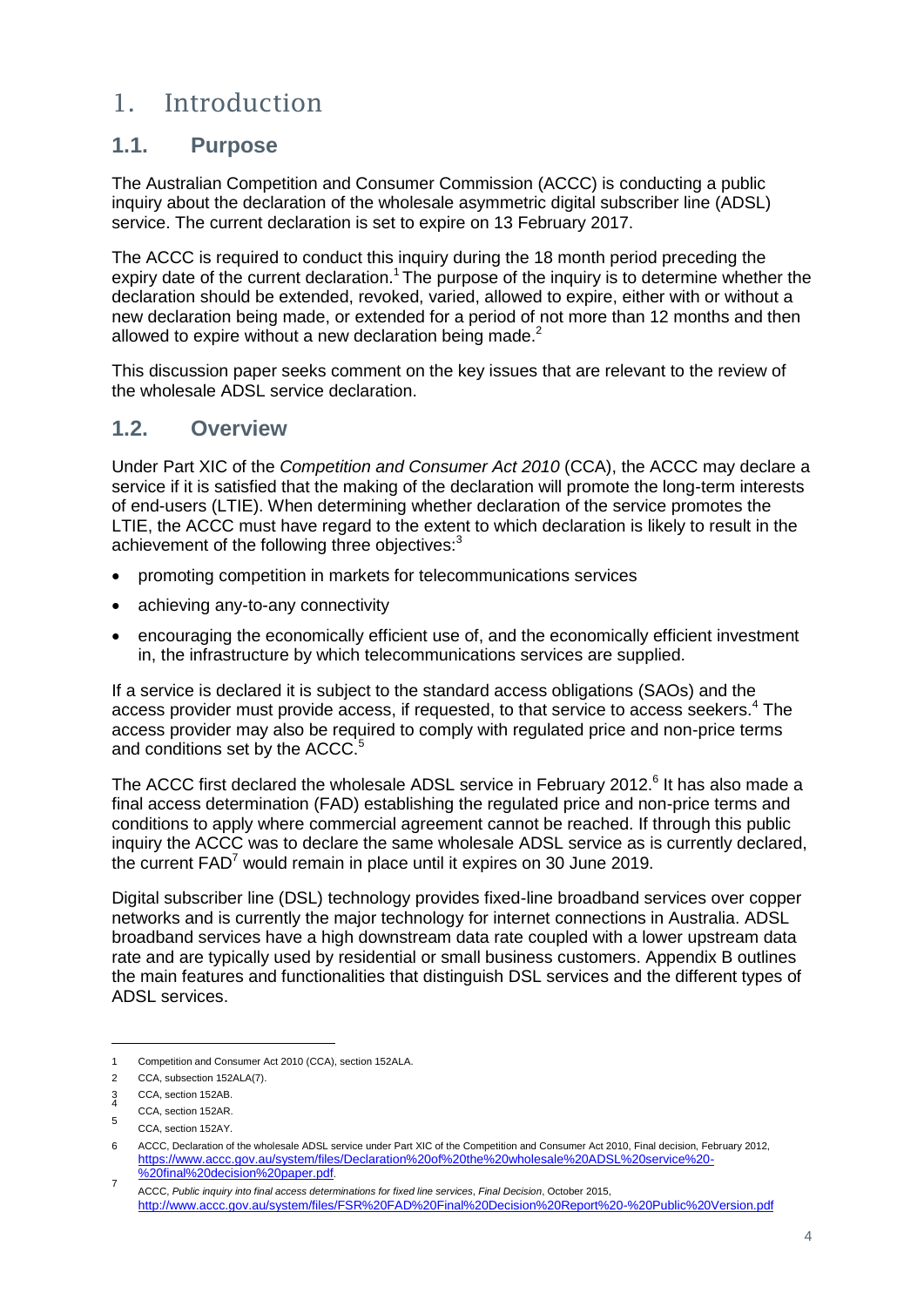A number of changes have occurred since the wholesale ADSL service was declared in 2012, including the progressive rollout of the National Broadband Network (NBN) and increasing use of fixed-line broadband services to download data. In examining whether declaration will promote the LTIE, the ACCC will take these, and any other relevant considerations, into account.

#### <span id="page-5-0"></span>**1.3. Consultation**

The ACCC encourages industry participants, other stakeholders and the public to consider the issues set out in this discussion paper and make a submission. A full list of questions posed in this discussion paper is at Appendix A.

The ACCC seeks written submissions on the issues raised in this discussion paper by **no later than 29 July 2016**.

The ACCC prefers to receive electronic copies of submissions, either in PDF or Microsoft Word format allowing for the submission text to be searched. Please email submissions to:

[Claire.Preston@accc.gov.au](mailto:Preston@accc.gov.au)

Cc [Nicole.Ross@accc.gov.au](mailto:Nicole.Ross@accc.gov.au) and [WADSLdeclarationinquiry@accc.gov.au](mailto:WADSLdeclarationinquiry@accc.gov.au)

Please contact Claire Preston regarding any questions you have regarding this consultation on (03) 9290 1995.

<span id="page-5-1"></span>The ACCC expects to finalise its decision in February 2017.

#### **1.3.1. Confidentiality**

To foster an informed and consultative process, all submissions will be considered as public submissions and will be posted on the ACCC's website. Interested parties wishing to submit commercial-in-confidence material to the ACCC should submit both a public and a commercial-in-confidence version of their submission. The public version of the submission should clearly identify the commercial-in-confidence material by replacing the confidential material with an appropriate symbol or 'c-i-c'.

The ACCC has published a Confidentiality Guideline which sets out the process parties should follow when submitting confidential information to communications inquiries commenced by the ACCC. The Guideline describes the ACCC's legal obligations with respect to confidential information, the process for submitting confidential information and how the ACCC will treat confidential information provided in submissions. A copy of the Guideline can be downloaded from website.

The *ACCC-AER information policy: the collection, use and disclosure of information* is also a useful reference and can be downloaded from [the ACCC's website.](https://www.accc.gov.au/publications/accc-aer-information-policy-collection-and-disclosure-of-information)<sup>8</sup>

#### <span id="page-5-2"></span>**1.4. Paper structure**

**Section 2** sets out the declaration assessment framework including the legislative and economic rationale.

**Section 3** provides background to the current declaration of the wholesale ADSL service and outlines some key issues and trends in the industry.

**Section 4** sets out the issues to be considered in determining whether declaration would promote the LTIE.

<sup>8</sup> The AER is the Australian Energy Regulator.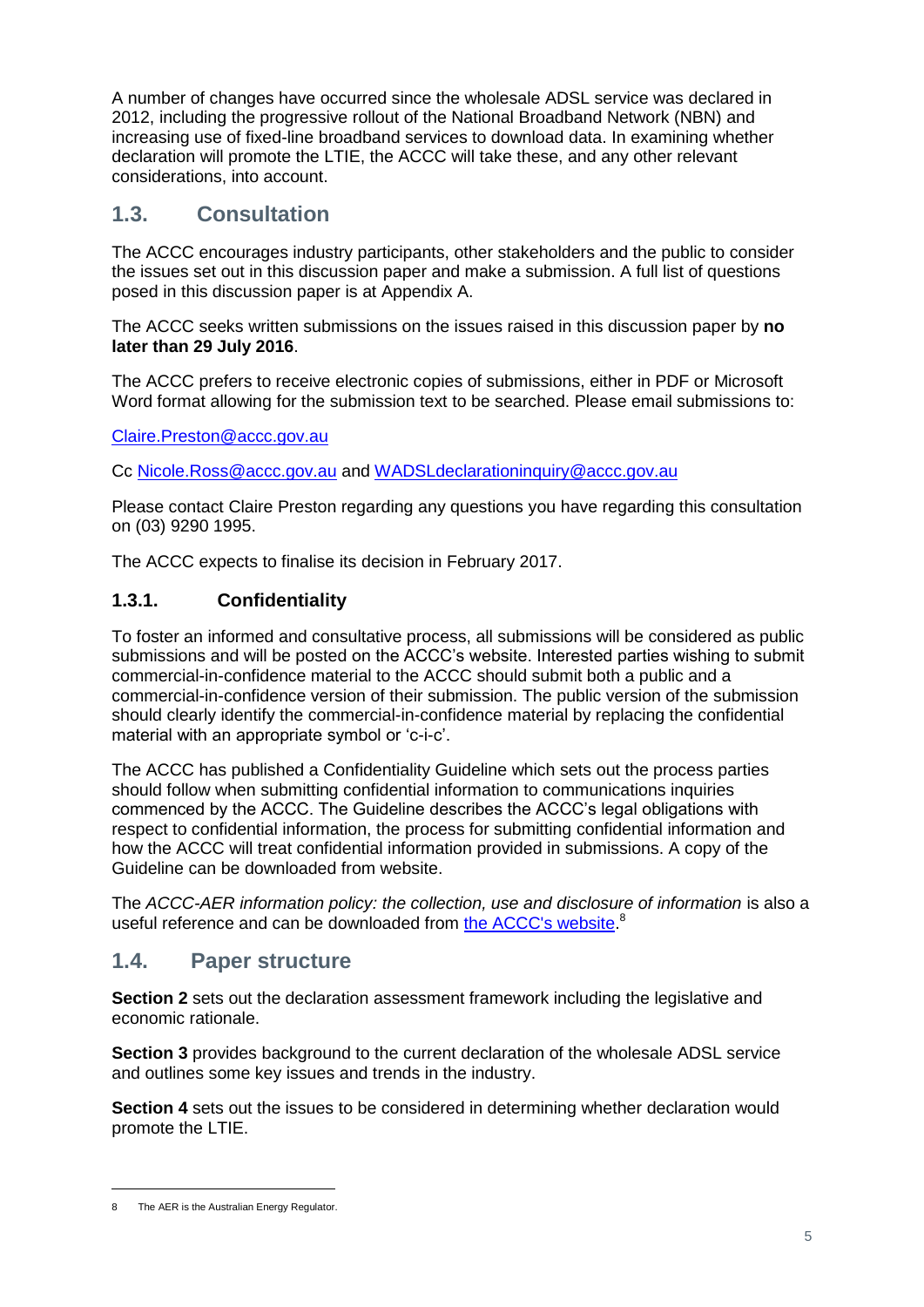**Section 5** outlines the considerations that would arise if the ACCC were to declare the wholesale ADSL service, including the service description.

**Appendix A** sets out a list of all questions on which submissions are sought.

**Appendix B** sets out an overview of DSL technology.

**Appendix C** sets out the legislative framework for declaration and the ACCC's general assessment approach.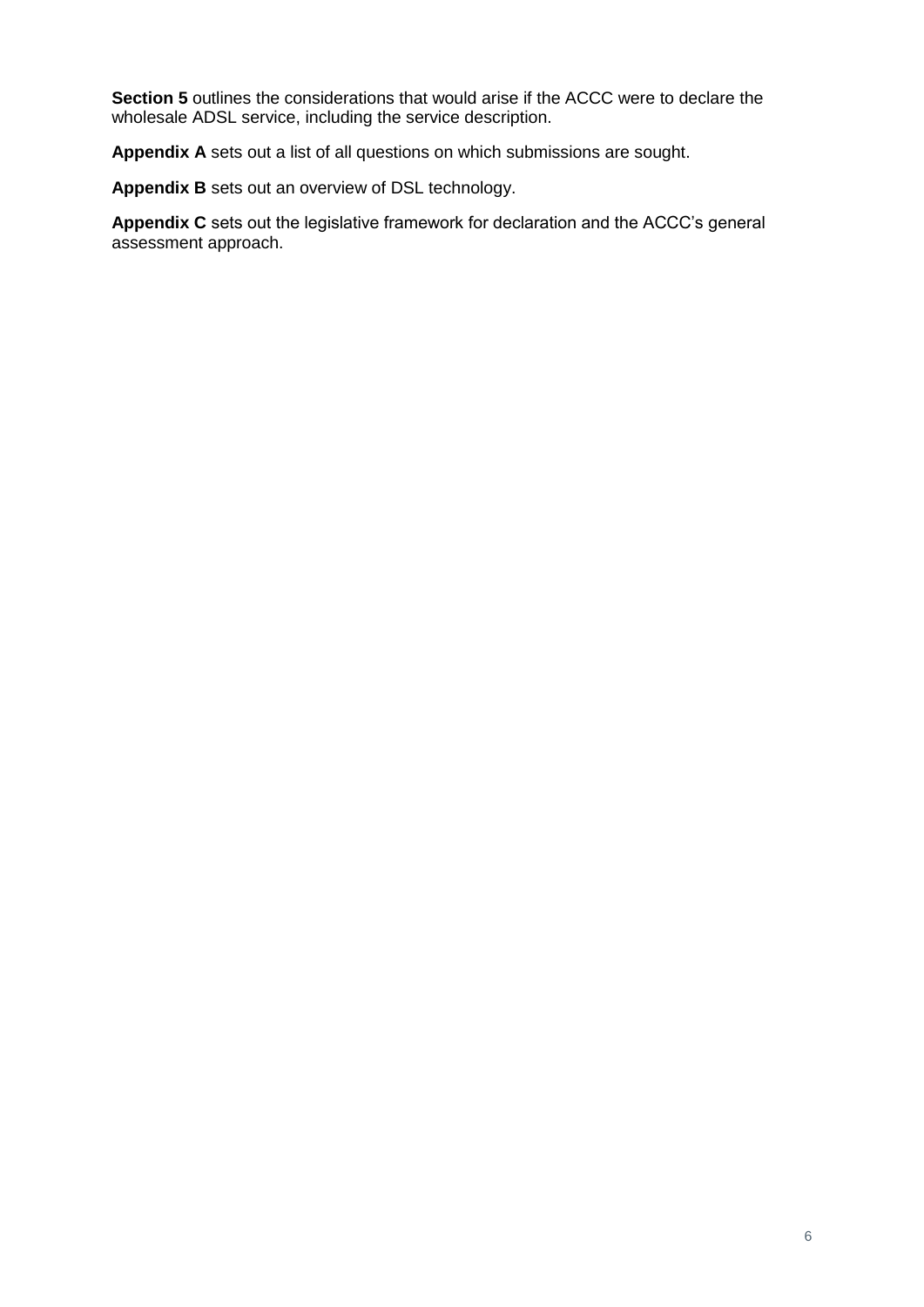## <span id="page-7-0"></span>2. Assessment framework

#### <span id="page-7-1"></span>**2.1. Legislative framework**

Part XIC of the CCA establishes a telecommunications specific access regime that has an objective to promote the LTIE. The regime allows the ACCC to declare a service, after which the provider of the service is subject to the SAOs. The SAOs require the access provider to provide access to that service to access seekers. Declaration ensures service providers have access to the inputs they need to supply competitive telecommunications services to consumers on terms and conditions that promote the LTIE.

The ACCC can declare a specified eligible service<sup>9</sup> if it is satisfied that this will promote the LTIE of carriage services, or of services provided by means of carriage services.<sup>10</sup>

In deciding whether declaration is likely to promote the LTIE, the ACCC must have regard to the extent to which declaration is likely to result in the achievement of the following three objectives<sup>11</sup>:

- promoting competition in markets for telecommunications services
- achieving any-to-any connectivity
- encouraging the economically efficient use of, and investment in, the infrastructure by which the services are supplied.

Appendix C sets out the legislative framework in detail, including the ACCC's approach to the LTIE test and the key issues that it will consider under the test.

## <span id="page-7-2"></span>**2.2. Economic rationale for declaring services**

The ACCC uses well-established economic principles to analyse the expected impacts of regulating particular services on achieving the three objectives relevant to the LTIE. These include:

- Whether the relevant infrastructure exhibits enduring bottleneck characteristics and the effect on competition in related markets, any-to-any connectivity and the economically efficient use of, and investment in, telecommunications infrastructure.
- Whether requiring access to services provided by telecommunications infrastructure will promote competition and economic efficiency (productive, allocative and dynamic).
- Whether infrastructure operators are vertically integrated and the likely effect of that on competition in related markets, any-to-any connectivity and the efficient use of, and investment in, telecommunications infrastructure.

#### <span id="page-7-3"></span>**2.2.1. Bottleneck and natural monopoly characteristics**

The ACCC considers that declaration is likely to promote the LTIE where infrastructure facilities are enduring bottlenecks. In the telecommunications industry, an enduring bottleneck is an element of the network that is essential to the supply of services to endusers in downstream (retail) markets, and exhibits natural monopoly characteristics. That is, where it is more efficient for one infrastructure facility, as opposed to multiple duplicate facilities, to supply and meet the total demand for a good or service. Natural monopoly infrastructure is characterised by economies of scale, economies of scope and/or network economies (or economies of density).

<sup>9</sup> An 'eligible service' is (a) a listed carriage service (as defined by the Telecommunications Act 1997 (Cth) (Telco Act)); or (b) a service that facilitates the supply of a listed carriage services (as defined by the Telco Act), where the service is supplied, or is capable of being supplied, by a carrier or a carriage service provider (whether to itself or to other persons): section 152AL(1) CCA.

<sup>10</sup> CCA, section 152AL.

<sup>11</sup> CCA, section 152AB.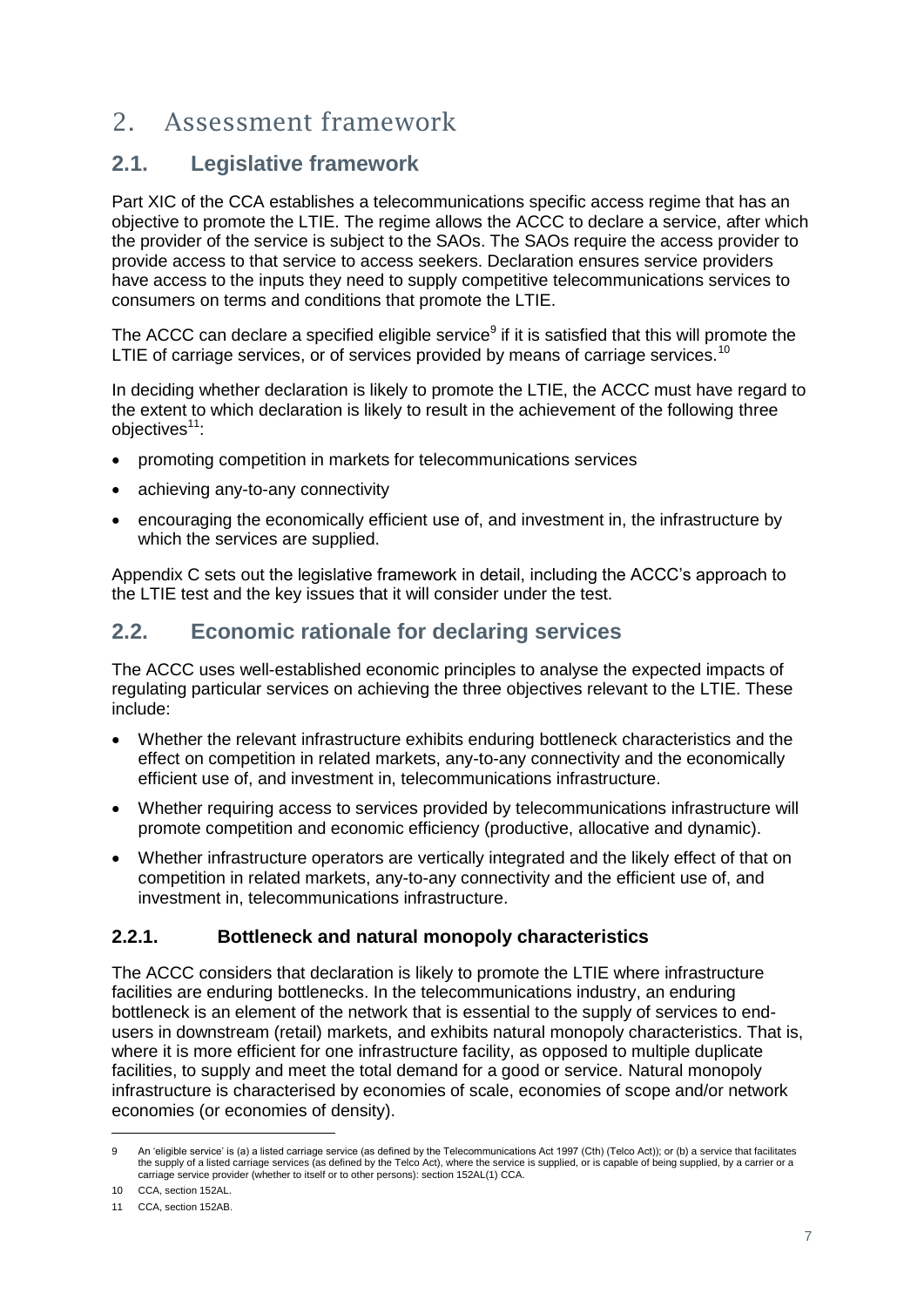The existence of any of these economies can create significant barriers to entry which typically result in the operator of bottleneck infrastructure having market power that it can use to charge monopoly prices for access to its infrastructure. The infrastructure operator may also have lower incentives to invest in maintaining or upgrading its infrastructure, to adopt new technology or innovations that improve service quality, and to expand the capacity of its network as a result of limited competitive pressures.

#### <span id="page-8-0"></span>**2.2.2. Promoting competition and economic efficiency**

The ACCC considers that the primary objective of access regulation is the promotion of competition and economic efficiency in related markets, that is, upstream (wholesale) markets and downstream (retail) markets of bottleneck infrastructure.<sup>12</sup> Economic efficiency comprises three components:

- productive (or technical) efficiency, which is achieved where individual firms produce the goods and services at least cost
- allocative efficiency, which is achieved where resources are employed to produce products and services that are preferred (and most highly valued) by consumers
- dynamic efficiency, which reflects the timely adoption by firms of new technologies and development of innovative products in response to changes in consumer tastes and in production opportunities.

In regulating natural monopoly infrastructure, the ACCC aims to achieve the productive efficiency benefits of a single infrastructure operator while preventing or minimising the efficiency losses and higher prices that result from the use of monopoly power. In doing so, the ACCC aims to:

- ensure effective competition can occur in markets upstream and downstream of the natural monopoly infrastructure
- promote efficient investment in natural monopoly infrastructure and related sunk investments upstream and downstream of the natural monopoly infrastructure.

#### <span id="page-8-1"></span>**2.2.3. Vertical integration**

-

A further consideration is whether an infrastructure operator is vertically integrated. Where vertical integration exists, the operator may have an incentive to restrict access to the facility by its competitors in the downstream market. Alternatively, or in addition, it has an incentive to charge its downstream competitors monopoly, or above efficient, prices to provide a competitive advantage for its own downstream operations. Such behaviour is likely to reduce competition in the downstream market, reduce efficiency and be in the detriment of endusers.

#### <span id="page-8-2"></span>**2.3. Defining relevant markets and assessing the state of competition**

In applying these economic principles when determining whether declaring a service would promote the LTIE, the ACCC first identifies the market(s) relevant to the service. The ACCC then assesses the current state of competition in those markets.

Appendix C sets the ACCC's approach to defining the relevant markets and assessing the state of competition in those markets.

Part XIC of the CCA does not require the ACCC to precisely define the scope of the relevant markets in a declaration inquiry. The ACCC considers that it is sufficient to broadly identify the scope of the relevant market(s) likely to be affected by the declaration. Accordingly, a

<sup>12</sup> ACCC, *Productivity Commission Review of the National Access Regime, ACCC submission to Issues Paper,* February 2013, p. 12, http://www.pc.gov.au/inquiries/completed/access-regime/submissions/submissions-test/submission-counter/sub016-access-regime.pdf.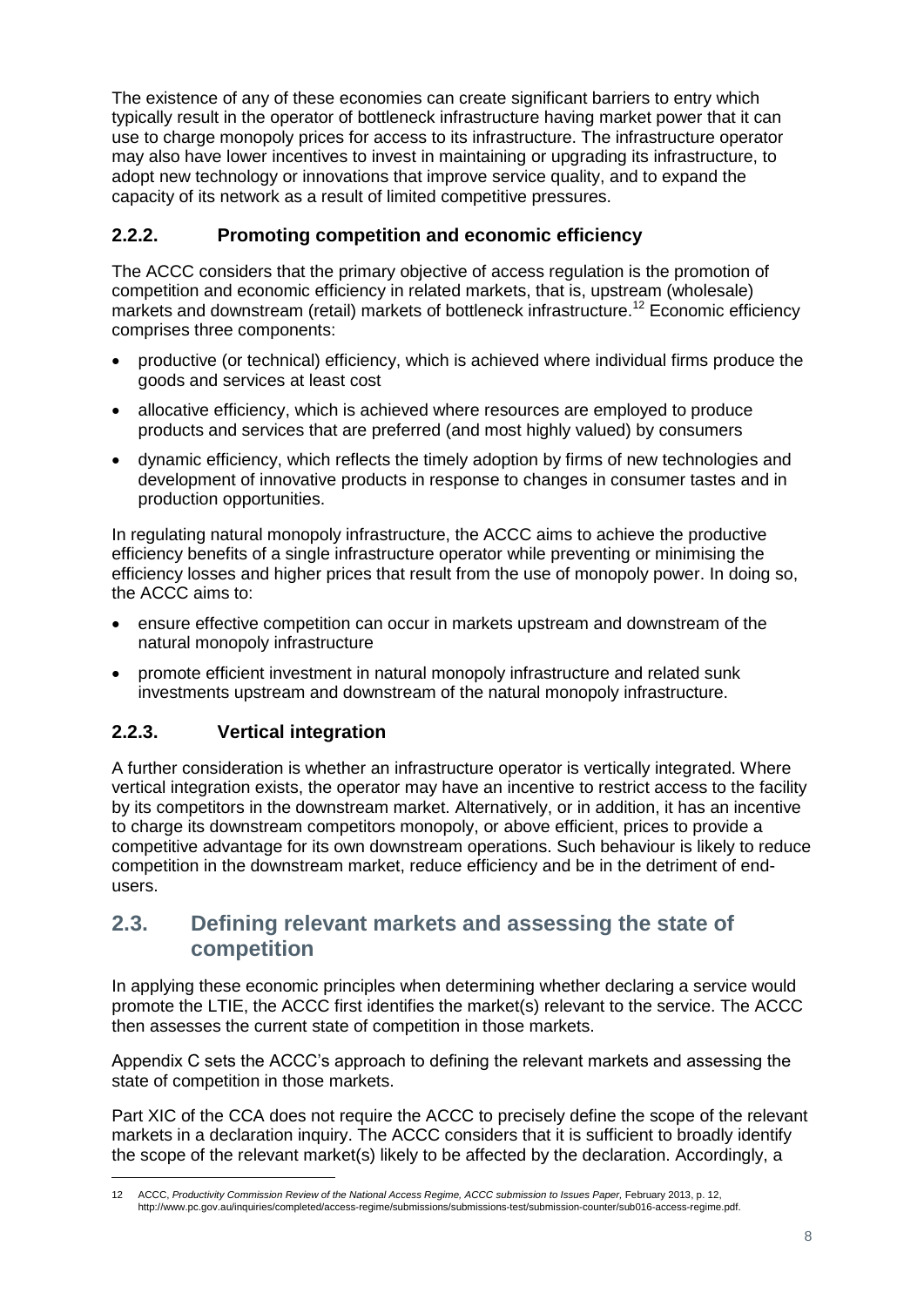market definition analysis under Part XIC should be seen in the context of shedding light on how declaration would or would not promote competition and the LTIE in those markets.

1. Do you consider the ACCC's proposed assessment framework is appropriate for assessing whether declaring the wholesale ADSL service would promote the LTIE? That is, will the proposed assessment framework assist the ACCC in assessing whether declaring a service will promote competition in markets for telecommunications services, achieve any-to-any connectivity and encourage efficient use and investment in infrastructure by which the service is supplied?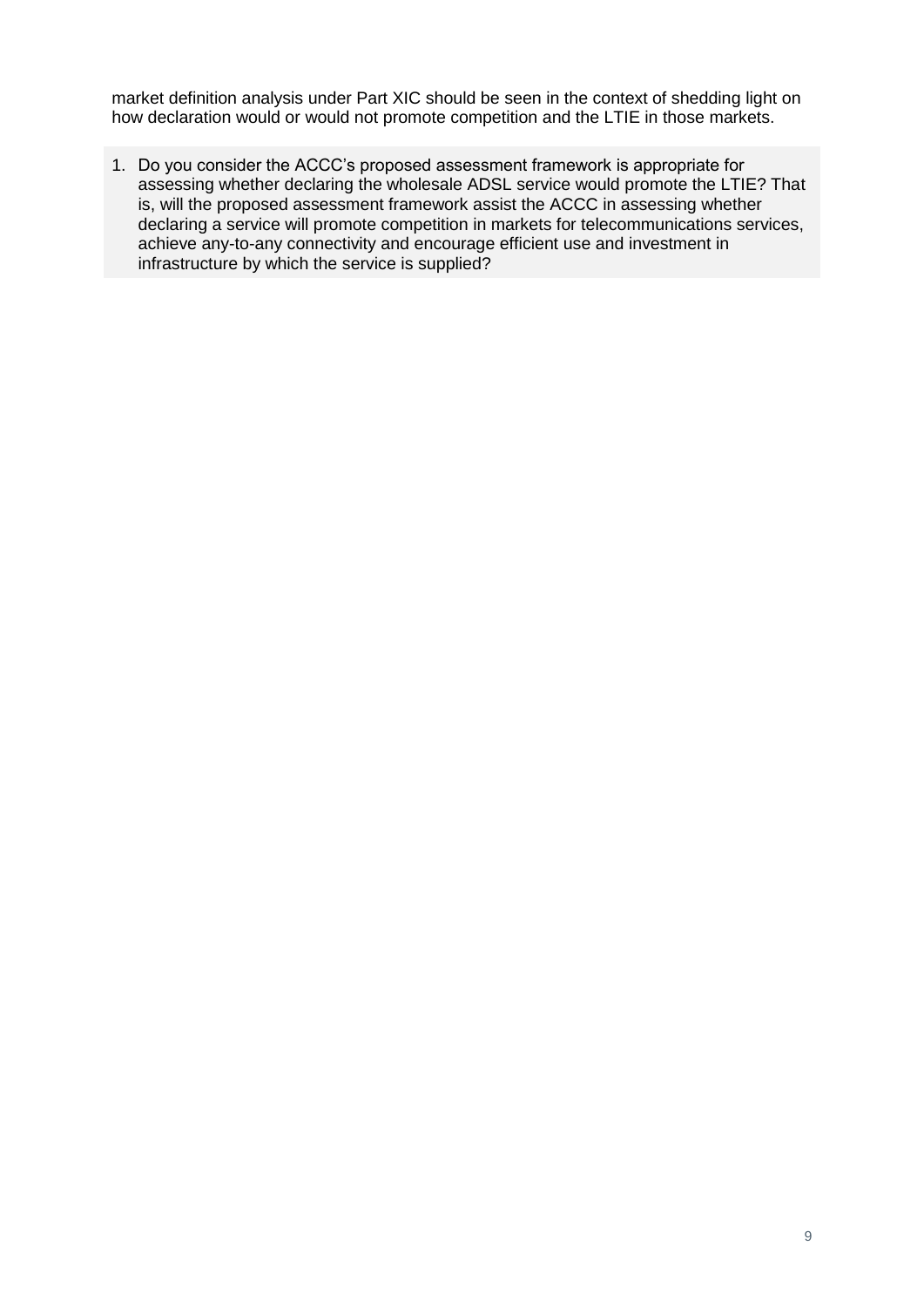## <span id="page-10-0"></span>3. Background

This chapter provides background to the current declaration of the wholesale ADSL service and outlines some key issues and trends in the industry. These are discussed further in Chapter 4 in terms of their implications for the declaration of the wholesale ADSL service.

#### <span id="page-10-1"></span>**3.1. Declaration of the wholesale ADSL service and past competition concerns**

The ACCC commenced a public inquiry into whether a wholesale ADSL service should be declared in December  $2011^{13}$  and declared the service in February 2012 for a period of five years.<sup>14</sup> The declaration will expire on 13 February 2017. The ACCC declared the wholesale ADSL service as it considered this would promote the LTIE in the following ways<sup>15</sup>:

- Promoting of competition declaration would address the ongoing concerns about the level and structure of Telstra's wholesale ADSL pricing, Telstra's ability to leverage its market power in the supply of the wholesale ADSL service to impede competition through restrictive contractual terms, and potentially anti-competitive price discrimination occurring between wholesale ADSL access seekers. This was seen as important in providing certainty in the lead-up to the NBN.
- Achieving any-to-any connectivity declaration would not have any impact on the achievement of any-to-any connectivity.
- Encouraging economically efficient use of, and investment in, infrastructure declaration would be unlikely to impact on the incentives for efficient investment given significant further expansion of the footprint for wholesale ADSL services using competitive infrastructure (the unconditioned local loop service (ULLS) and DSL infrastructure) was not anticipated. Further, it was unlikely that Telstra's legitimate commercial interests would be impacted given its ability to continue to make a return on its existing investments.

There had been a history of competition concerns relating to the wholesale ADSL service including vertical price squeezes that involved wholesale ADSL price increases and retail price reductions. These resulted in competition notices<sup>16</sup> being issued to Telstra in 2001<sup>17</sup> and 2004.<sup>18</sup> In June 2006, the ACCC decided not to hold an inquiry to declare the wholesale ADSL service as it considered to do so could adversely affect competition by delaying the uptake of ULLS.<sup>19</sup>

Further price squeeze concerns arose in 2010, along with concerns about the non-price conditions attached to Telstra's supply of the wholesale ADSL service. The ACCC considered commencing an inquiry about whether to declare the wholesale ADSL service at that time and in April 2011 stated that it would not conduct a declaration inquiry but would

<sup>13</sup> ACCC, *Discussion paper into whether wholesale ADSL services should be declared under Part XIC of the Competition and Consumer Act 2010,Discussion Paper* , December 2011, [https://www.accc.gov.au/system/files/Discussion%20paper%20-](https://www.accc.gov.au/system/files/Discussion%20paper%20-%20declaration%20inquiry%20of%20wholesale%20ADSL%20services.pdf) [%20declaration%20inquiry%20of%20wholesale%20ADSL%20services.pdf](https://www.accc.gov.au/system/files/Discussion%20paper%20-%20declaration%20inquiry%20of%20wholesale%20ADSL%20services.pdf).

<sup>14</sup> ACCC, *Declaration of the wholesale ADSL service under Part XIC of the Competition and Consumer Act 2010*, *Final Decision,* February 2012, p. 2. [https://www.accc.gov.au/system/files/Declaration%20of%20the%20wholesale%20ADSL%20service%20-](https://www.accc.gov.au/system/files/Declaration%20of%20the%20wholesale%20ADSL%20service%20-%20final%20decision%20paper.pdf) [%20final%20decision%20paper.pdf](https://www.accc.gov.au/system/files/Declaration%20of%20the%20wholesale%20ADSL%20service%20-%20final%20decision%20paper.pdf).

<sup>15</sup> Ibid. p. 1-2.

<sup>16</sup> Competition notice: The ACCC may issue a notice stating that (1) a specified carrier or carriage service provider has engaged, or is engaging, in anticompetitive conduct (s 151AKA), or (2) a specified carrier or carriage service provider has contravened, or is contravening, the competition rule (s 151AL). The competition rule states that a carrier or carriage service provider must not engage in anti-competitive conduct.

<sup>17</sup> ACCC, *Telstra broadband services (structure, configuration and pricing) competition notice*, 6 September 2001, <http://registers.accc.gov.au/content/index.phtml/itemId/322681>.

<sup>18</sup> ACCC, *Telstra broadband competition notice,* 19 March 2004, <http://registers.accc.gov.au/content/index.phtml/itemId/552233>*.* 

<sup>19</sup> ACCC, *A strategic review of the regulation of fixed network services*, *Position paper,* June 2006, p. 88, 90, [http://www.accc.gov.au/system/files/Position%20paper%E2%80%94Strategic%20review%20of%20the%20regulation%20](http://www.accc.gov.au/system/files/Position%20paper%E2%80%94Strategic%20review%20of%20the%20regulation%20of%20fixed%20network%20services%20%28Jun%2006%29.pdf) [of%20fixed%20network%20services%20%28Jun%2006%29.pdf](http://www.accc.gov.au/system/files/Position%20paper%E2%80%94Strategic%20review%20of%20the%20regulation%20of%20fixed%20network%20services%20%28Jun%2006%29.pdf).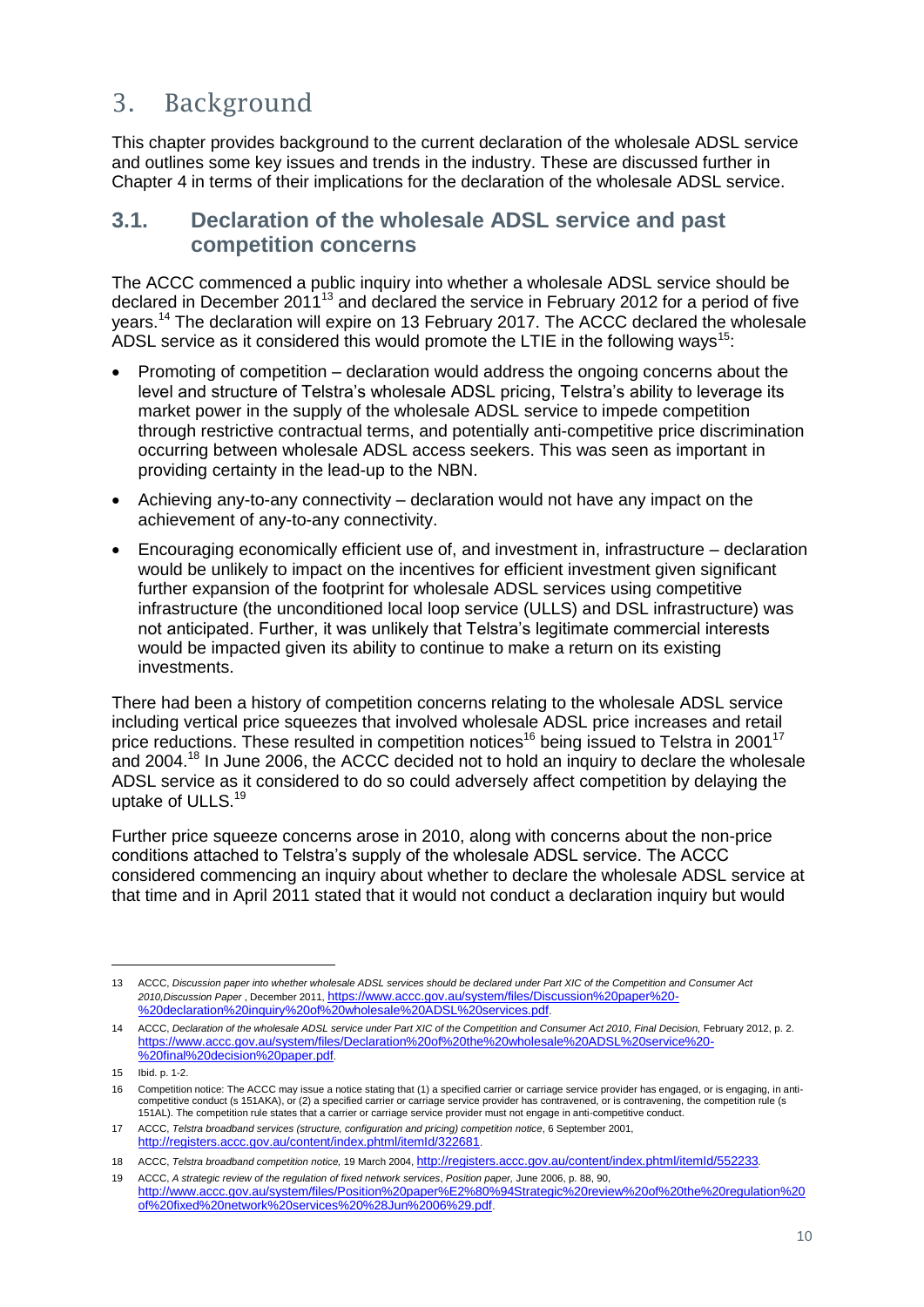instead adopt a 'wait and see' approach.<sup>20</sup> The ACCC considered there was evidence of some further infrastructure investment occurring and that there had been some improvement in the level of Telstra's wholesale ADSL pricing, with the potential for commercial negotiations to result in further improvements.

In July 2011 Telstra submitted a Structural Separation Undertaking (SSU) for assessment. It proposed interim equivalence and transparency measures for its regulated services, including the wholesale ADSL service. During the public consultation on the SSU, access seekers continued to raise competition concerns with the ACCC about the terms and conditions on which Telstra supplied wholesale ADSL services.<sup>22</sup> Further the ACCC publicly stated its view that the proposed SSU price equivalence arrangements to apply to the wholesale ADSL service when it was not a declared service appeared comparatively weak to those arrangements that applied when the service was declared. $^{23}$ 

## <span id="page-11-0"></span>**3.2. Other related ACCC inquiries and decisions**

Since the wholesale ADSL service was declared in February 2012, there have been a number of regulatory inquiries and decisions which are relevant to the wholesale ADSL service that have looked at markets for broadband services supplied using both legacy (copper-based) PSTN networks and next generation (fibre-based) networks. This section provides a summary of these and the issues considered.

#### <span id="page-11-1"></span>**3.2.1. The wholesale ADSL service final access determination 2013**

On 29 May 2013, the ACCC made its FAD for the declared wholesale ADSL service.<sup>24</sup> The FAD determined the price and non-price terms and conditions for the wholesale ADSL service where Telstra and an access seeker could not agree.

In determining the expiry date for the wholesale ADSL service FAD, the ACCC decided to align it with the other fixed-line services FADs (covering all fixed-line services other than wholesale  $\text{ADSL}^{25}$ ), which were due to expire on 30 June 2014.<sup>26</sup> This was to ensure consistency in the pricing approach for services using the same network assets and reduce the risk of the access provider over or under-recovering the cost of supplying these services.

#### <span id="page-11-2"></span>**3.2.2. Fixed-line services declaration inquiry 2013**

On 11 July 2013, the ACCC commenced a combined public inquiry into the declaration of six fixed-line services<sup>27</sup> and published its final report on 17 April 2014, making the decision to extend the declaration for the six fixed-line services for a further five year period.<sup>28</sup> It also made a number of variations to the existing fixed-line service descriptions. The new declarations came into force on 1 August 2014 and will expire on 31 July 2019.<sup>29</sup> Section 5.3 discusses whether the wholesale ADSL service declaration expiry date should align with the other fixed-line services' declaration expiry dates if the wholesale ADSL service is declared after February 2017.

<sup>20</sup> ACCC, *Proposed declaration inquiry regarding wholesale ADSL - letter*, 18 April 2011, p. 2.

<https://www.accc.gov.au/system/files/ACCC%20letter%20-%20no%20declaration%20inquiry%20at%20this%20time.pdf>. 21 Ibid.

<sup>22</sup> ACCC, *Discussion paper into whether wholesale ADSL services should be declared under Part XIC of the Competition and Consumer Act 2010,Discussion Paper* , December 2011, p. 7.

<sup>23</sup> ACCC, *Telstra's Structural Separation Undertaking Discussion Paper,* December 2011, pp.10-11

<sup>24</sup> ACCC, *Public inquiry to make a final access determination for the Wholesale ADSL service, Final report,* May 2013, Public version, [http://www.accc.gov.au/system/files/Final%20report%20-%20FAD%20for%20wholesale%20ADSL%20-](http://www.accc.gov.au/system/files/Final%20report%20-%20FAD%20for%20wholesale%20ADSL%20-%20public%20version.pdf) [%20public%20version.pdf](http://www.accc.gov.au/system/files/Final%20report%20-%20FAD%20for%20wholesale%20ADSL%20-%20public%20version.pdf).

<sup>25</sup> These are wholesale line rental, the local carriage service, the unconditioned local loop service, the line sharing service, the fixed originating access service and the fixed terminating access service.

<sup>26</sup> Ibid. p. 6.

<sup>27</sup> As set out in footnote 25.

<sup>28</sup> ACCC, *Public Inquiry into the fixed line services declarations, Final report,* April 2014, pp. vi – ix, [http://www.accc.gov.au/system/files/D14%2047876%20%20MEA-FINAL%20-%20FSR%20Declaration%20-](http://www.accc.gov.au/system/files/D14%2047876%20%20MEA-FINAL%20-%20FSR%20Declaration%20-%20Final%20Decision%20Public%20Version%20%5Bfor%20release%5D%20-%2017%20April%202014_0.pdf) [%20Final%20Decision%20Public%20Version%20%5Bfor%20release%5D%20-%2017%20April%202014\\_0.pdf](http://www.accc.gov.au/system/files/D14%2047876%20%20MEA-FINAL%20-%20FSR%20Declaration%20-%20Final%20Decision%20Public%20Version%20%5Bfor%20release%5D%20-%2017%20April%202014_0.pdf).

<sup>29</sup> Ibid. p. 66-79.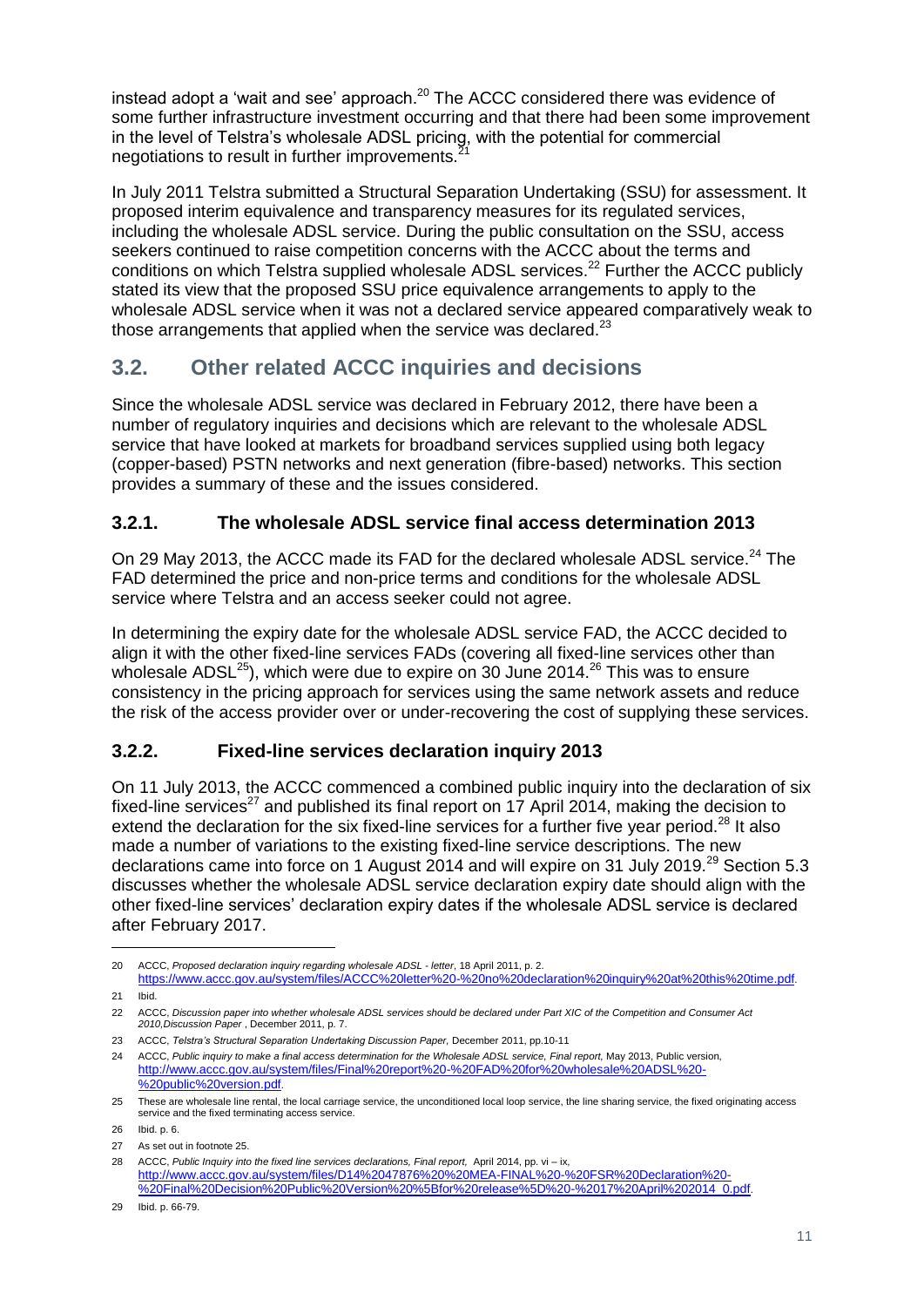#### <span id="page-12-0"></span>**3.2.3. Fixed-line services final access determinations 2015**

On 11 July 2013, the ACCC commenced a combined public inquiry into making FADs for all of the fixed-line services, including the wholesale ADSL service.<sup>30</sup> The ACCC made its final decision in October 2015 setting the price and non-price terms and conditions of access to all seven fixed-line services.<sup>31</sup> This covered the period 1 November 2015 to 30 June 2019.<sup>32</sup>

In August 2015, to inform the final decision, the ACCC released a targeted consultation paper on a proposal for an alternative approach to setting the aggregation charge (the aggregating virtual circuit (AGVC)/ virtual local area network (VLAN) component) for the wholesale ADSL service.<sup>33</sup> After considering the issues, the ACCC's final decision was to retain the existing two part tariff for wholesale ADSL (see Table 3.1), including the separate port charges for different zones and an aggregation charge reflecting the existing methodology.<sup>34</sup> The ACCC considered this would maintain relative price stability balanced against responding to changes in demand and cost relativities between fixed line services. The ACCC also did not approve an early termination charge for the wholesale ADSL service, which was raised as a potential barrier in the 2012 declaration inquiry.<sup>35</sup>

#### **Table 3.1 Final decision on primary charges for the wholesale ADSL service**

| <b>Service</b>          | Unit                  | <b>Final decision charges</b> |
|-------------------------|-----------------------|-------------------------------|
| Wholesale ADSL Zone 1   | \$ per port per month | 22.14                         |
| Wholesale ADSL Zone 2/3 | \$ per port per month | 26.87                         |
| Wholesale AGVC / VLAN   | \$ per Mbps per month | 29.27                         |

Source: ACCC Public inquiry into final access determinations for fixed line services, Final Decision, October 2015, p. xi.

Non-price terms and conditions were also determined for fixed-line services, including the wholesale ADSL service, having reference to the final decision in the separate inquiry the ACCC conducted into non-price terms and conditions.<sup>36</sup>

The ACCC decided the wholesale ADSL service FAD and SAOs would only apply to Telstra and not to other carriers or carriage service providers.<sup>37</sup>

On 5 November 2015, Telstra applied to the Federal Court for judicial review of the ACCC's fixed-line service FADs final decision.<sup>38</sup> Hearings on this matter were completed in March 2016 and the ACCC is now awaiting a judgement.

<sup>30</sup> ACCC, *Fixed line services FAD inquiry 2013*, [http://www.accc.gov.au/regulated-infrastructure/communications/fixed-line](http://www.accc.gov.au/regulated-infrastructure/communications/fixed-line-services/fixed-line-services-fad-inquiry-2013)[services/fixed-line-services-fad-inquiry-2013](http://www.accc.gov.au/regulated-infrastructure/communications/fixed-line-services/fixed-line-services-fad-inquiry-2013).

<sup>31</sup> ACCC, *Public inquiry into final access determinations for fixed line services*, *Final Decision*, October 2015

<sup>32</sup> Ibid. p. 171.

<sup>33</sup> ACCC, *Re: ACCC's fixed line services final access determination inquiry: request for further information, Letter to access seekers,* ,14 July 2015; ACCC, Re: ACCC's fixed line services final access determination inquiry: request for further information, Letter to Telstra, 13 July 2015,<br><u>https://www.accc.gov.au/regulated-infrastructure/communications/fixed-line-service</u> [2013/consultation-on-wholesale-adsl-agvc-vlan-charge](https://www.accc.gov.au/regulated-infrastructure/communications/fixed-line-services/fixed-line-services-fad-inquiry-2013/consultation-on-wholesale-adsl-agvc-vlan-charge).

<sup>34</sup> ACCC, *Public inquiry into final access determinations for fixed line services*, *Final Decision*, October 2015, pp. 187-88.

<sup>35</sup> Ibid. p. 199-200

<sup>36</sup> ACCC, *Telecommunications Final Access Determination Inquiries, Non-price terms and conditions, Final decision for MTAS and views for fixed line services and DTCS,* August 2015, [https://www.accc.gov.au/regulated-infrastructure/communications/fixed-line-services/fad](https://www.accc.gov.au/regulated-infrastructure/communications/fixed-line-services/fad-inquiries-non-price-terms-conditions-supplementary-prices/final-report)[inquiries-non-price-terms-conditions-supplementary-prices/final-report](https://www.accc.gov.au/regulated-infrastructure/communications/fixed-line-services/fad-inquiries-non-price-terms-conditions-supplementary-prices/final-report).

<sup>37</sup> ACCC, Public inquiry into final access determinations for fixed line services, Final Decision, October 2015, p. 227.

<sup>38</sup> ACCC, Fixed line services FAD inquiry Judicial review, 5 November 2015, [https://www.accc.gov.au/regulated](https://www.accc.gov.au/regulated-infrastructure/communications/fixed-line-services/fixed-line-services-fad-inquiry-2013/judicial-review)[infrastructure/communications/fixed-line-services/fixed-line-services-fad-inquiry-2013/judicial-review](https://www.accc.gov.au/regulated-infrastructure/communications/fixed-line-services/fixed-line-services-fad-inquiry-2013/judicial-review).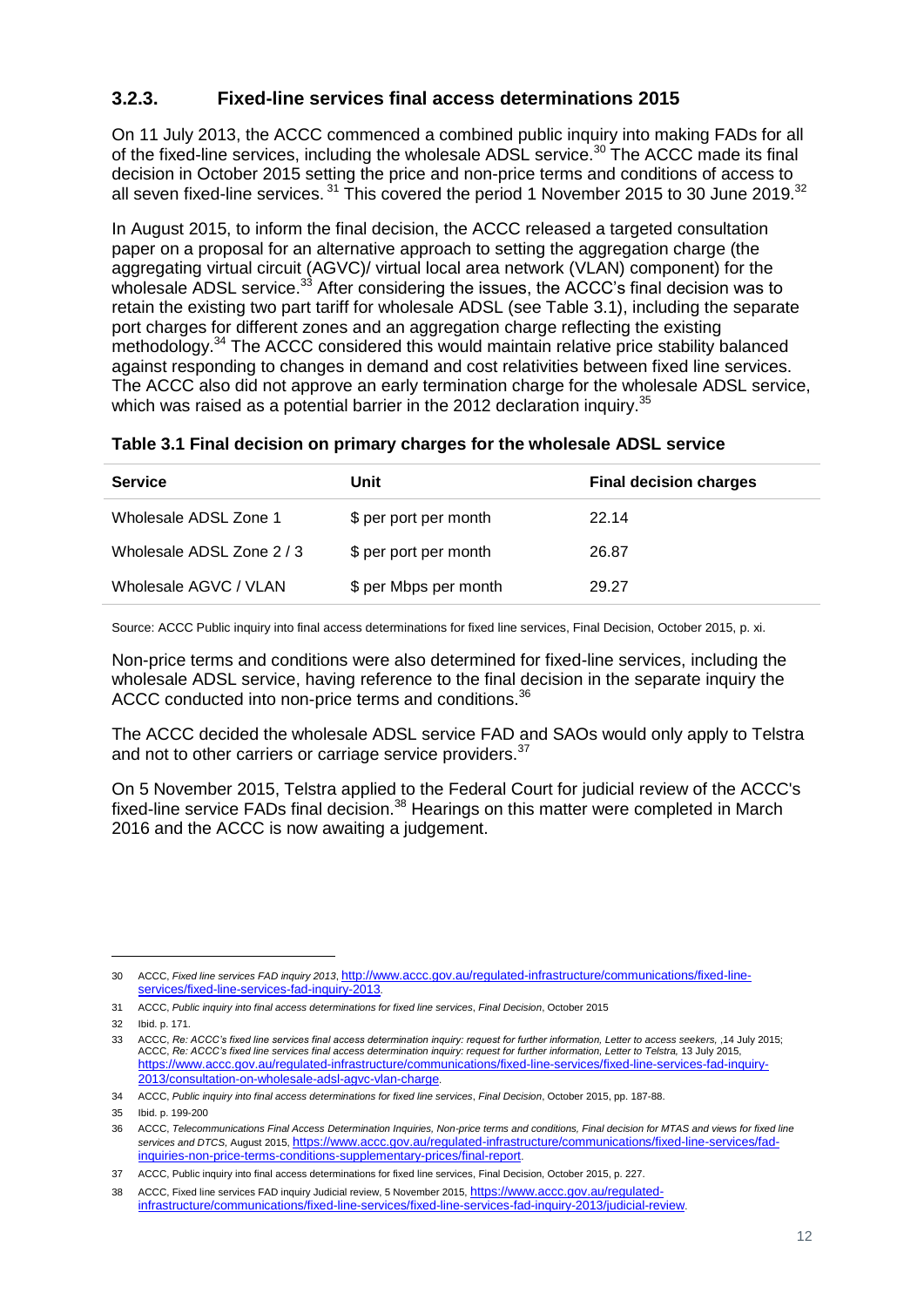#### <span id="page-13-0"></span>**3.2.4. Superfast Broadband Services**

It is also relevant to examine the issues considered in the superfast broadband service declaration inquiries, as the market definition and competition analysis in those inquiries also considered ADSL services.

The ACCC declared a Local Bitstream Access Service (LBAS) in February 2012,<sup>39</sup> as required under the CCA.<sup>40</sup> The LBAS declaration only applies to services supplied using a designated superfast telecommunications network<sup>41</sup> that is a Layer 2 bitstream service and has a download transmission data rate that is normally 25 megabits per second (Mbps) or higher.<sup>42</sup> To be a designated superfast telecommunications network it must be used principally to supply services to residential or small business customers and the network<sup>43</sup>:

- came into existence after 1 January 2011 or
- is upgraded after that time and as a result of the upgrade becomes capable of supplying a superfast carriage service.

Further to this, the ACCC commenced an inquiry into declaring a superfast broadband access service (SBAS) in September 2014.<sup>44</sup> This followed the Vertigan Committee's recommendations<sup>45</sup> and the ACCC's conclusion that TPG's plans to deploy a fibre-to thebasement (FTTB) network to large apartment buildings in metropolitan areas would not be captured by the LBAS declaration.<sup>46</sup>

In November 2015 the ACCC made a draft decision to declare an SBAS, which is a wholesale Layer 2 fixed-line broadband service with a download data rate that is normally greater than  $25 \text{ Mbps.}^{47}$  The draft declaration did not apply to  $48$ :

- services supplied on the NBN
- services supplied subject to the level playing field provisions and LBAS declaration
- services supplied on the hybrid fibre-coaxial (HFC) networks to be transferred to National Broadband Network Corporation (NBN Co), and
- services supplied from a single digital subscriber line access multiplexer (DSLAM) or other access multiplexer device that exclusively supplies superfast broadband services to business customers, public bodies or charity customers.

#### <span id="page-13-1"></span>**3.2.5. Telstra's Structural Separation Undertaking and Migration Plan**

Telstra's SSU and Migration Plan implement structural separation of Telstra through the migration of end-users to the NBN. The SSU includes a commitment by Telstra to progressively cease supply of telephone and broadband services over its copper and HFC networks and commence supplying these services over the NBN as the network is rolled

<sup>39</sup> ACCC, *Layer 2 bitstream service declaration, Final Report*, February 2012, [https://www.accc.gov.au/system/files/Local%20bitstream%20access%20service%20declaration%20-](https://www.accc.gov.au/system/files/Local%20bitstream%20access%20service%20declaration%20-%20final%20report.pdf) [%20final%20report.pdf](https://www.accc.gov.au/system/files/Local%20bitstream%20access%20service%20declaration%20-%20final%20report.pdf).

<sup>40</sup> CCA, section 152AL(3C).

<sup>41</sup> CCA, subsection 152AL(3D).

<sup>42</sup> Which reflects the definition of a superfast carriage service as in the *Telecommunications Act 1997*, section 141.

<sup>43</sup> CCA, section 152AGA.

<sup>44</sup> ACCC, Superfast Broadband Access Service declaration inquiry, Discussion paper, May 2015, [https://www.accc.gov.au/system/files/MEA-](https://www.accc.gov.au/system/files/MEA-Final%20-%20SBAS%20discussion%20paper%20-%206%20May%202015.pdf)[Final%20-%20SBAS%20discussion%20paper%20-%206%20May%202015.pdf](https://www.accc.gov.au/system/files/MEA-Final%20-%20SBAS%20discussion%20paper%20-%206%20May%202015.pdf).

<sup>45</sup> Vertigan, *Independent cost-benefit analysis of broadband and review of regulation: statutory review under section 152EOA of the Competition and Consumer Act 2010*, June 2014, [https://www.communications.gov.au/sites/g/files/net301/f/3%20\\_Section\\_152EOA\\_Report.pdf](https://www.communications.gov.au/sites/g/files/net301/f/3%20_Section_152EOA_Report.pdf).

<sup>46</sup> ACCC, *ACCC not to take action to block TPG's Fibre to the Basement network rollout, media release*, ACCC (Canberra), 11 September 2014. 47 ACCC, *Superfast Broadband Access Service declaration inquiry*, *Draft decision*, November 2015, p. v. available at:

[https://www.accc.gov.au/system/files/SBAS%20-%20ACCC%20draft%20decision%20-%20public%20version%20-](https://www.accc.gov.au/system/files/SBAS%20-%20ACCC%20draft%20decision%20-%20public%20version%20-%20November%202015.pdf) [%20November%202015.pdf](https://www.accc.gov.au/system/files/SBAS%20-%20ACCC%20draft%20decision%20-%20public%20version%20-%20November%202015.pdf)

<sup>48</sup> Ibid.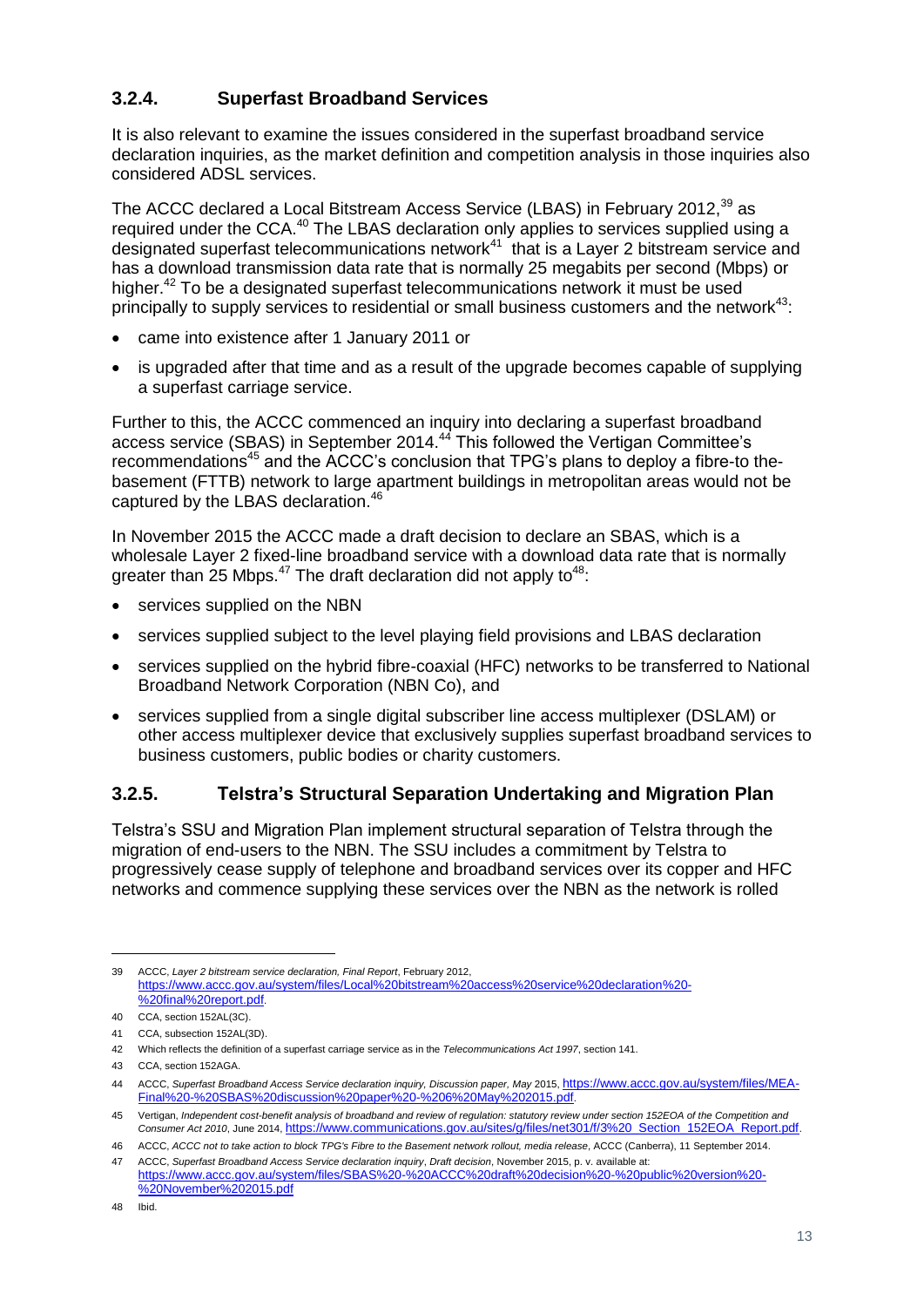out.<sup>49</sup> In order to promote competition during the interim period, the SSU also includes a broad range of equivalence and transparency measures for access to key wholesale services up until the day construction of the NBN is concluded ('the Designated Day'<sup>50</sup>). The Migration Plan governs the manner in which Telstra will cease supplying copper and most HFC services and ultimately achieve structural separation.

The ACCC accepted the SSU and Migration Plan in February 2012, with both commencing in March 2012. A notable feature of the interim equivalence and transparency obligations in the SSU is the requirement for Telstra to supply regulated services (including the wholesale ADSL service) to wholesale customers under a rate card that it publishes. Where the ACCC makes a price determination in relation to a declared service, the specified price is 'pulled through' to the rate card.

#### <span id="page-14-0"></span>**3.3. Industry developments**

Since the wholesale ADSL service was declared in February 2012, a number of industry developments have occurred. These changes are relevant to this wholesale ADSL declaration inquiry and include changes in policy settings, technological developments, consumer behaviour and increasing convergence between different products and services.

#### <span id="page-14-1"></span>**3.3.1. The National Broadband Network**

NBN Co was established to design, build and operate the NBN.<sup>51</sup> NBN Co operates as a wholesale-only company<sup>52</sup> that delivers high data rate broadband services to all Australians. In particular, it has been required to provide 25 Mbps services to all premises and 50 Mbps services to 90 per cent of all fixed-line premises.<sup>53</sup> The NBN will use a multi-technology mix to deliver these services, including a combination of optical fibre, HFC (including that acquired from Telstra and Optus), wireless and satellite technologies. The target completion date of the NBN network is 2020.<sup>54</sup>

Telstra is required to progressively migrate its wholesale and retail customers from its copper and HFC networks to the NBN.<sup>55</sup>

The number of premises ready for NBN service has been increasing and reached over 2.5 million as of 26 May 2016, with just over one million premises activated. This is shown in Chart 3.1 below. NBN has estimated that 9.1 million premises will be ready for service by the end of 2017-18 with a target of 4.4 million premises activated.<sup>56</sup>

<sup>49</sup> ACCC, *Assessment of Telstra's Structural Separation Undertaking and draft Migration Plan – Final Decision*, February 2012, Public version, p. 14, [https://www.accc.gov.au/system/files/Assessment%20of%20Telstra%27s%20Structural%20Separation%20Undertaking%](https://www.accc.gov.au/system/files/Assessment%20of%20Telstra%27s%20Structural%20Separation%20Undertaking%20and%20draft%20Migration%20Plan%20-%20Final%20Decision.pdf) [20and%20draft%20Migration%20Plan%20-%20Final%20Decision.pdf](https://www.accc.gov.au/system/files/Assessment%20of%20Telstra%27s%20Structural%20Separation%20Undertaking%20and%20draft%20Migration%20Plan%20-%20Final%20Decision.pdf).

<sup>50</sup> The Designated Day set out in section 577A of the Telecommunications Act 1997 is 1 July 2018, or such other designated day specified by written instrument in accordance with s577A(10)(b) of the Telecommunications Act. The NBN estimates their completion date to be 2020. However, the Designated Day can be specified by the Minister by written instrument.

<sup>51</sup> Explanatory Memorandum to the National Broadband Network Companies Bill 2010 Telecommunications Legislation Amendment (National Broadband Network Measures – Access Arrangements) Bill 2010, p. 1.

<sup>52</sup> Ibid.

<sup>53</sup> Minister for Communications and Minister for Finance, *Shareholder Ministers in NBN Co Limited: Government expectations*, 8 April 2014, <http://www.nbnco.com.au/content/dam/nbnco2/documents/soe-shareholder-minister-letter.pdf>.

<sup>54</sup> NBN Co, *Corporate Plan 2016*, p. 31, [http://www.nbnco.com.au/corporate-information/about-nbn-co/corporate-plan/corporate](http://www.nbnco.com.au/corporate-information/about-nbn-co/corporate-plan/corporate-plan.html)[plan.html](http://www.nbnco.com.au/corporate-information/about-nbn-co/corporate-plan/corporate-plan.html).

<sup>55</sup> ACCC, *Assessment of Telstra's Structural Separation Undertaking and draft Migration Plan – Final Decision,* February 2012 p. 14.

<sup>56</sup> NBN Co, *Corporate Plan 2016*, p. 12, [http://www.nbnco.com.au/corporate-information/about-nbn-co/corporate-plan/corporate](http://www.nbnco.com.au/corporate-information/about-nbn-co/corporate-plan/corporate-plan.html)[plan.html](http://www.nbnco.com.au/corporate-information/about-nbn-co/corporate-plan/corporate-plan.html).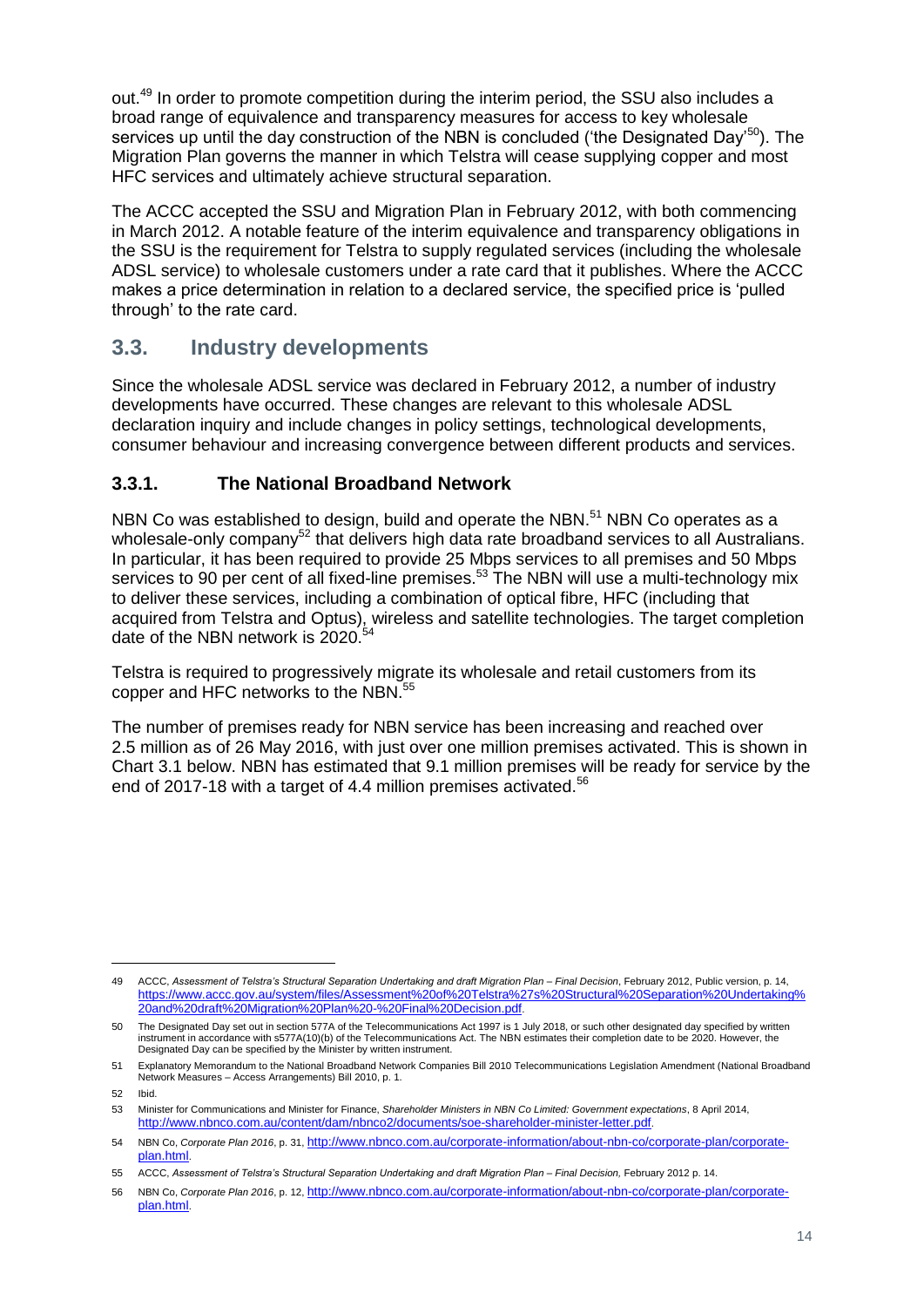

#### **Chart 3.1 NBN premises ready for service and activated**

Source: NBN Co, Corporate Plan 2016 and Weekly Progress report, 26 May 2016.

#### <span id="page-15-0"></span>**3.3.2. Use of fixed-line and mobile broadband services**

At the same time as the NBN is being rolled out, there have also been changing trends in the use of fixed-line and mobile broadband services.

Most Australians have an internet connection, with 85 per cent (15.7 million) having a fixedline broadband connection at the end of June 2015 (which was a two percent increase from the previous year).<sup>57</sup> These services are supplied using a variety of technologies. From June 2014 to June 2015, the number of subscribers to ADSL services increased by less than one per cent (to over 5 million in total) while subscribers to HFC broadband services grew by five per cent (to almost 1 million in total).<sup>58</sup> Over the same period the number of subscribers to fibre services, including NBN services, more than doubled (to just under 0.5 million).<sup>59</sup>

Between December 2014 and December 2015, the overall volume of data downloaded grew by 50 per cent.<sup>60</sup> The ACCC understands that this is largely driven by the increasing take-up by end-users of content streaming services such as Netflix. Further, NBN Co commenced a  $24$  month trial of a new pricing scheme for CVC on 1 June 2016.<sup>61</sup> Under the trial, NBN Co will offer dimension based discounts to the price of CVC on the amount of CVC capacity per end user. CVC is closely related to data use. This trial signals that how customers consume data is changing.

Fixed-line broadband services continue to account for the majority of downloads. For example, in the three months ending 31 December 2015, fixed-line broadband accounted for 98 per cent of all fixed-line and wireless internet downloads.<sup>62</sup> The continued reliance on fixed-line broadband can be seen in Table 3.2, which also demonstrates that while mobile handset services download proportionally less data there has been continued growth in the volume of data downloaded via mobile handsets.

<sup>57</sup> Australian Communications and Media Authority, *Communications Report 2014-15*, December 2015, p. 43, [http://www.acma.gov.au/~/media/Research%20and%20Analysis/Report/pdf/ACMA%20Communications%20report%2020](http://www.acma.gov.au/~/media/Research%20and%20Analysis/Report/pdf/ACMA%20Communications%20report%202014-15%20pdf.pdf) [14-15%20pdf.pdf](http://www.acma.gov.au/~/media/Research%20and%20Analysis/Report/pdf/ACMA%20Communications%20report%202014-15%20pdf.pdf).

<sup>58</sup> Ibid, p.20. 59 Ibid, p.20.

<sup>60</sup> Australian Bureau of Statistics*, Internet Activity Australia (8153.0)*, viewed 26 May 2016, [http://www.abs.gov.au/ausstats/abs@.nsf/Latestproducts/8153.0Main%20Features4December%202015?opendocument&t](http://www.abs.gov.au/ausstats/abs@.nsf/Latestproducts/8153.0Main%20Features4December%202015?opendocument&tabname=Summary&prodno=8153.0&issue=December%202015&num=&view) [abname=Summary&prodno=8153.0&issue=December%202015&num=&view](http://www.abs.gov.au/ausstats/abs@.nsf/Latestproducts/8153.0Main%20Features4December%202015?opendocument&tabname=Summary&prodno=8153.0&issue=December%202015&num=&view).

<sup>61</sup> NBN Co, *New discount-based pricing to encourage enhanced broadband experience*, Media Release, 5 April 2016, [http://www.nbnco.com.au/corporate-information/media-centre/media-releases/New-discount-based-pricing-to-encourage](http://www.nbnco.com.au/corporate-information/media-centre/media-releases/New-discount-based-pricing-to-encourage-enhanced-broadband-experience.html)[enhanced-broadband-experience.html](http://www.nbnco.com.au/corporate-information/media-centre/media-releases/New-discount-based-pricing-to-encourage-enhanced-broadband-experience.html).

<sup>62</sup> Australian Bureau of Statistics*, Internet Activity Australia (8153.0)*, viewed 26 May 2016.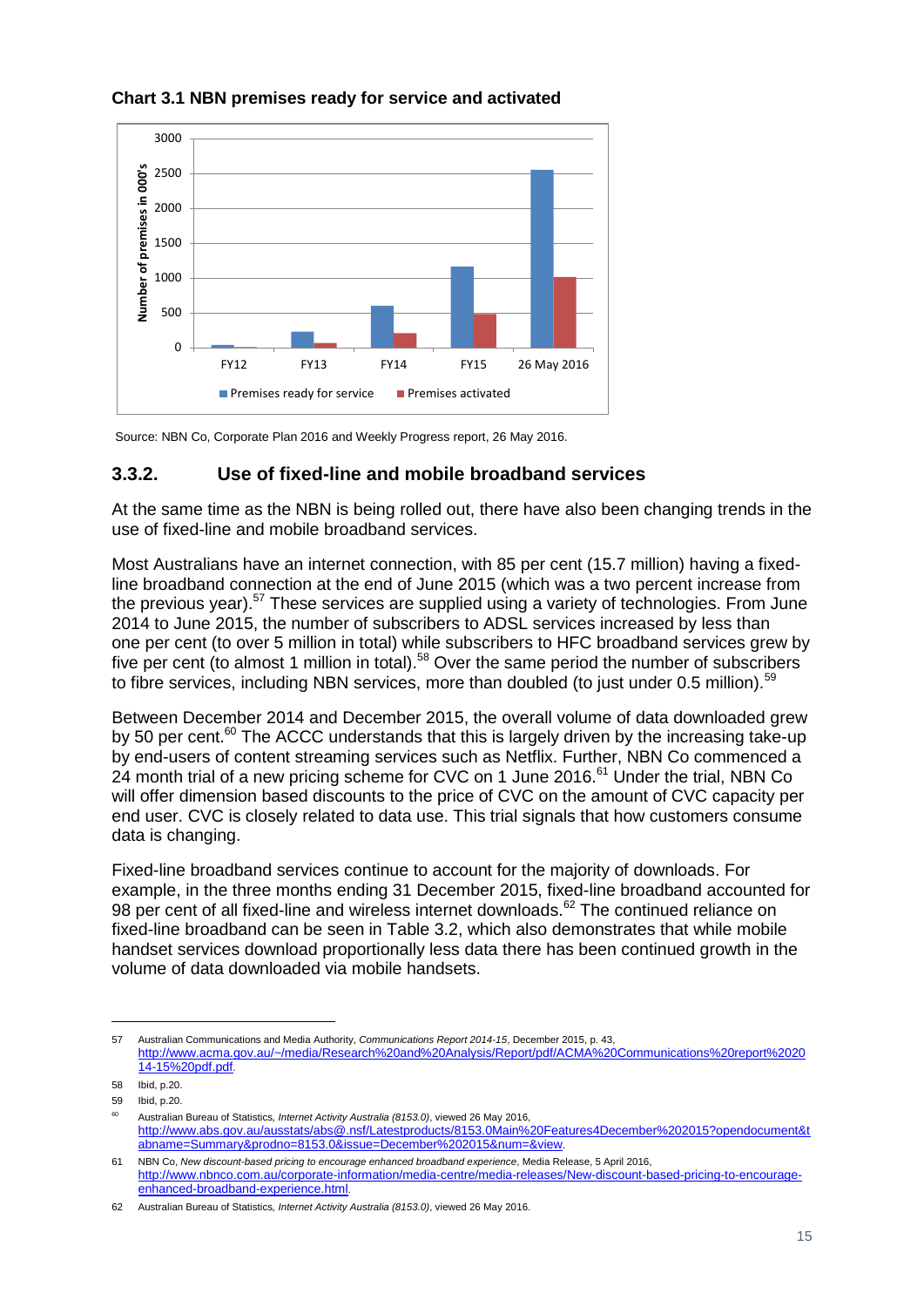|                   |                | June<br>2011 Qtr | <b>June 2012</b><br>Qtr | <b>June 2013</b><br>Qtr | <b>June 2014</b><br>Qtr | <b>June 2015</b><br>Qtr |
|-------------------|----------------|------------------|-------------------------|-------------------------|-------------------------|-------------------------|
| <b>Fixed-line</b> | Volume         | 254.947          | 389,130                 | 629,964                 | 963,429                 | 1,349,975               |
| broadband         | Proportion (%) | 91.73            | 91.70                   | 93.07                   | 92.09                   | 92.45                   |
| <b>Wireless</b>   | Volume         | 19,149           | 25,301                  | 27,232                  | 32,731                  | 38,673                  |
| broadband         | Proportion (%) | 6.89             | 5.96                    | 4.02                    | 3.16                    | 2.65                    |
| <b>Mobile</b>     | Volume         | 3,695            | 9,943                   | 19,636                  | 38,743                  | 71,572                  |
| handset           | Proportion (%) | 1.33             | 2.34                    | 2.90                    | 3.74                    | 4.90                    |
| Total             |                | 277.897          | 424,374                 | 676,898                 | 1,034,959               | 1,460,269               |

#### **Table 3.2 Volume of data downloaded (terabyte)**

Source: Australian Communications and Media Authority, Communications report 2014-15, December 2015, p.9.

As can be seen in Chart 3.2, in terms of the number of subscribers, mobile broadband is now the most common form of broadband connection. The Australian Communications Consumer Action Network noted that more than half of Australians now see their mobile telephone as their primary communication device. $^{63}$  The ACCC has previously found most consumers use mobile broadband as a complement to fixed-line broadband services due to the pricing of mobile data services and the data intensity of particular activities. $64$  It is noted that more recently some consumers with very low data requirements appear to be using mobile broadband as a substitute for fixed-line broadband services. However, for consumers with higher data requirements, e.g. to allow content streaming of multiple programs, this does not appear to be the case. The ACCC has also acknowledged previously, that continued investment in mobile networks and technological advancements could see mobile broadband services as a more complete substitute for fixed broadband services at some point in the future.<sup>65</sup>



**Chart 3.2 – Australian subscribers of broadband products**

Source: Australian Bureau of Statistics, Internet Activity Australia (8153.0), viewed 26 May 2016.

<sup>63</sup> Australian Communications Consumer Action Network, *New study confirms mobile is Australian's number one communication device*, September 2012, [http://accan.org.au/index.php?option=com\\_content&view=article&id=489:new-study-confirms-mobile-is-australians](http://accan.org.au/index.php?option=com_content&view=article&id=489:new-study-confirms-mobile-is-australians-number-one-communications-device-&catid=111:general-communications&Itemid=113)[number-one-communications-device-&catid=111:general-communications&Itemid=113](http://accan.org.au/index.php?option=com_content&view=article&id=489:new-study-confirms-mobile-is-australians-number-one-communications-device-&catid=111:general-communications&Itemid=113).

<sup>64</sup> ACCC, *Competition in the Australian telecommunications sector: Price changes for telecommunications services in Australia, February 2016, p. 2, 8,* [https://www.accc.gov.au/system/files/ACCC%20Telecommunications%20reports%202014%E2%80%9315\\_Div%2011%20](https://www.accc.gov.au/system/files/ACCC%20Telecommunications%20reports%202014%E2%80%9315_Div%2011%20and%2012_web_FA.pdf) [and%2012\\_web\\_FA.pdf](https://www.accc.gov.au/system/files/ACCC%20Telecommunications%20reports%202014%E2%80%9315_Div%2011%20and%2012_web_FA.pdf).

<sup>65</sup> Ibid, p. 2*.*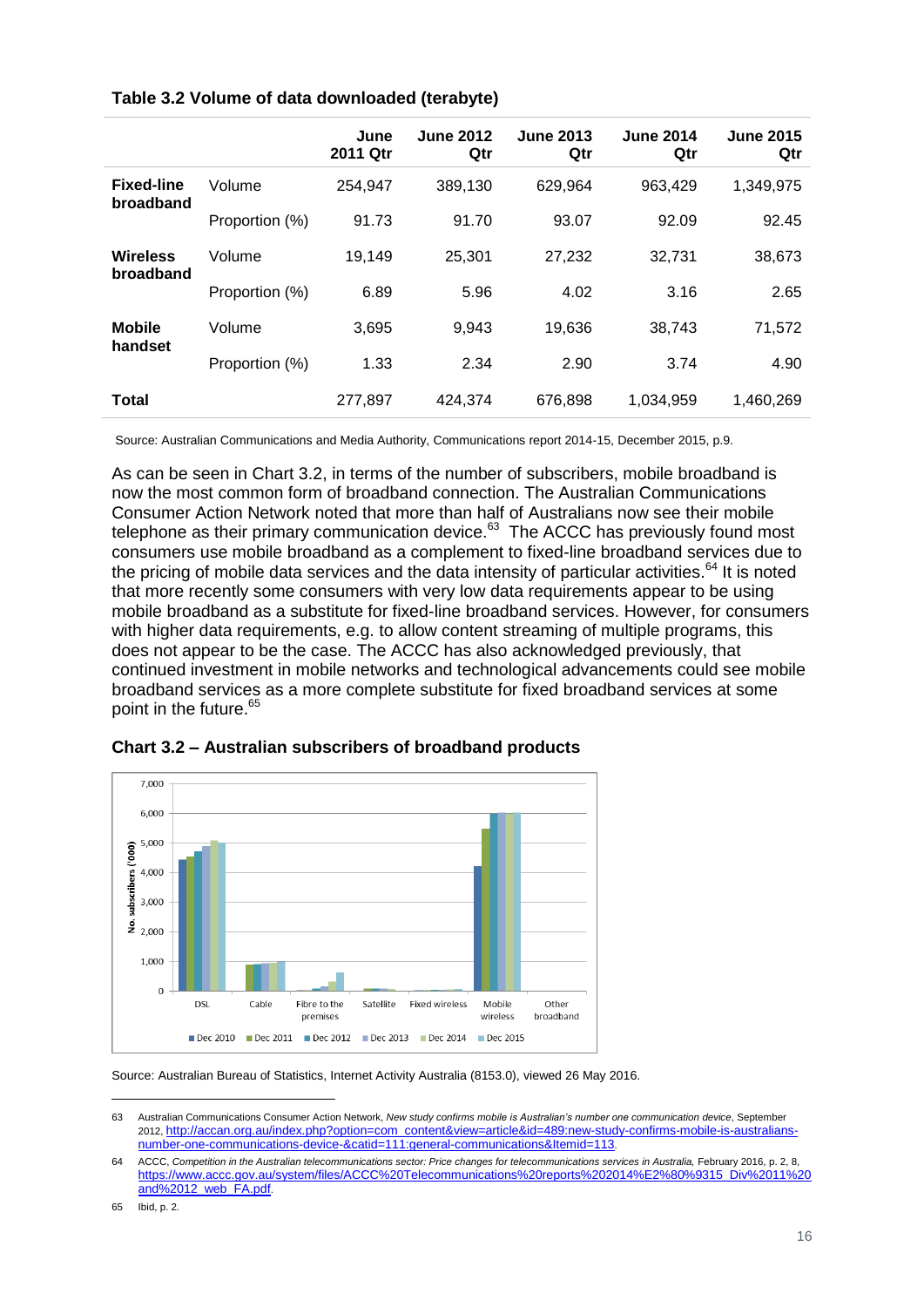## <span id="page-17-0"></span>4. Promoting the long term interests of end users

In declaring a service, the ACCC must be satisfied that making the declaration will promote the LTIE. $^{66}$  In deciding whether declaring the wholesale ADSL service would promote the LTIE, the ACCC must have regard to the extent to which declaration is likely to result in the achievement of the following three objectives $67$ :

- promoting competition in markets for telecommunications services
- achieving any-to-any connectivity, and
- encouraging the economically efficient use of, and investment, in infrastructure by which telecommunications services are supplied.

#### <span id="page-17-1"></span>**4.1. Promoting Competition**

#### <span id="page-17-2"></span>**4.1.1. Relevant markets**

#### *Functional dimension*

#### **ACCC's 2012 wholesale ADSL service declaration final decision**

The ACCC considered both the wholesale market (in which the eligible service is supplied) and the retail market (in which the downstream services are supplied) to be relevant in its 2012 final decision.<sup>68</sup>

#### **Considerations for this declaration inquiry**

The ACCC considers that consistent with the 2012 inquiry, in order to examine the markets in which competition is likely to be promoted, it will be relevant to consider the wholesale and retail markets.

#### *Product dimension*

#### **ACCC's 2012 wholesale ADSL service declaration final decision**

The ACCC considered that the relevant wholesale and retail product markets included high speed fixed-line broadband services in its 2012 final decision.<sup>69</sup> Specifically those supplied by the following networks:

- all forms of ADSL1 and ADSL2+ noting that on the supply side, these technologies are supplied using the same underlying infrastructure but on the demand side ADSL1 may not support data intensive applications such as video streaming as well as ADSL2+
- HFC, and
- optical fibre.

The services supplied on these networks were seen to be substitutes given customers did not generally distinguish between how fixed-line broadband services were supplied and that broadband plans were marketed based on speed and were neutral about whether the underlying input was ADSL, HFC, or fibre.<sup>70</sup>

However, the ACCC noted the extent to which HFC and optical fibre are a constraint on ADSL pricing at the wholesale level may depend on their availability in wholesale markets.

<sup>66</sup> CCA, subsection 152AL(3).

<sup>67</sup> CCA, section 152AB.

<sup>68</sup> ACCC, ACCC, *Declaration of the wholesale ADSL service under Part XIC of the Competition and Consumer Act 2010*, *Final Decision,* February 2012, p. 9.

<sup>69</sup> Ibid, p. 11.

<sup>70</sup> Ibid. p. 11-12.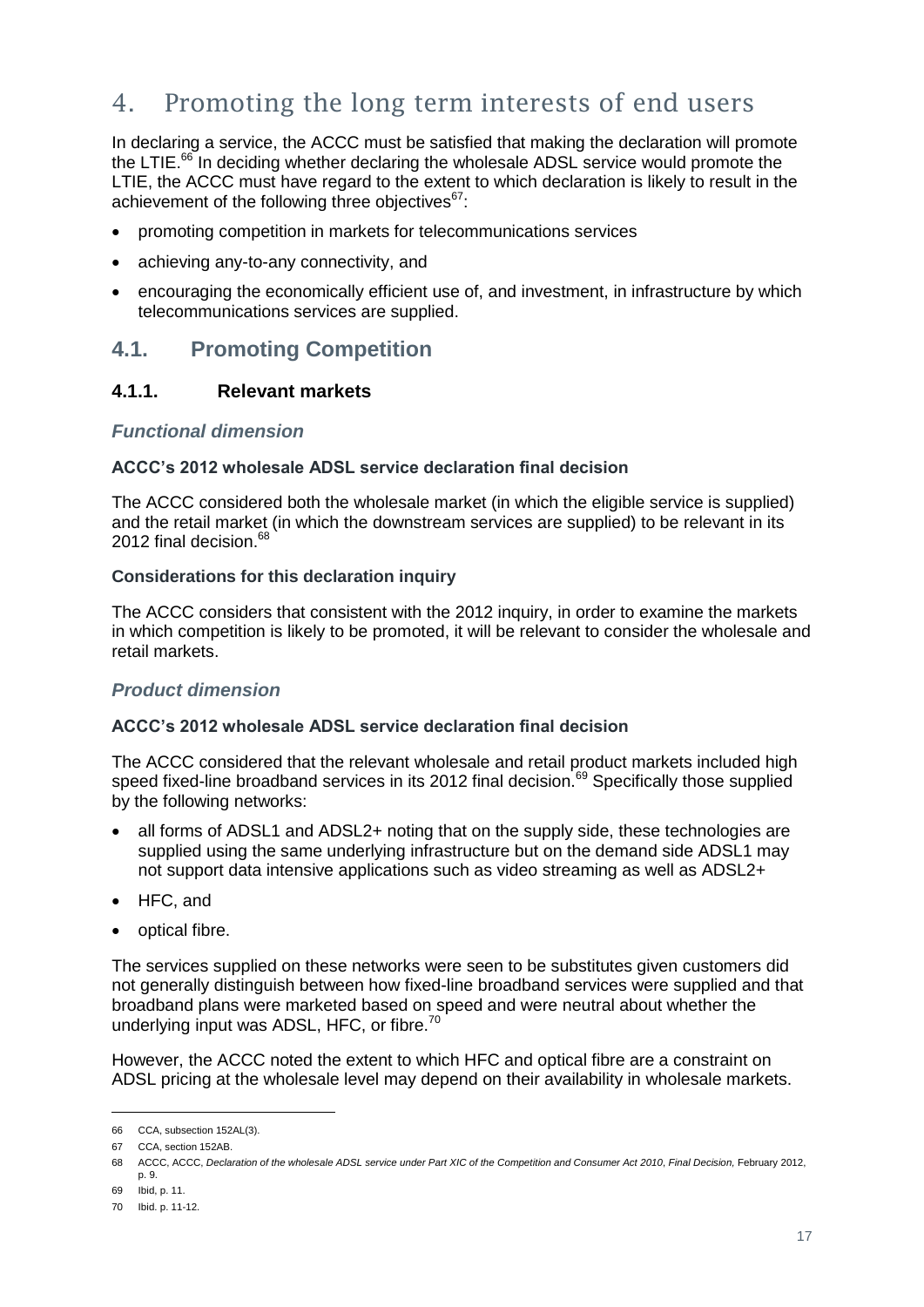This was because Optus' and Telstra's HFC networks do not provide national coverage and are not configured to provide wholesale access services, while the footprint of fibre networks to supply residential consumer services was very small serving only 0.3 per cent of residential broadband subscribers in Australia.

The ACCC did not consider wireless broadband $72$  to be in the same market as high speed fixed-line broadband services.<sup>73</sup> The degree of substitutability between fixed and wireless broadband services was seen to depend on the particular downstream application. Unlike ADSL2+ or HFC, wireless broadband services are less suited to data intensive applications such as video streaming. There was also substantial disparity in data allowances and pricing for wireless and fixed-line broadband services.

The ACCC did not consider it necessary to determine if there was a bundled or standalone market for the purpose of the declaration inquiry.<sup>74</sup>

#### **Considerations for this declaration inquiry**

Since the last wholesale ADSL service declaration inquiry, the ACCC has also undertaken declaration inquiries in relation to superfast fixed-line broadband services (LBAS and SBAS). As outlined in section [3.2.4,](#page-13-0) as these inquiries, and the market definition and competition analysis, considered ADSL services, they are relevant considerations in this declaration inquiry.

In both the LBAS and SBAS declaration inquiries the ACCC distinguished superfast broadband services as those with download transmission data rates that are normally 25 Mbps or higher and with download limits of around 50GB.<sup>75</sup> Superfast broadband is distinct to high speed broadband,<sup>76</sup> which has an upper limit of 24 Mbps.<sup>77</sup>

The ACCC considered in the SBAS declaration inquiry draft decision that a fixed-line 25 Mbps broadband service is the basic entry-level superfast broadband service as this was the most used speed tier on the NBN<sup>78</sup> – and consumer demand for it is likely to increase as the NBN rollout proceeds. This is consistent with the trends associated with fixed-line broadband use set out in section [3.3.2,](#page-15-0) including increased growth in the number of customers on fibre and HFC networks and slowing growth in the number of customers on ADSL networks.

The different maximum broadband data rates (download and uploads) across technologies is set out in Table 4.1. The ACCC notes that these data rates can vary based on:

- technological feasibility, customer premise equipment and other factors such as source and type of content can influence the actual speeds experienced by end users, and
- the distance each customer is to the exchange.

<sup>71</sup> Ibid. p.12.

<sup>72</sup> Offered over a mobile broadband network, a fixed wireless network or satellite.

<sup>73</sup> Ibid. p.12.

<sup>74</sup> Ibid. p.13.

<sup>75</sup> ACCC, *Superfast Broadband Access Service declaration inquiry, Draft decision*, November 2015, p. 18 .

<sup>76</sup> High speed is defined by the maximum speed of ADSL2+, as outlined in table 4.1.

<sup>77</sup> ACCC, *Superfast Broadband Access Service declaration inquiry, Discussion paper,* May 2015, p .9.

<sup>78</sup> Ibid. p. 18.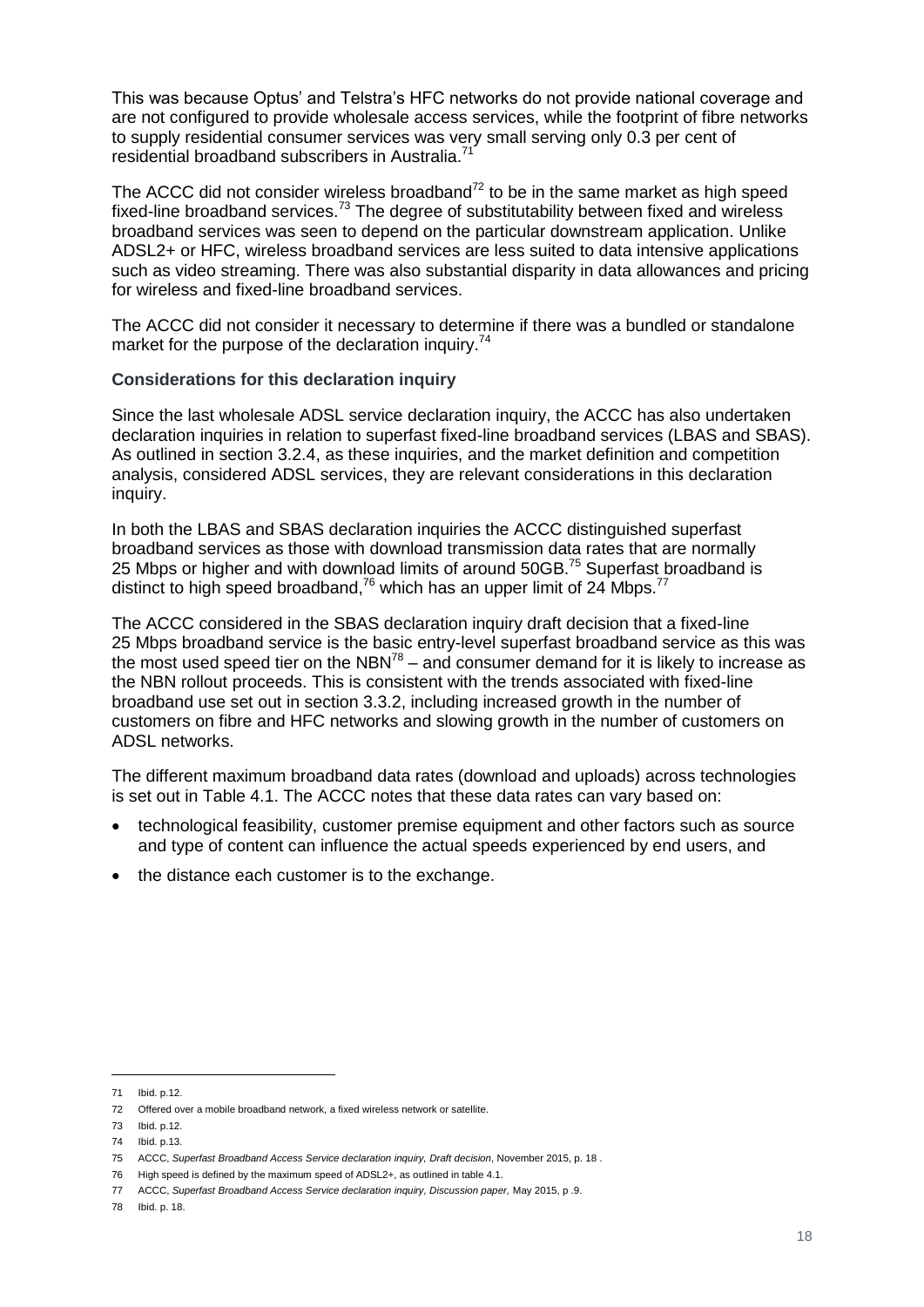|               | <b>ADSL</b> | ADSL <sub>2+</sub> | <b>Fibre and VDSL2</b><br>(including FTTN,<br>FTTB) | <b>HFC</b>    | <b>Mobile</b>                    | <b>Satellite</b>   | <b>Wireless</b> |
|---------------|-------------|--------------------|-----------------------------------------------------|---------------|----------------------------------|--------------------|-----------------|
| Down<br>-load | Up to $8$   | Up to $24$         | 50-100                                              | $25 -$<br>100 | $2 - 150$                        | $25$ or<br>greater | $25 - 50$       |
| Up-<br>load   |             | 1.4                | 100                                                 | 2             | $3G - 1 - 11$<br>$4G - 11$<br>15 | 5                  | 5               |

#### **Table 4.1 – broadband data rates across technologies (Mbps)**

Information sourced from Vertigan Report[, http://media.ofcom.org.uk/news/2014/3g-4g-bb-speeds/](http://media.ofcom.org.uk/news/2014/3g-4g-bb-speeds/) (mobile), <http://www.nbnco.com.au/connect-home-or-business/information-for-home/satellite.html> ( Satellite), <http://www.nbnco.com.au/blog/the-nbn-project/nbn-co-increases-fixed-wireless-download-speeds-for-regional-australians.html> (wireless)

In examining possible substitutes in the superfast broadband market, the ACCC's SBAS declaration inquiry draft decision considered ADSL, ADSL2+ and mobile broadband but concluded that these services are either not able to support superfast broadband services or are not suitable for applications requiring large data downloads, and therefore are unlikely to be part of the same market.<sup>79</sup>

Therefore, while superfast fixed-line broadband services provided over fibre and HFC networks were included in the relevant markets for the LBAS and SBAS declaration inquiries, ADSL services were not as a result of their data rates.<sup>80</sup>

Given these recent considerations, the ACCC is of the view that high speed fixed-line broadband markets supplied by ADSL services are likely to be relevant to this declaration inquiry. The ACCC is conscious, however, that customers appear to be substituting out of the high speed fixed-line broadband market (supplied on ADSL networks) into the superfast fixed-line broadband market, suggesting that ADSL price / service offerings are likely to be constrained by services offered on fibre and HFC networks. However, customers do not appear to be substituting out of superfast fixed-line broadband services into high speed fixed-line broadband services.

Further, the ACCC considers it unlikely that wireless broadband services (offered over mobile broadband, fixed wireless or satellite) are in either the high speed or superfast fixedline broadband markets. As noted in section [3.3.2,](#page-15-0) while there are a significant number of customers with mobile broadband connections, the ACCC has previously found most consumers use a mobile broadband service as a complement to a fixed-line broadband service. This reflects the pricing of mobile broadband services and the related data rates and usage, as well as the data intensity of particular activities. While the ACCC also noted in section [3.3.2](#page-15-0) that more recently some consumers with very low data requirements appear to be using mobile broadband as a substitute for fixed-line broadband services, it is not considered the current pricing of mobile broadband services across the full range of data usage result in complete substitutability. The relatively small proportion of data downloaded via wireless broadband services can be seen in Table 3.2, noting that this has been growing.

The ACCC also notes that the wireless services provided by NBN Co have a maximum monthly download limit of 200 Gb, as laid out in its Fair Use Policy.<sup>81</sup> This constrains the extent to which these wireless services would be considered substitutes.

<sup>79</sup> Ibid, p. 18.

<sup>80</sup> Ibid, p. 18.

<sup>81</sup> NBN, *Fair Use Policy*, 2013, p. 4, [http://www.nbnco.com.au/content/dam/nbnco/documents/sfaa-wba2-product-catalogue-fair](http://www.nbnco.com.au/content/dam/nbnco/documents/sfaa-wba2-product-catalogue-fair-use-policy_201312.pdf)[use-policy\\_201312.pdf](http://www.nbnco.com.au/content/dam/nbnco/documents/sfaa-wba2-product-catalogue-fair-use-policy_201312.pdf).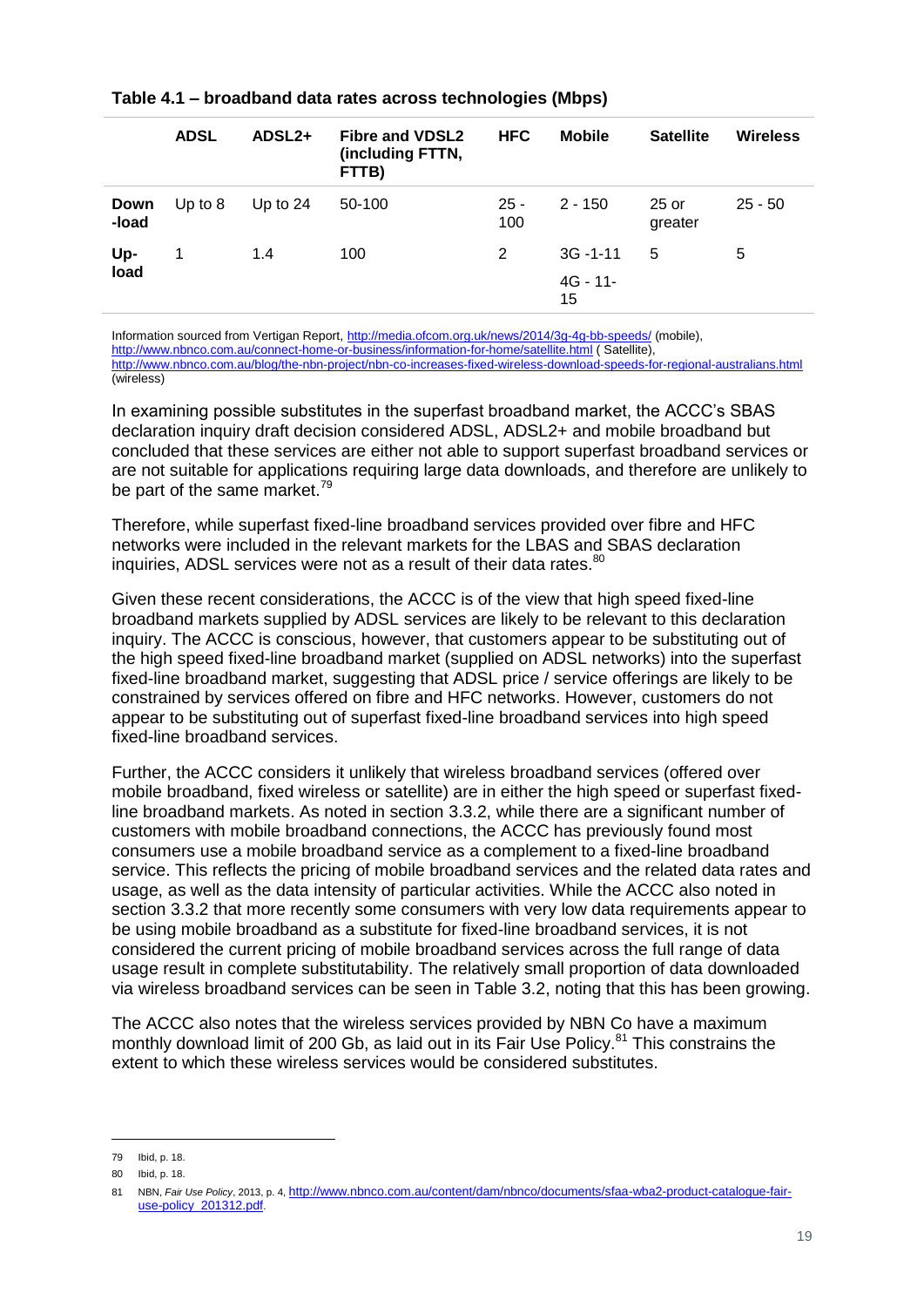#### *Geographic dimension*

#### **ACCC's 2012 wholesale ADSL service declaration final decision**

The ACCC considered that the relevant markets were the national wholesale and retail markets for high speed fixed-line broadband internet services in its 2012 final decision.<sup>82</sup> While noting some variance in competitive conditions between geographic areas, the ACCC concluded that Telstra maintained its dominance even when considered on a less aggregated basis.<sup>83</sup> Further, the ACCC found that:

- concerns about the commercial terms on which Telstra provides access to the wholesale ADSL service continued to arise on a national basis
- while some allegations of anti-competitive conduct by Telstra had focused on rural and regional areas, some allegations were not specific to Telstra's conduct in certain Telstra Wholesale Zones/Bands but rather related to Telstra's conduct overall as a supplier of the wholesale ADSL service.

#### **Considerations for this declaration inquiry**

The ACCC considers it likely to be appropriate to define the relevant markets on a national basis, consistent with the approach in the previous declaration inquiry. However, the ACCC will examine the availability of effective substitutes and whether there is competition or specific competition concerns at an exchange service area (ESA) or metropolitan / regional / rural level (see section [0\)](#page-20-0). This reflects that a number of competing DSL networks have been built in metropolitan ESAs, although the reach and functionality of these networks differ between service providers. Further, it appears that regional and rural ESAs have higher barriers to entry and consequently competing DSL networks have not developed to any material extent.

The ACCC notes that issues around limiting the application of the SAOs to services supplied in particular geographic areas can also be considered and addressed through access determinations. $84$  For example, this could involve a variation to an existing  $FAD$  to exclude certain ESAs, if this was considered necessary.

- 2. What are the relevant markets for the purpose of this inquiry and the application of the LTIE test?
- 3. Is it appropriate to consider both wholesale and retail markets?
- 4. What is your view about the substitutability between different broadband products? What is the substitutability between fixed-line broadband technologies with different data rates?
- 5. Are there separate but related markets for high speed fixed-line broadband services and superfast broadband services? What evidence exists to support this?
- 6. Are wireless broadband services (offered over mobile broadband, fixed wireless or satellite) substitutes for high speed fixed-line broadband services and if so, to what extent? What evidence exists to support this?
- <span id="page-20-0"></span>7. Is it appropriate to consider the relevant markets on a national basis or should they be defined on a more narrow, e.g. ESA, geographic basis? If so, what should that be and why?

<sup>82</sup> Ibid. p. 15.

<sup>83</sup> Ibid. pp. 15-16.

<sup>84</sup> CCA, sections 152BC(3)(h) and (i).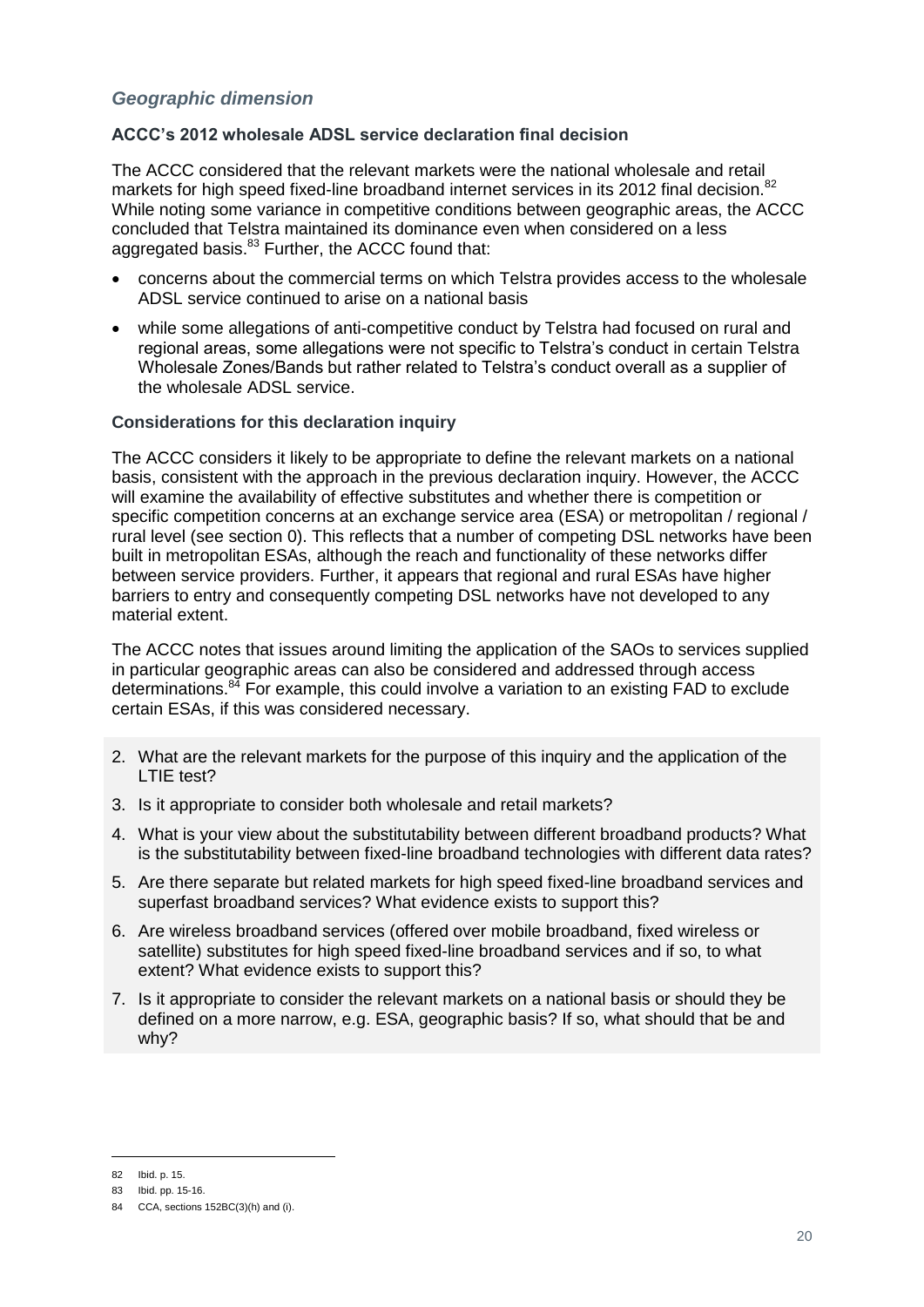#### <span id="page-21-0"></span>**4.1.2. State of competition in relevant markets**

#### **ACCC's 2012 wholesale ADSL service declaration final decision**

The ACCC considered the relevant markets were not effectively competitive in the 2012 final decision.<sup>85</sup> In particular, it concluded that:

- Concentration levels Telstra retained a dominant market share in the wholesale and retail high speed fixed-line broadband market with a market share of around 63 percent at the wholesale level and approximately 45 percent at the retail level. The level of competition varied across the country with access seekers having significantly lower market shares in rural and regional areas (Bands 3 and 4) and modest market shares in the central business district (CBD) and metropolitan areas (ULLS / line sharing service (LSS) Bands 1 and 2).
- Barriers to entry despite the differences in the levels of competition, access seekers faced barriers to entry in CBD, metropolitan areas and rural and regional areas. Telstra controlled the infrastructure by which the overwhelming majority of high speed fixed-line broadband services were provided and because of its vertical integration enjoyed a strong position in fixed-line broadband services.
- Relevant behavioural features as the vertically integrated incumbent with significant national market share, Telstra had the incentive and ability to engage in entry-deterring or expansion-deterring conduct through the terms and conditions for the supply of the wholesale ADSL service.

#### **Considerations for this declaration inquiry**

Since the previous declaration inquiry, the state of competition in the high speed fixed-line broadband market appears to have changed very little. At both the wholesale and retail levels, Telstra seems to have retained its relatively dominant position, as set out below.

In the wholesale market, competition can occur through investment in alternative ADSL networks and potentially via fibre and HFC networks (which as noted above, are likely to be in the related superfast broadband market but may constrain the high speed fixed-line broadband market).

In relation to ADSL, Telstra currently supplies ADSL in approximately 2873 ADSL enabled ESAs nationally<sup>86</sup> of a total 5067 ESAs across Australia.<sup>87</sup> Telstra remains the only wholesale provider of ADSL services in 78 per cent of exchanges with ADSL capability.<sup>88</sup> Access seekers using ULLS and their own DSL infrastructure, such as Optus and TPG, have much smaller DSL footprints compared to Telstra. The combined footprint of all competing DSL networks represents around 22 per cent of the footprint of the Telstra wholesale DSL network or 606 exchanges.

The ACCC notes that there has been continued, although slowing, growth in ULLS and DSL investment, with 10.8 per cent annual growth in ULLS SIOs (but not LSS) between 2012 and 2014 before plateauing over 2015.<sup>89</sup> The ACCC understands this plateau reflects access seekers investing less to extend the reach of their DSL coverage and instead focusing on providing more services in CBD and metropolitan areas. These trends are shown in Chart 4.1.

<sup>85</sup> ACCC, Declaration of the wholesale ADSL service under Part XIC of the Competition and Consumer Act 2010, Final Decision, February 2012, p. 29.

<sup>86</sup> Telstra, wholesale data on the ADSL-enabled exchange list, <https://www.telstrawholesale.com.au/products/broadband/adsl.html>.

<sup>87</sup> ACCC, Snapshot of Telstra's customer access network – Mar 2016, [https://www.accc.gov.au/regulated-](https://www.accc.gov.au/regulated-infrastructure/communications/monitoring-reporting/telecommunications-reports-record-keeping-rules/quarterly-snapshots-of-ulls-lss-and-dsl)

[infrastructure/communications/monitoring-reporting/telecommunications-reports-record-keeping-rules/quarterly-snapshots](https://www.accc.gov.au/regulated-infrastructure/communications/monitoring-reporting/telecommunications-reports-record-keeping-rules/quarterly-snapshots-of-ulls-lss-and-dsl)[of-ulls-lss-and-dsl](https://www.accc.gov.au/regulated-infrastructure/communications/monitoring-reporting/telecommunications-reports-record-keeping-rules/quarterly-snapshots-of-ulls-lss-and-dsl).

<sup>88</sup> ACCC, Snapshot of Telstra's customer access network – Mar 2016.

<sup>89</sup> Telstra, Financial Results, Results Supporting Material [https://www.telstra.com.au/aboutus/investors/financial-information/financial-results.](https://www.telstra.com.au/aboutus/investors/financial-information/financial-results) The ACCC notes slight differences in SIO numbers provided by Telstra in the Telstra Economic Modelling (TEM) reports.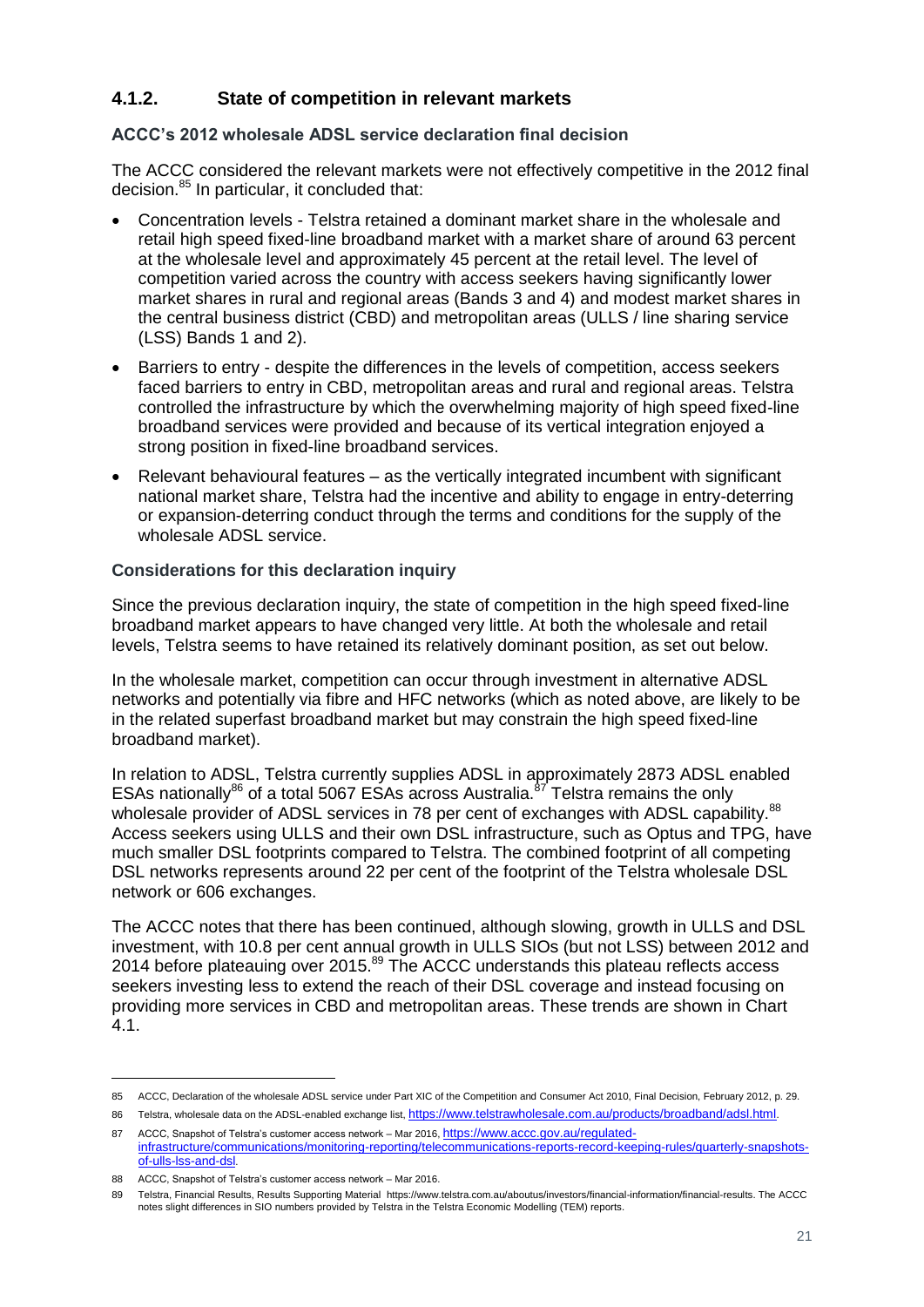

**Chart 4.1 – Number of access seekers' services in operation**

Source: Data sourced from Telstra Corporation Ltd Financial results 2010-12 and Financial results supporting material 2013-16 at: [https://www.telstra.com.au/aboutus/investors/financial-information/financial-results.](https://www.telstra.com.au/aboutus/investors/financial-information/financial-results) The ACCC notes slight differences in SIO numbers provided by Telstra in the Telstra Economic Modelling (TEM) reports.

ULLS and LSS investment is highest in Band 2, which predominantly covers metropolitan areas and large regional towns, and lowest in Band 4 which covers remote rural areas with small populations or no residents at all.<sup>90</sup> This may reflect the high costs of investment in rural areas that have low populations. Investment in Band 1 is significantly lower than Band 2, which likely reflects the high density of business customers located in CBD locations, which generally do not use ADSL services.

In Band 2, ULLS and DSL infrastructure provides the largest competitive constraint for Telstra's ADSL. This is where 68 per cent of all services in operation provided over Telstra's copper network are located. Within Band 2 there are the following wholesale and retail services: over 1.8 million Voice and DSL services, 2.5 million voice only services and 38,000 DSL only services. There are also 1.4 million ULLS services and 0.4 million LSS services.<sup>91</sup>

Table 4.2 sets out the wholesale ADSL service market shares based on CAN record keeping rules (RKR) data. Telstra continues to hold the majority share of the national market as well as in Bands 1 and 2 and Bands 3 and 4.

| Table 4.2 – Telstra wholesale ADSL service market shares based on CAN RKR data |  |  |  |  |  |  |
|--------------------------------------------------------------------------------|--|--|--|--|--|--|
|--------------------------------------------------------------------------------|--|--|--|--|--|--|

|                                                     | Telstra | Other  |
|-----------------------------------------------------|---------|--------|
| National market share                               | 61.47%  | 38.53% |
| Share in Bands 1 and 2                              | 48.99%  | 51.01% |
| Share in Bands 3 and 4                              | 95.48%  | 4.52%  |
| Number of exchanges with a<br><b>DSLAM</b> presence | 2873    | 606    |

Source: Data obtained under Telstra CAN RKR, December 2015

91 Ibid.

<sup>90</sup> ACCC, Snapshot of Telstra's customer access network – Mar 2016.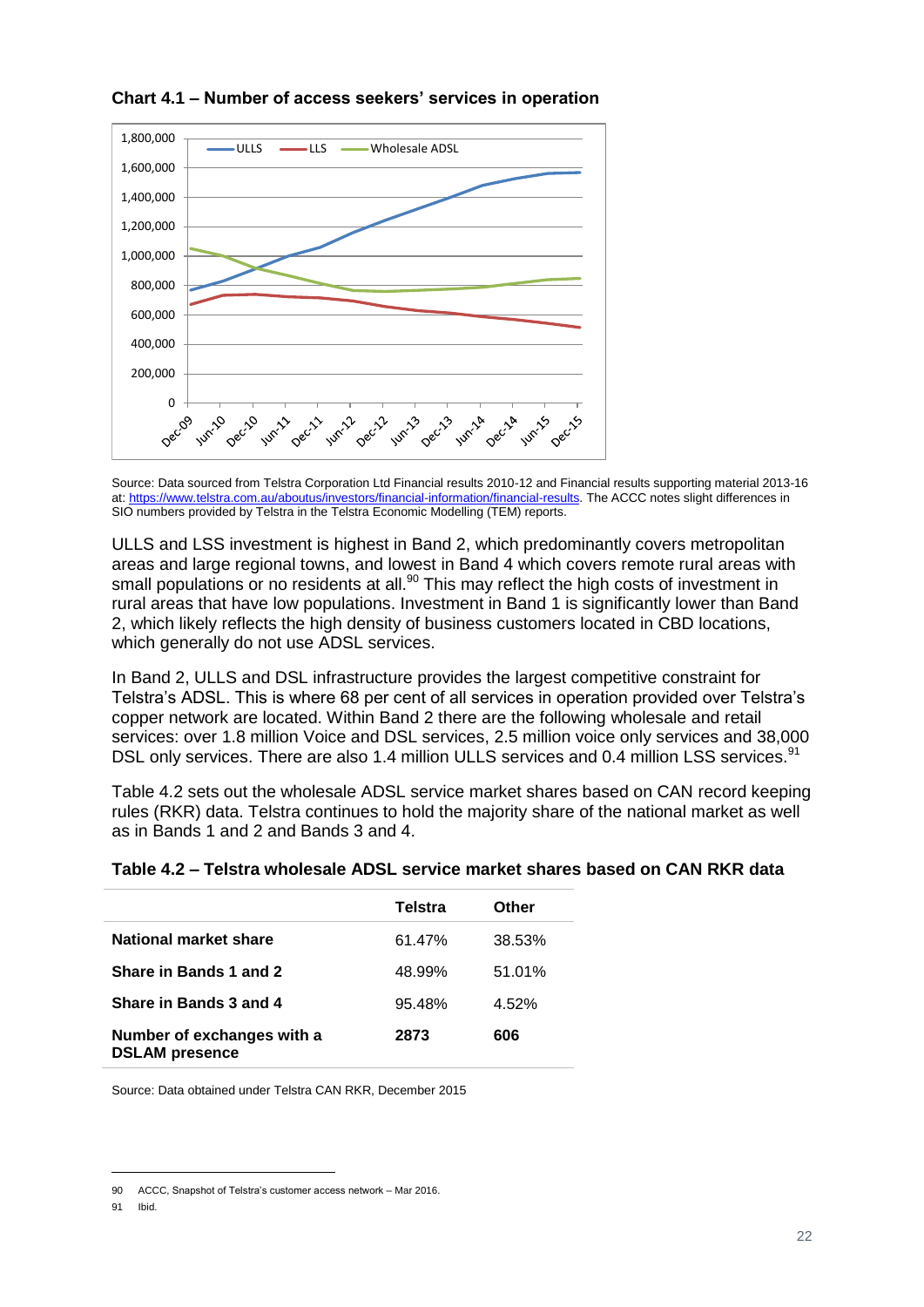In part, the way in which infrastructure competition has evolved likely reflects:

- The commercial rate of return on ULLS / LSS and DSL investment in regional and rural areas given the lack of scale and addressable markets.
- The current transition from Telstra's customer access network (CAN) based DSL services to fibre based NBN services, with access seekers minimising investment in DSL infrastructure when the payoff period may be limited.

The ACCC understands that some access seekers which have competing DSL networks (using ULLS, LSS and their own DSL equipment) provide the wholesale ADSL service, for example Optus. However, the ACCC notes that given the footprint of these competing DSL networks is far more limited than Telstra's DSL network this is likely to in turn limit the extent to which these act as a competitive restraint.

Since December 2012, the take up by access seekers of the wholesale ADSL service supplied by Telstra has increased at an average annual rate of 3.8 per cent.<sup>92</sup> In the three years prior to December 2012, the number of services in operation decreased by an average of 10.3 per cent annually. $93$  This can be seen in Chart 4.1, which outlines the number of ULLS, LSS and wholesale ADSL customers over time.

In relation to fixed-line superfast broadband services supplied over fibre and HFC networks, take-up of these technologies is growing with the NBN-rollout and development of other largely fibre based networks, including in CBD areas of capital cities. As mentioned in section 3.3 the number of premises NBN ready for service has been increasing and reached over 2.5 million as of 26 May 2016, with just over one million premises activated.  $94$ 

The number of premises with copper services, which are therefore able to supply ADSL services, will continue to decrease over time as Telstra's copper services are progressively migrated to the NBN network in line with Telstra's migration plan. Further, new ADSL services will no longer be available in an NBN rollout region after Cease Sale<sup>95</sup> commences, which is generally 10 business days after the region is declared ready for service by NBN Co.

As the NBN continues to be rolled out, and if there is any additional growth in other fibre based networks, fixed-line superfast broadband services will likely provide an increasing constraint on ADSL price / service offerings. However, as NBN is currently only available at approximately 21 per cent of premises (see section 3.3) with ADSL services available to 91 per cent of the Australian population, superfast broadband markets currently only provide a limited constraint.

Chart 4.2 summarises the information available about the retail market shares of fixed-line broadband, which includes DSL and HFC technologies. Chart 4.2 suggests that Telstra has retained the highest proportion of subscribers, with a market share of between 41 and 42 per cent since June 2011. However, since the wholesale ADSL service was declared in February 2012, there has been more movement in market share for other retail service providers (RSPs) with Optus' market share decreasing by 3 percentage points and M2 now holding a sufficient proportion of market share to be reported separately to other RSPs.

<sup>92</sup> Telstra, Telstra Corporation Ltd Financial results 2010-12 and Financial results supporting material 2013-16, available at: <https://www.telstra.com.au/aboutus/investors/financial-information/financial-results>.

<sup>93</sup> Ibid.

<sup>94</sup> NBN Co, *Weekly Progress Report*, 26 May 2016, [http://www.nbnco.com.au/corporate-information/about-nbn-co/corporate](http://www.nbnco.com.au/corporate-information/about-nbn-co/corporate-plan/weekly-progress-report.html)[plan/weekly-progress-report.html](http://www.nbnco.com.au/corporate-information/about-nbn-co/corporate-plan/weekly-progress-report.html).

<sup>95</sup> Clause 17 of Telstra's migration plan prohibits Telstra from supplying new copper and HFC services after a premises becomes NBN serviceable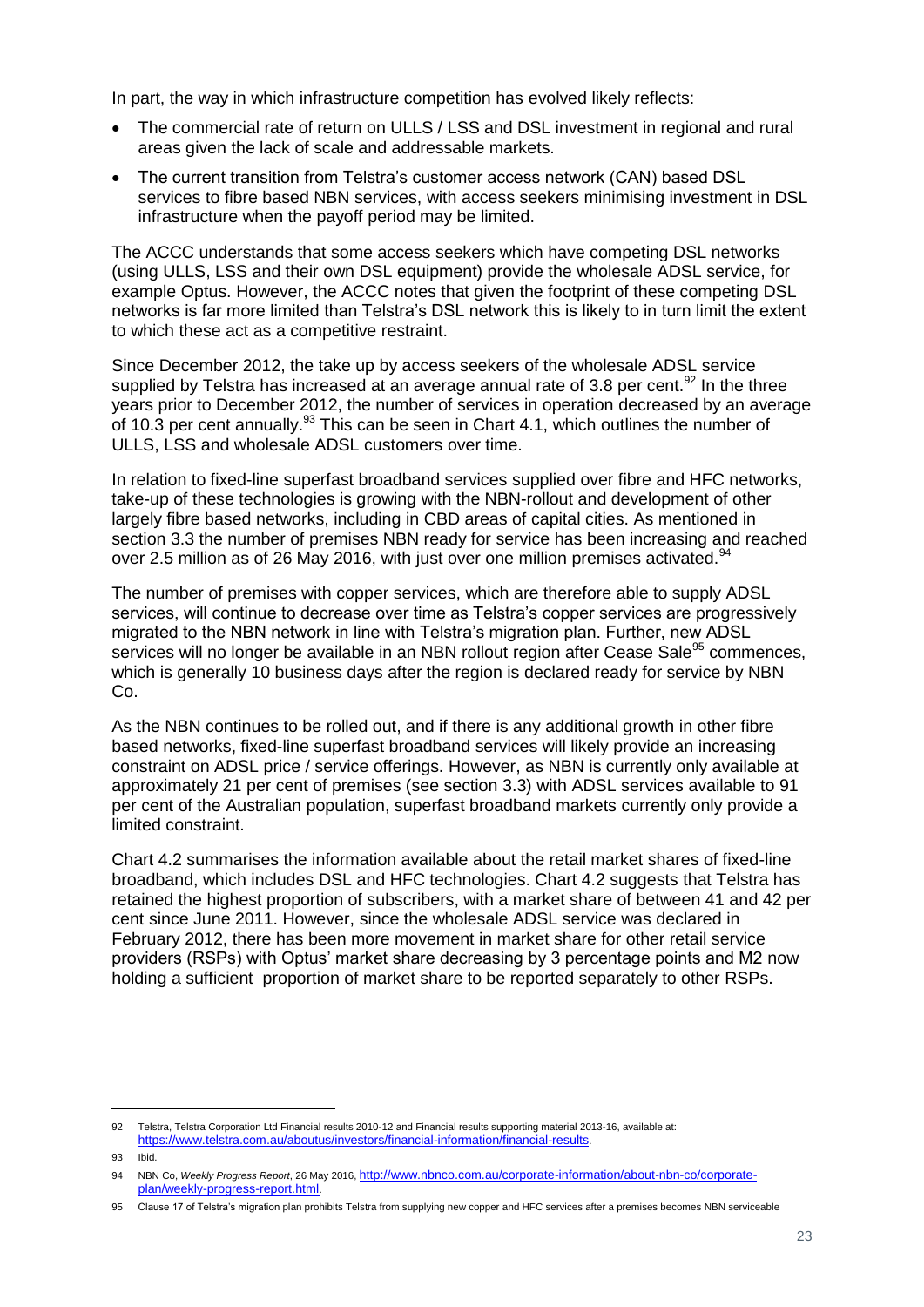

#### **Chart 4.2 – Retail market share for fixed-line broadband services (ADSL and cable only)**

Source: ACCC Division 12 RKR, voluntary data provided by M2, and Australian Bureau of Statistics, Internet Activity Australia (8153.0).

Retail plans for ADSL or ADSL2+ broadband vary across internet service providers depending on whether the service is bundled, provided on-net or off-net as well as the download limit and in some cases the download speed. TPG, iiNet and Exetel offer a range of retail plans with varying combinations of these factors ranging between \$29.99 and \$149.90 per month. However, the majority of plans are between \$49.99 and \$69.99 per month. Optus currently only offers ADSL plans with an unlimited data limit and distinguishes between their plans based on other extras such as home phone included calls, Yes TV access and subscription to the Premier League which range between \$60 and \$140 per month.<sup>96</sup>

Even with declaration, ADSL plans continue to vary depending on whether the service is provided on-net (using the RSP's own network) or off-net (where the ADSL product is supplied by Telstra's network or another wholesale ADSL provider). Services provided offnet continue to be more expensive than services provided on-net. This difference may partly reflect the higher costs that an access seeker incurs if it buys the wholesale ADSL service from Telstra, or another access provider, compared with if it supplies itself over its own network.

TPG and iiNet offer substantially greater value in terms of price per GB of data when providing services on-net compared to off-net.

TPG offers a 50GB ADSL2+ services for \$29.99 per month on-net and \$49.99 per month offnet. The difference between on-net and off-net is larger for larger volumes of data download limits. For a 500GB, TPG's on-net price is \$49.99 per month and \$99.99 per month off-net.<sup>97</sup> In addition to prices varying, the data limits also vary between on-net and off-net services. TPG offer a number of different on-net services with unlimited data allowances but do not provide any unlimited data off-net services.<sup>98</sup> TPG submitted to the ACCC's 2012 wholesale ADSL service declaration inquiry that it had withdrawn these offerings for off-net customers due to the high cost of VLAN.<sup>99</sup>

<sup>96</sup> TPG website, viewed 15 June 2016, [https://www.tpg.com.au/products\\_services/adsl2-standalone;](https://www.tpg.com.au/products_services/adsl2-standalone) iiNet website, viewed 15 June 2016, [https://www.iinet.net.au/internet-plans/broadband/adsl/offnet/;](https://www.iinet.net.au/internet-plans/broadband/adsl/offnet/) Exetel website, viewed 15 June 2016[, http://www.exetel.com.au/broadband/adsl](http://www.exetel.com.au/broadband/adsl) and Optus website, viewed 15 June 2016, [http://www.optus.com.au/shop/broadband/home-broadband/plans?bt=UDSL&tl=LAU.](http://www.optus.com.au/shop/broadband/home-broadband/plans?bt=UDSL&tl=LAU) 

<sup>97</sup> TPG website, viewed 15 June 2016.

<sup>98</sup> TPG website, viewed 15 June 2016.

<sup>99</sup> ACCC, *Declaration of the wholesale ADSL service under Part XIC of the Competition and Consumer Act 2010*, *Final Decision,* February 2012, p. 28.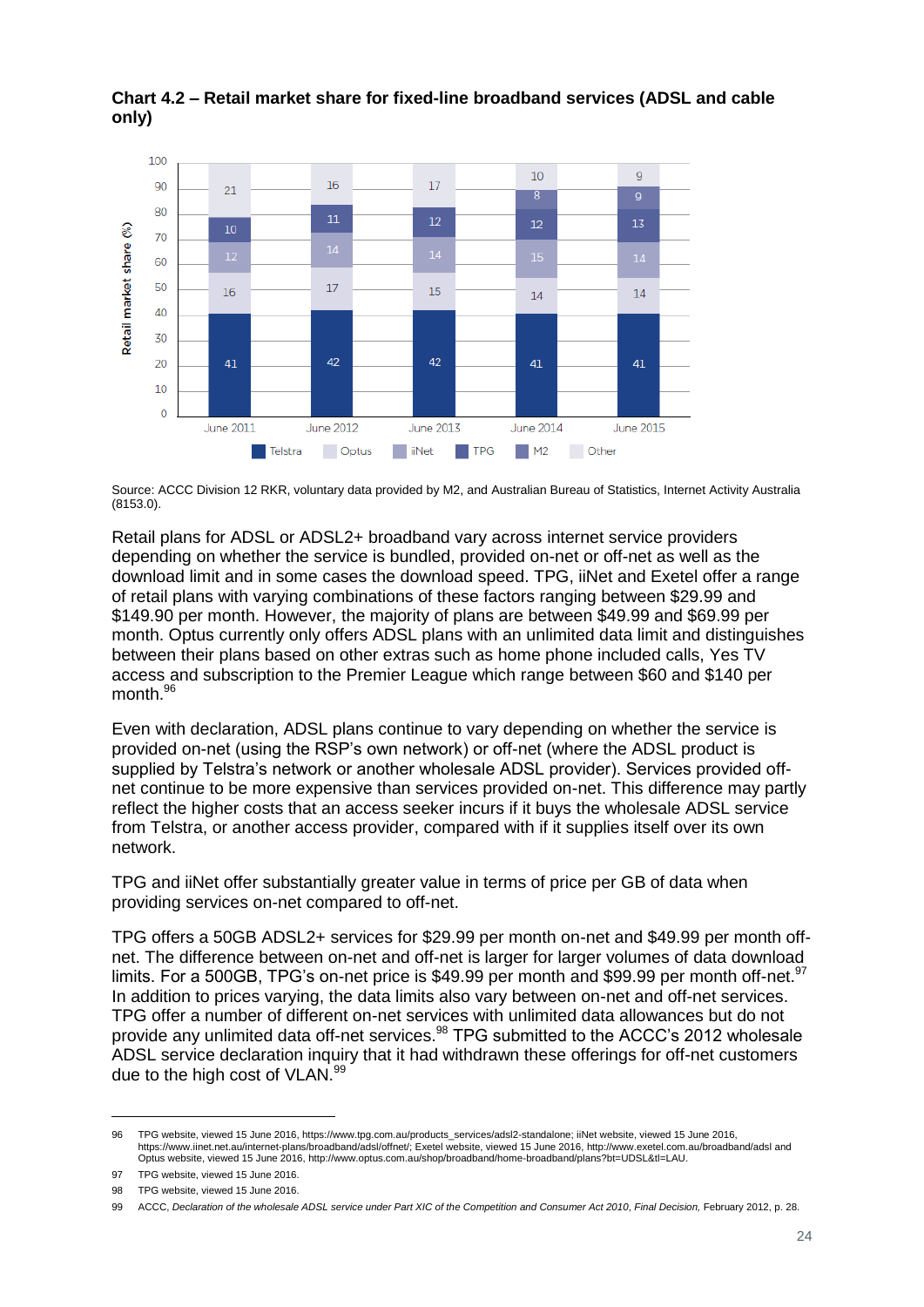iiNet also continues to differentiate between on-net and off-net services. iiNet offers a 250GB ADSL2+ on-net service for \$59.90 per month (\$0.24 per GB per month) and 150GB + 150GB ADSL2+ off-net service for \$89.90 per month (\$0.30 per GB per month).<sup>100</sup> The difference between on-net and off-net is \$0.06 per GB per month. In 2012, this difference was \$0.65 calculated for 200GB on-net and 100GB off-net services.<sup>101</sup> In addition to the differences in prices for on-net and off-net services, iiNet also distinguish between usage and data limits. For off-net, the lowest data limit is 100GB compared to 250GB for on-net services.<sup>102</sup> For the majority of iiNet's off-net services, total data usage is split between peak and off-peak usage but this distinction is not made for any on-net services.<sup>103</sup>

- 8. What do you consider to be the state of competition in the high speed fixed-line broadband markets?
- 9. Is there effective competition at the wholesale level of the market, and if so why? Please provide subscriber numbers and any market share information to illustrate this, including any information about competitive supply of the wholesale ADSL service.
- 10. Is there effective competition at the retail level of the market? Please provide market share information to illustrate this, including for customers on-net and off-net subscriber numbers. Are access seekers more successful in the retail market when supplying services on-net?
- 11.Are there any geographic areas where competition at the wholesale or retail levels is considered to be effective, and if so where are these areas and why is competition considered effective?
- 12.Are there any particular barriers to entry impacting competition in the wholesale or retail markets for high speed fixed-line broadband services?
- 13.Are there any implications for competition of the price differentials between on-net and off-net price ADSL services?

#### <span id="page-25-0"></span>**4.1.3. Promoting competition in relevant markets**

#### **ACCC's 2012 wholesale ADSL service declaration final decision**

The ACCC considered that declaration of the wholesale ADSL service was likely to result in the achievement of the objective of promoting competition in markets for high speed fixedline broadband services in its 2012 final decision.<sup>104</sup> In particular, that declaration would:

- Enable the ACCC to regulate the terms of access to the wholesale ADSL service including the level and structure of pricing such that wholesale ADSL inputs would be available to access seekers on efficient terms and conditions.
- Address contractual restrictions likely to impede competition in both retail and wholesale fixed-line broadband markets.
- Create conditions in which efficient access seekers are able to effectively compete for customers during the lead-up to the NBN.

#### **Considerations for this declaration inquiry**

Since declaring the wholesale ADSL service in 2012, the ACCC has set the wholesale ADSL service prices in FADs. As outlined in section [3.2.3,](#page-12-0) the most recent FAD was made in October 2015 and the ACCC retained the existing two part tariff for the wholesale ADSL service (see Table 3.1), including the separate port charges for different geographic zones,

<sup>100</sup> iiNet website, viewed 15 June 2016.

<sup>101</sup> Ibid.

<sup>102</sup> Ibid.

<sup>103</sup> Ibid.

<sup>104</sup> ACCC, Declaration of the wholesale ADSL service under Part XIC of the Competition and Consumer Act 2010, Final Decision, February 2012, p. 46.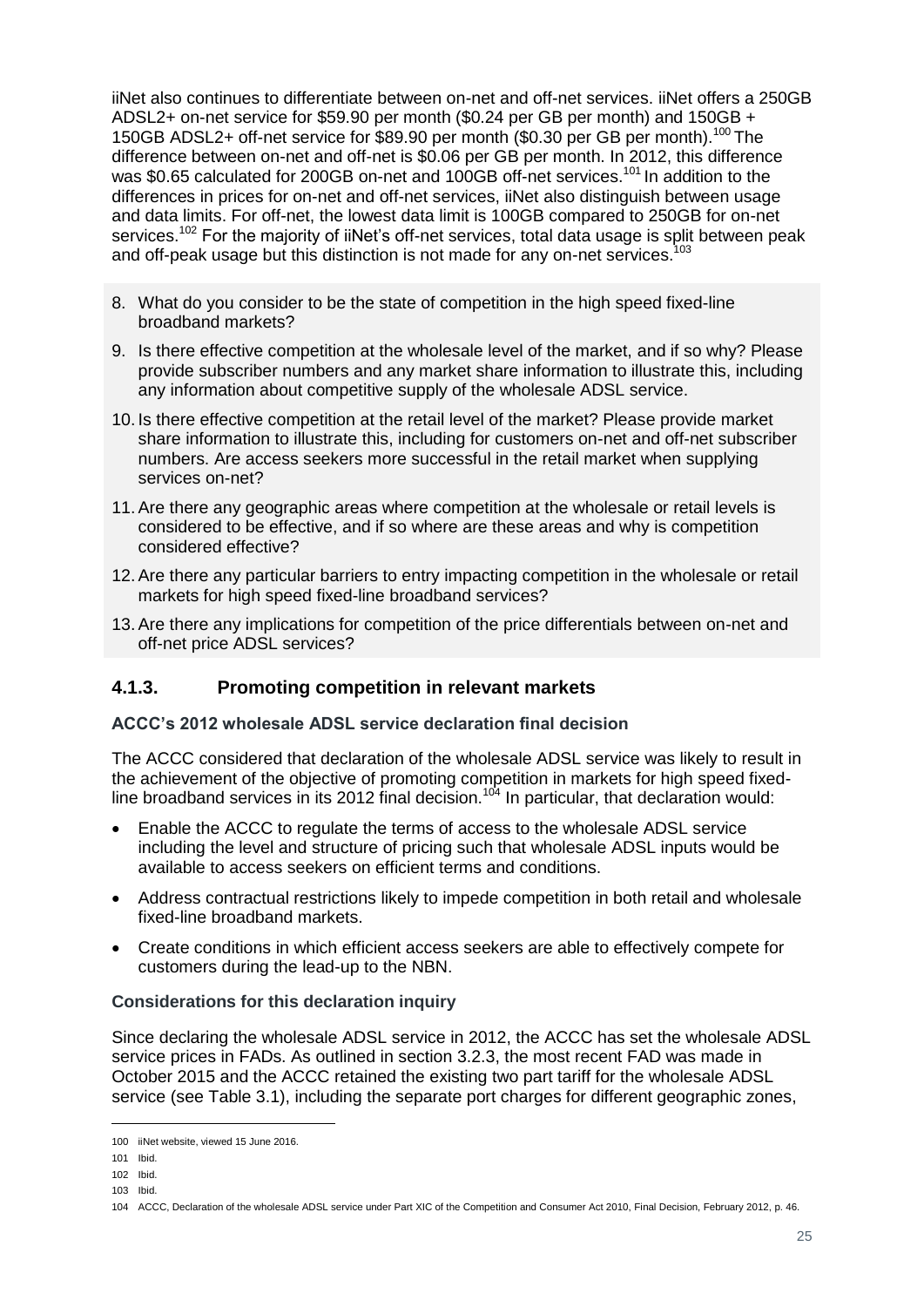and an aggregation charge reflecting the existing methodology.<sup>105</sup> It considered this would promote price stability. The ACCC also did not approve an early termination charge.

Given the history of requests for declaration, and regulated access prices, the ACCC considers it likely that regulated access prices inform commercial negotiations between the access provider and access seekers.

In this regard, the ACCC considers that the 2012 declaration of the wholesale ADSL service has provided the opportunity for competition to be promoted via stable regulated prices, particularly as the NBN is progressively rolled out.

The ACCC also set non-price terms and conditions for the wholesale ADSL service in the most recent FAD made in October 2015.<sup>106</sup> It expects this should further create an environment in which competition is promoted.

Without declaration, regulated price and non-price terms and conditions would not exist. The ACCC is interested in views about whether the conduct causing competition concerns prior to declaration could re-emerge if the wholesale ADSL service is not declared.

The ACCC notes that relative to the situation prior to declaration in 2012 it has received very few complaints about wholesale and retail ADSL services. Those complaints received were primarily from customers, but also access seekers, and related to equivalence of service.

Since February 2012, as part of its SSU obligations, Telstra has also reported a number of issues relating to retail and wholesale equivalence of ADSL services.<sup>107</sup> For example. Telstra's service qualification processes for testing whether copper lines could support line sharing and ADSL services were not delivering equivalent outcomes to retail and wholesale customers. This meant that Telstra retail could supply ADSL services to a small number of end users when the same request had been unsuccessful with one of Telstra's wholesale customers. In response to these reported, possible breaches, Telstra has submitted rectification proposals to address these concerns.<sup>108</sup>

The ACCC also notes that anecdotally it appears RSPs are seeking to obtain market share in high speed fixed-line broadband services prior to transitioning customers onto the NBN (where they will acquire superfast broadband services). A reason for this is that it may be easier, with fewer costs, to transition an existing customer to a NBN service rather than win that customer in the process of transitioning. If this is the case, it would suggest that provision of fixed-line high speed broadband services via ADSL is important in gaining fixedline superfast broadband market share. The ACCC notes that for NBN service providers, gaining a sufficient subscriber base is important as it reduces some of the NBN wholesale costs. In this regard, it would appear declaration and cost reflective access to the wholesale ADSL service will be important to ensure competition in the fixed-line superfast broadband services market.

The ACCC notes that end-users may face additional fees from NBN service providers when moving to the NBN. For example, an end-user may be charged a termination fee if they exit out of their existing fixed-line broadband service contract which has not expired or if they order NBN services from a different service provider. Whether fees are charged fees will depend on individual circumstances and the fee policy of a service provider. These additional fees may be considered a barrier for customers wanting to change service providers.

<sup>105</sup> ACCC, FSR FAD Final Decision Report- Public Version, pp. 181, 227.

<sup>106</sup> ACCC, Telecommunications Final Access Determination Inquiries, Non-price terms and conditions, Final decision for MTAS and views for fixed line services and DTCS, August 2015

<sup>107</sup> ACCC, Telstra's Structural Separation Undertaking: Annual Compliance Reports, 2011-12 to 2014-15, [http://www.accc.gov.au/publications/telstras-structural-separation-undertaking/telstras-structural-separation-undertaking-](http://www.accc.gov.au/publications/telstras-structural-separation-undertaking/telstras-structural-separation-undertaking-2011-12)[2011-12](http://www.accc.gov.au/publications/telstras-structural-separation-undertaking/telstras-structural-separation-undertaking-2011-12).

<sup>108</sup> Telstra, Rectification proposal: ADSLS profiles; order management in wholesale upgrades; systems & processes for service qualification of the LSS & ADSL; Basic Telephone Service, June 2013 – October 2014, [https://www.accc.gov.au/regulated](https://www.accc.gov.au/regulated-infrastructure/communications/industry-reform/telstras-structural-separation-undertaking)[infrastructure/communications/industry-reform/telstras-structural-separation-undertaking](https://www.accc.gov.au/regulated-infrastructure/communications/industry-reform/telstras-structural-separation-undertaking).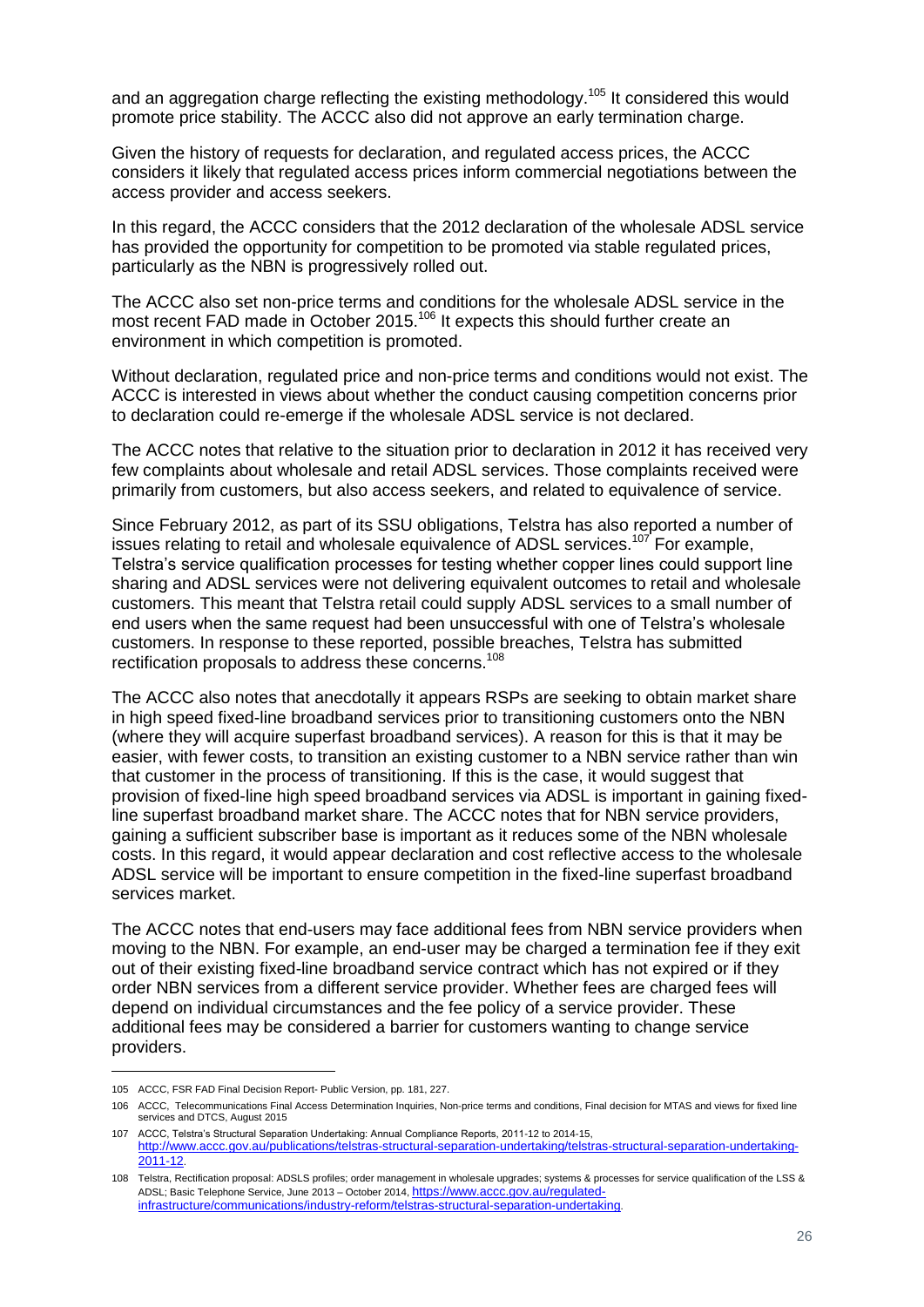- 14. Do you consider that declaration of the wholesale ADSL service will promote competition? How is the wholesale ADSL service being used for this purpose?
- 15. Do you think competition concerns remain in the relevant market for the wholesale ADSL service since the 2012 declaration, or would remerge if the wholesale ADSL service was not declared? What is, or would be, the nature of these concerns and how significant are they?
- 16.Are commercial wholesale ADSL service terms and conditions set with reference to those in the FAD, or independently? Do the terms and conditions negotiated inhibit competition in any way, including through restricting the nature of service offerings? Are you aware of any discrimination occurring between prices offered to different access seekers?
- 17.Are there any instances whereby delays in the negotiation of revised wholesale DSL charges following Telstra's retail price changes have affected the ability of access seekers to compete? If so, please specify the duration and impact of the delays.
- 18. How do the wholesale terms and conditions negotiated with Telstra compare to those from other providers of the wholesale ADSL service? Please detail the differences.
- 19. Do you consider that it is imperative to have a pre-existing subscriber base prior to the complete rollout of the NBN? If so, will an existing market share provide a material comparative advantage? If so, how? Are customers switching to different NBN providers and are there any barriers to customers wanting to switch to a different service provider?
- 20. Is the wholesale ADSL service being used as a vehicle to achieve a pre-existing subscriber base prior to the complete rollout of the NBN?
- 21.Are there any other potential risks to competition that may arise in the transition to the NBN if the wholesale ADSL service is not regulated? If so, what are they?

#### <span id="page-27-0"></span>**4.2. Any-to-any connectivity**

#### **ACCC's 2012 wholesale ADSL service declaration final decision**

The ACCC did not consider declaration of the wholesale ADSL service would have an impact on achieving any-to-any connectivity in its 2012 final decision. This reflected its view that when considering services that do not require user-to-user connections, such as the wholesale ADSL service, this criterion will generally carry less weight.<sup>109</sup>

#### **Considerations for this declaration inquiry**

-

Consistent with the previous declaration inquiry, the ACCC does not consider it likely that any-to-any connectivity will be impacted by a declaration of the wholesale ADSL service. This service continues to be an input to an end-to-end service and with no switching capability does not in and of itself involve communications between end-users.

22.What impact would declaration have on the objective of achieving any-to-any connectivity?

#### <span id="page-27-1"></span>**4.3. Encouraging economically efficient use of, and investment in, infrastructure**

#### **ACCC's 2012 wholesale ADSL service declaration final decision**

In its 2012 final decision, the ACCC considered declaration of the wholesale ADSL service was likely to result in the achievement of the objective of encouraging the economically

<sup>109</sup> ACCC, *Declaration of t*he wholesale ADSL service under Part XIC of the Competition and Consumer Act 2010, Final *Decision,* February 2012, p. 47.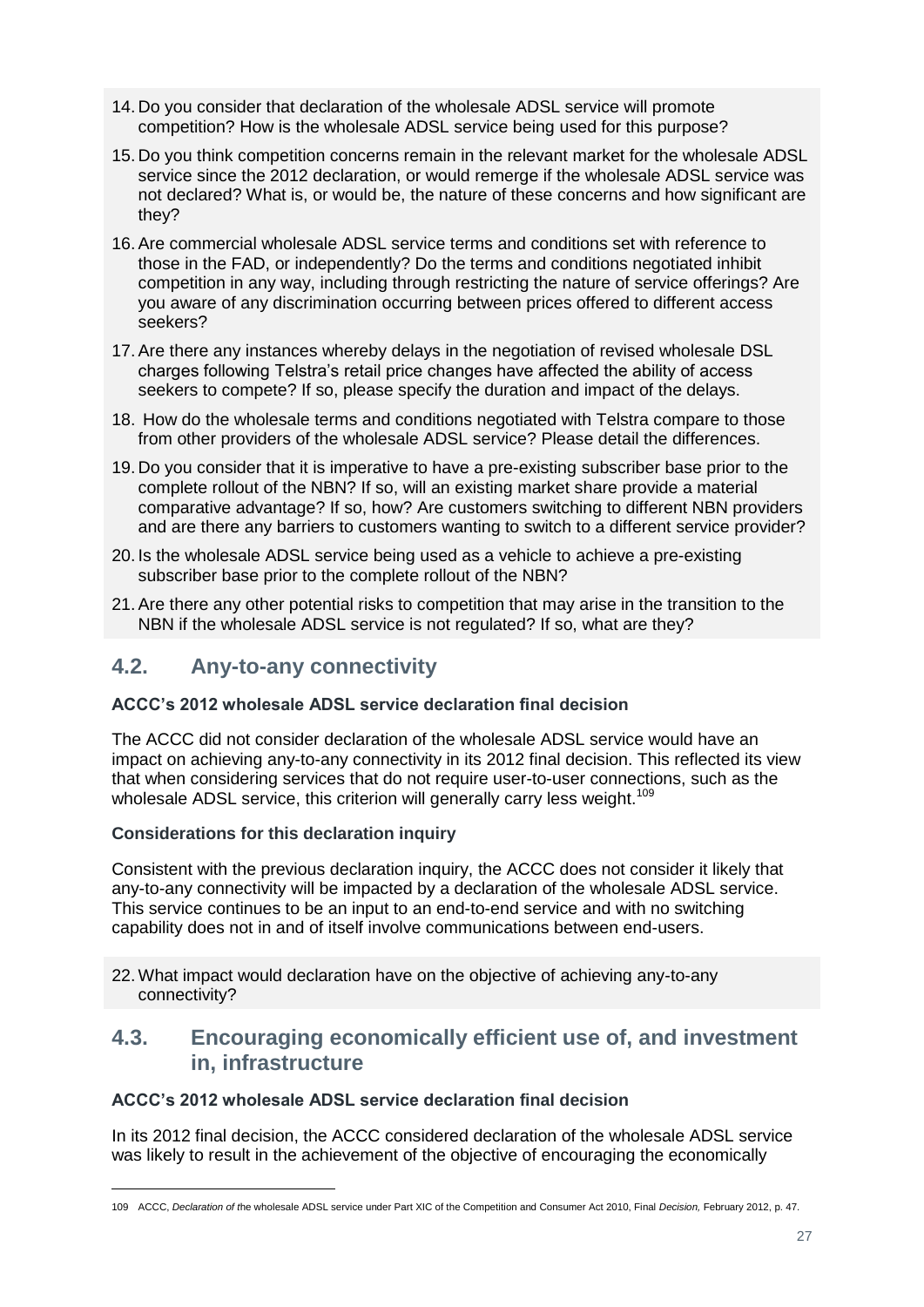efficient use of, and investment in, the infrastructure by which the wholesale ADSL service is supplied.<sup>110</sup> In particular, it considered that:

- Declaration of the wholesale ADSL service was unlikely to affect incentives for efficient investment in infrastructure and may encourage efficient use of existing infrastructure.
- This included investment in ULLS and DSL infrastructure, as significant further expansion of the competitive DSL footprint was considered unlikely. This reflected that ESAs which had not attracted investment exhibited natural monopoly characteristics making it difficult to earn a commercial rate of return. Further, that deployment of the NBN would discourage any DSL infrastructure investment. Where additional investment was efficient and / or would help differentiate products, the ACCC considered it likely that access seekers would continue to install DSLAMs.
- It also included investment in value-add services including core network infrastructure systems and transmission infrastructure.
- More efficient use of Telstra's existing infrastructure could result where its existing DSLAM deployments could serve current and potential demand.
- As Telstra supplied and charged for the wholesale ADSL service, declaration would not raise concerns around technical feasibility. Further, the costs involved in supplying and charging for the service were likely to be reasonable and it was unlikely there would be a negative impact on the operation or performance of the network.
- Declaration would not affect Telstra's ability to exploit economies of scale and scope or its ability to make a return on its investment given Telstra would not be required to invest in a new network or additional infrastructure, and any ACCC decision in relation to prices and return on investment would have regard to Telstra's legitimate commercial interests.

#### **Considerations for this declaration inquiry**

In examining whether declaration will encourage the economically efficient use of, and investment in, infrastructure it will be relevant to review the investment trends in ULLS and DSL infrastructure as those are key investments used to supply ADSL services via alternative networks that could be impacted by declaration of the wholesale ADSL service.

The ACCC notes that since the ACCC declared the wholesale ADSL service, there has been continued, although slowing, growth in ULLS and DSLAM investments set out in section [4.1.3](#page-25-0) and illustrated in Chart 4.1.

Access seekers' presence in ESAs has also remained relatively steady, with around 600 ESAs having at least one access seeker present over the past two years. The December 2015 quarter saw this number increase by five exchanges to 606 (0.8%).<sup>111</sup>

It is also useful to look at the quarterly change in cumulative access seeker presence. The last three quarters to December 2015 have seen slight growth in the total number of access seekers present in ESAs, increasing by just 0.1 per cent in the December 2015 quarter. Prior to this access seekers reduced their investment in new ESAs over the four quarters comprising 2014. Chart 4.3 illustrates these trends. These may be attributed to larger access seekers completing their rollouts in major metropolitan areas and winding down DSL infrastructure deployment after a period of heavy investment in Bands 1 and 2 in pursuit of a greater share of the fixed-line market. The decrease in DSL infrastructure investment could also be attributed to access seekers reducing their investment in copper based assets as more customers migrate from Telstra's copper network to the NBN and choosing the wholesale ADSL service over ULLS and DSL investment prior to transitioning customers to the NBN.

<sup>110</sup> ACCC, Declaration of the wholesale ADSL service under Part XIC of the Competition and Consumer Act *2010*, *Final Decision,* February 2012, p.53 - 54.

<sup>111</sup> [ACCC](file://///cdchnas-evs02/home$/dsmit/Desktop/ACCC), Quarterly snapshot of ULLS, LSS and DSL.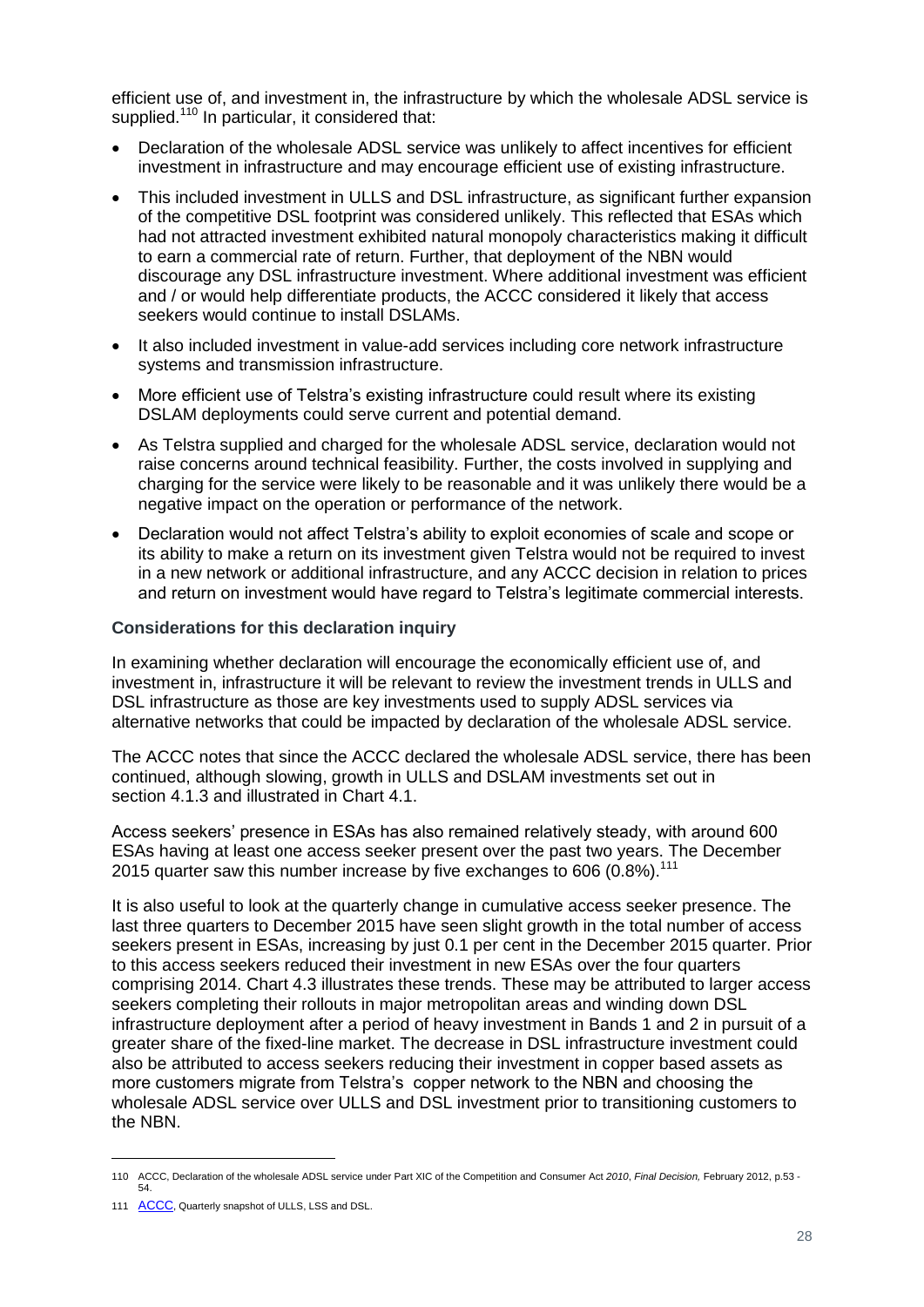

**Chart 4.3 – Individual access seeker presence in ESAs and quarterly change (%)**

Source: ACCC, Quarterly snapshots of ULLS, LSS and DSL.

There appears to be correlation between this slowing growth in investment of ULLS and DSL infrastructure and increasing rollout and take up of NBN services. In the March 2016 quarter, fixed-line NBN broadband connections increased by 26% to 805 396 services, with fibre to the node (FTTN) rollout commencing and fixed wireless NBN connections increased by 21% to 100,958, in part due to NBN Co shifting customers off the interim satellite service.

This take up of NBN services is occurring more evenly across the market than was the case for fixed-line services provided using Telstra's CAN. This is illustrated by the NBN market shares, which as at 31 March 2016 showed Telstra accounted for 48% of NBN fixed-lines (compared to 61% on the CAN), TPG/iiNet 28.5% of fixed-lines, Optus 14.8% and M2 Group 5.9%.<sup>112</sup>

 In this regard, the ACCC considers that declaration of the wholesale ADSL service does not appear to have impacted investment incentives and that the slowing investment in ULLS, LSS and DSL equipment is likely to be a combination of access seekers reaching the limit of their efficient investment and increased NBN rollout with the transition of customers to these services.

Similarly, it does not appear that declaration of the wholesale ADSL service has impacted Telstra's investment in DSL and related equipment. While over the past few years, the number of ESAs from which Telstra provides DSL services has remained relatively steady, the ACCC also notes that Telstra has completed backhaul upgrades to over 3000 DSLAMs since May  $2015.<sup>113</sup>$ 

The ACCC notes that Telstra continues to supply and charge for the wholesale ADSL service. As previously concluded, the ACCC considers this would suggest declaration requiring the supply of and charging for the wholesale ADSL service would<sup>114</sup>:

- not raise concerns around technical feasibility
- involve costs that are likely to be reasonable

-

not have a negative impact on the operation or performance of the network.

<sup>112</sup> ACCC, NBN Wholesale Market Indicator Report, 31 March 2016. https://www.accc.gov.au/regulated-infrastructure/communications/nationalbroadband-network-nbn/nbn-wholesale-market-indicators-report/initial-report Fixed line NBN services include TC-4AVC services supplied via fibre to the premise, fibre to the basement and fibre to the node

<sup>113</sup> Telstra Wholesale, *Report- DSLAM Backhaul Relief*, viewed 21 June 2016, <https://www.telstrawholesale.com.au/products/broadband/adsl/adsl-reports-plans.html>.

<sup>114</sup> ACCC, *Declaration of the wholesale ADSL service under Part XIC of the Competition and Consumer Act 2010*, *Final Decision,* February 2012*,* p. 54.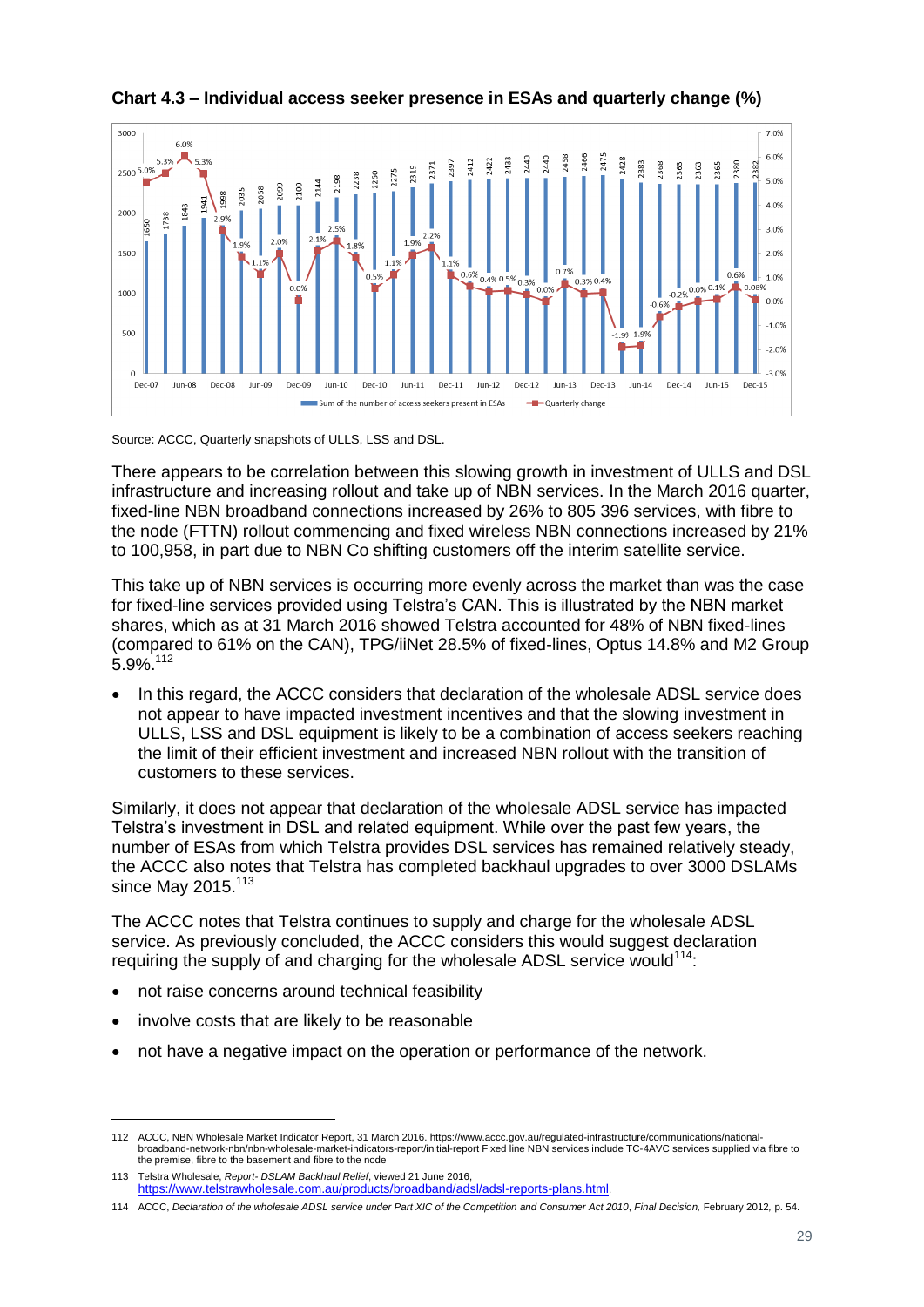Similarly, as the wholesale ADSL service is currently being supplied, the ACCC considers it likely that continued declaration would not effect on Telstra's ability to exploit economies of scale and scope or its ability to make a return on its investment. The ACCC notes that Telstra has consistently achieved an economic return in excess of its cost of capital for the wholesale ADSL service since declaration.<sup>115</sup>

- 23.Are there still opportunities for efficient investment in competing DSL networks in terms of either expansion of the existing DSL footprint or increased investment in areas that have already attracted ULLS/LSS based competition? Is this likely to change over time? How would declaration of the wholesale ADSL service impact this?
- 24.What impact does the NBN rollout have on investment in, or use of, wholesale ADSL services as well as incentives to invest in ULLS and DSL infrastructure?
- 25. Could declaration of the wholesale ADSL service encourage efficient investment in infrastructure that will be used to interconnect on the NBN or provide value-added retail services? If so, please outline how. Could declaration encourage efficient use of NBN infrastructure?
- 26. Are there any issues in relation to the technical feasibility of supplying the wholesale ADSL service that the ACCC should be aware of?

<sup>115</sup> See: [https://www.accc.gov.au/regulated-infrastructure/communications/monitoring-reporting/telecommunications-reports](https://www.accc.gov.au/regulated-infrastructure/communications/monitoring-reporting/telecommunications-reports-record-keeping-rules/telstra-ssu-migration-plan-reporting/tem-reports)[record-keeping-rules/telstra-ssu-migration-plan-reporting/tem-reports](https://www.accc.gov.au/regulated-infrastructure/communications/monitoring-reporting/telecommunications-reports-record-keeping-rules/telstra-ssu-migration-plan-reporting/tem-reports) and Time series of TEM public data – Half Yearly, wDSL Retail DSL Tab.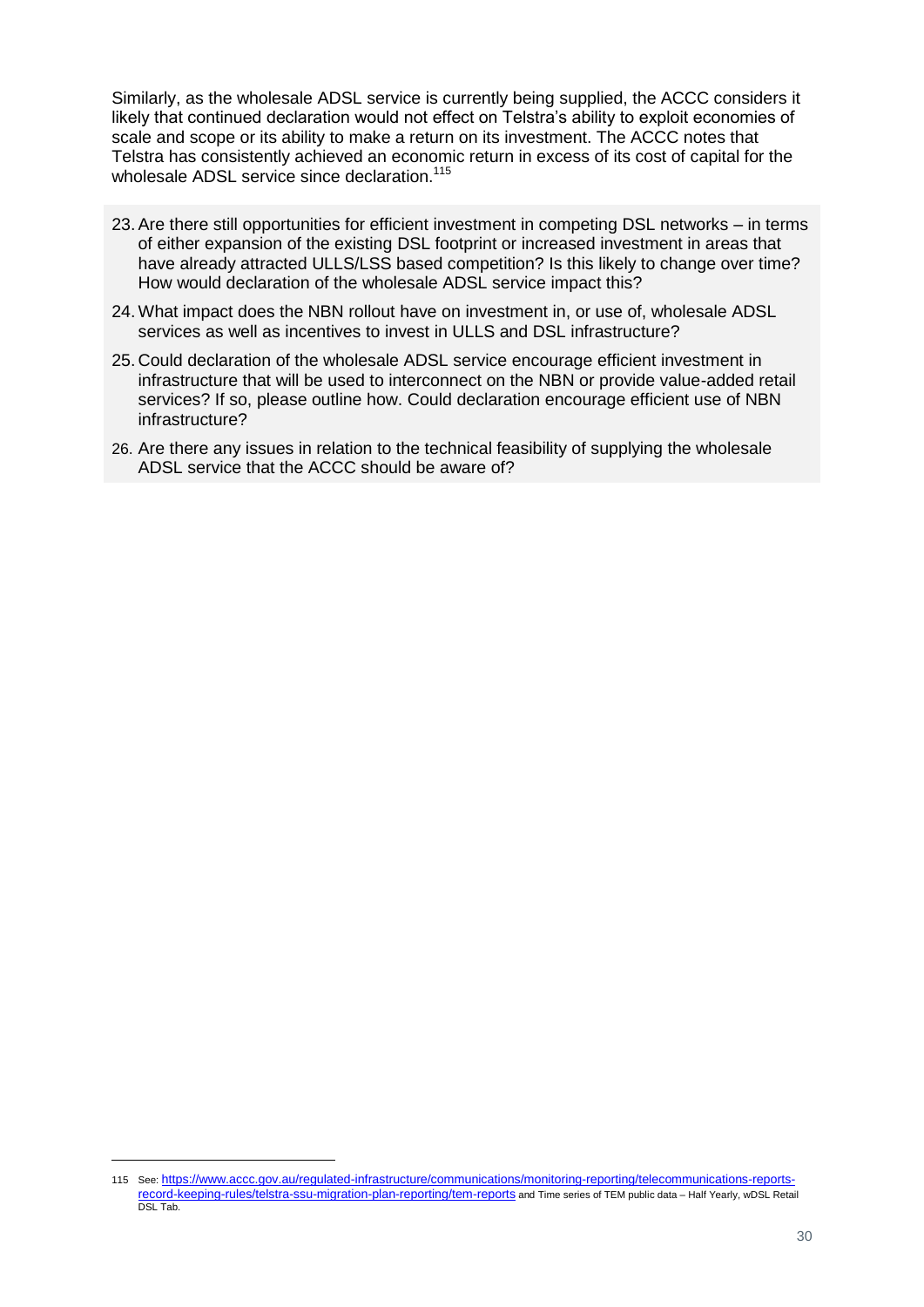## <span id="page-31-0"></span>5. Considerations if the ACCC were to declare the wholesale ADSL service

If the ACCC declares a wholesale ADSL service again, it would be necessary to consider:

- the appropriate service description
- the appropriate coverage of that declaration
- the expiry of the declaration.

The regulatory burden associated with declaration would need to be considered, as well as the implications for any other regulatory processes. These issues are each discussed below.

#### <span id="page-31-1"></span>**5.1. Service description**

#### **ACCC's 2012 wholesale ADSL service declaration final decision**

The ACCC established the following service description in the 2012 inquiry, which is the current declared service.<sup>116</sup>

#### **The wholesale ADSL service**

The asymmetric digital subscriber line access service is a point to point service for the carriage of communications in digital form between a network-network interface that is a point of interconnection and a user-network interface that is supplied:

(a) by means of digital subscriber line technology;

(b) over a customer access network that includes a metallic path; and uses:

- i. asymmetric upstream and downstream data rates
- ii. a static layer 2 tunnelling protocol.

#### **Definitions**

-

Where words or phrases used in this declaration are defined in the *Competition and Consumer Act 2010* or the *Telecommunications Act 1997*, they have the meaning given in the relevant Act.

Layer 2 has the same meaning as in the Open System Interconnection (OSI) Reference Model for data exchange.

#### **a network-network interface that is a point of interconnection means an interface that is:**

- (a) a physical point of interconnection which allows the interconnection of facilities in accordance with subsection 152AR(5) of the Competition and Consumer Act 2010; and
- (b) located in the same state/territory that the access provider associates with the exchange service area in which the user-network interface is located.

#### **a user-network interface means the boundary point of the network that is**

- i. associated with the end-user premise; and
- ii. ascertained in accordance with section 22 of the Telecommunications Act 1997.

In finalising the above service description, the ACCC made various changes to provide greater clarity. The ACCC's principal concern in making these changes was to ensure that Telstra's existing wholesale ADSL service offerings were covered in the service description.<sup>117</sup>

<sup>116</sup> ACCC, Declaration of the wholesale ADSL service under Part XIC of the Competition and Consumer Act 2010, *Final Decision,* February 2012, p. 60. 117 Ibid. pp. 58-59.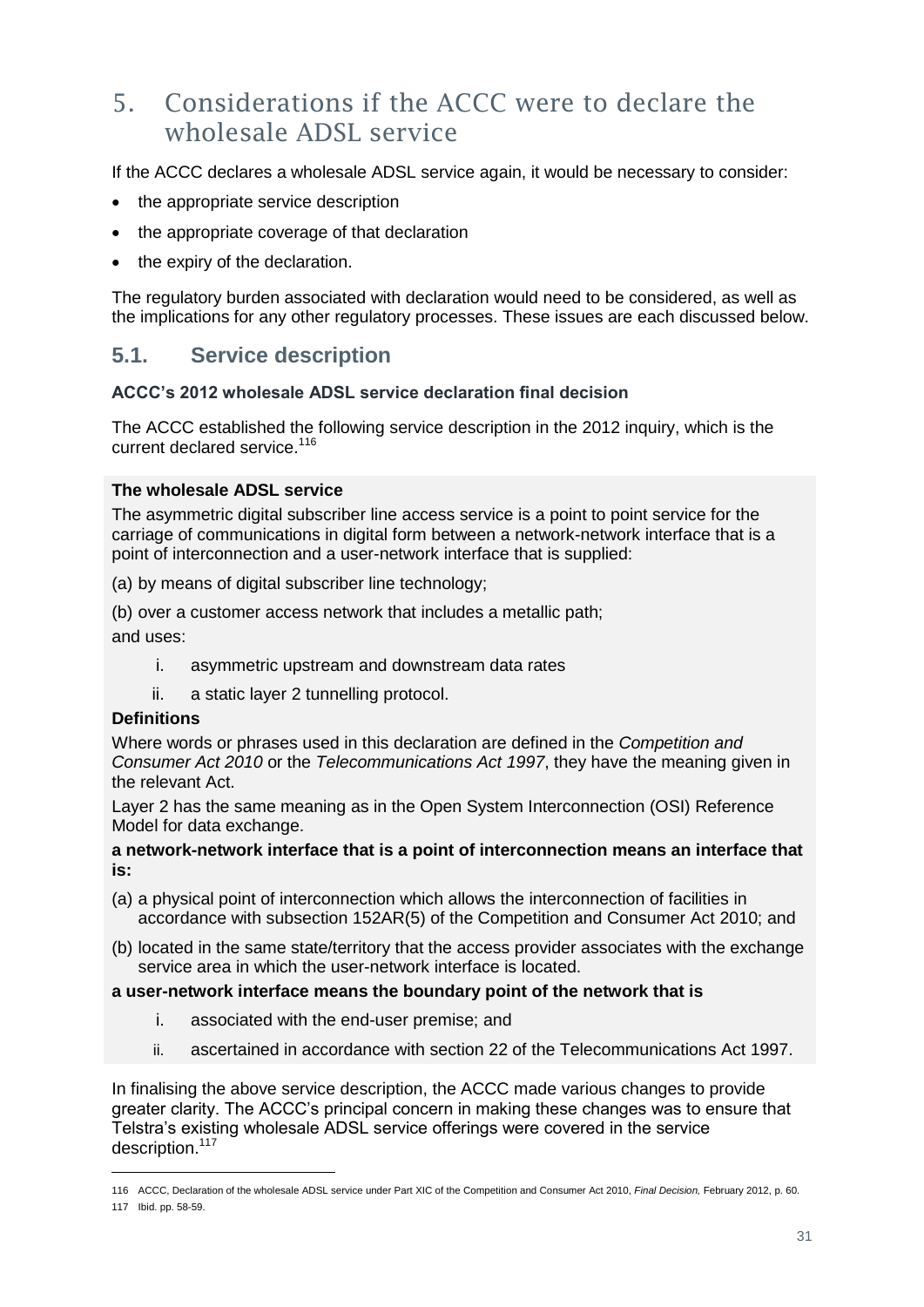Further, the ACCC noted the following in relation to the service description:

- It did not consider it appropriate to specify whether a public switched telephone network (PSTN) service must be provided over the line on which wholesale ADSL service is provisioned and that it would appear to be a term or condition of access.
- It was appropriate to declare an ADSL-specific service, rather than a technology neutral service as the LTIE assessment was based on the supply of wholesale ADSL services specifically.
- In terms of application of the service description to service providers other than Telstra, this issue was seen to be more appropriately considered in the making of a FAD.

#### **Considerations for this declaration inquiry**

The ACCC considers that to date the current service description has adequately described the service which access seekers require in order to provide ADSL services. At this stage, it is not aware of any specific issues that would need to be addressed if the wholesale ADSL service was to be declared again. However, it will consider any issues raised through this public inquiry process.

27. Is the current service description appropriate or have there been changes in either the ADSL technology or relevant markets that necessitate a change to the current wholesale ADSL service description? Should any changes be made to the service description? What are these changes and why are they required?

#### <span id="page-32-0"></span>**5.2. Coverage**

#### **ACCC's 2012 wholesale ADSL service declaration final decision**

The ACCC determined that declaration of the wholesale ADSL service on a national basis was in the LTIE and as such that it was appropriate to declare the service on a national basis. As noted in section [4.1.3,](#page-25-0) while the level of competition was found to vary between ESAs, concerns about the commercial terms on which Telstra provided access to the wholesale ADSL service continued to arise on a national basis.<sup>118</sup> The service description therefore had national coverage.

However, the ACCC also noted that the FAD inquiry would provide a further opportunity to consider whether different terms and conditions of access should be determined for various ESAs, or whether certain ESAs should be excluded altogether.

#### **Considerations for this declaration inquiry**

In section [4.1.1](#page-17-2) the ACCC considered that it is likely to be appropriate to define the relevant markets on a national basis. Given this, if it is established that declaration of the wholesale ADSL service will promote the LTIE, the ACCC considers it will likely be appropriate to retain a service description, which has national coverage.

However, if the relevant markets are defined more narrowly, which was raised in section 4.1.1 as an issue to be considered in this inquiry, then the ACCC could consider whether the service description should have a more limited scope of coverage.

28.Should the service description cover the wholesale ADSL service nationally or be limited in geographic scope? If it is to be limited, on what basis and to what areas?

<sup>118</sup> Ibid, pp. 55-65.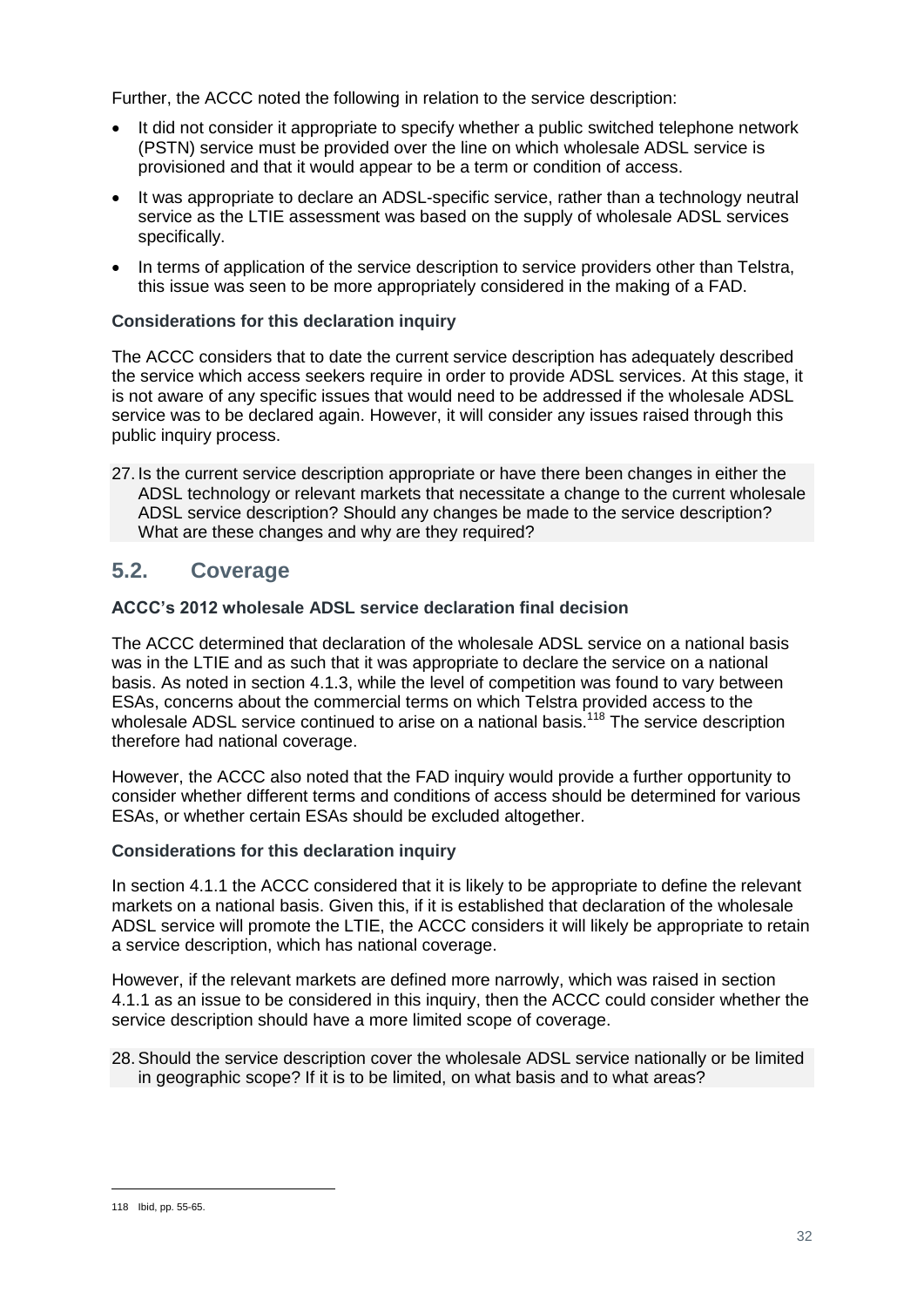## <span id="page-33-0"></span>**5.3. Duration of declaration**

#### **ACCC's 2012 wholesale ADSL service declaration final decision**

In its 2012 decision, the ACCC considered that the duration of declaration of the wholesale ADSL service should be a five year period.<sup>119</sup> This was seen to provide a greater degree of certainty during the transition to the NBN and meant that it expired in 2017, which was in close proximity to the NBN completion date at that time  $(1 \text{ July } 2018)^{120}$ 

In making this decision, the ACCC was of the view that there were no unique circumstances that warranted a departure from the general principle that service declaration should be between three to five years. Further, it did not consider there were good reasons to align the timeframe for expiry with the other fixed-line service declarations, particularly as this would mean a duration of less than three years and lead to unnecessary re-examination of the declaration within a short time-frame.

It is noted that in determining the expiry date for the wholesale ADSL service FAD made in May 2013, the ACCC made a decision to align the expiration of the wholesale ADSL service FAD with other fixed-line service FADs.<sup>121</sup> This decision was made as it would ensure consistency with the pricing approach used in setting the prices for services using the same network assets and reduces the risk of the access provider over- or under-recovering the cost of supplying these services.<sup>122</sup> The most recent final decision for the fixed-line service FADs in October 2015 also aligned the wholesale ADSL service FAD expiry with that of the other fixed-line service FADs.

#### **Considerations for this declaration inquiry**

In specifying an expiry date, the ACCC must have regard to the principle that an expiry date for a declaration should occur in the period: $123$ 

- beginning three years after the declaration was made; and
- ending five years after the declaration was made.

The ACCC has discretion to specify an expiry date for a declared service that is shorter or longer than this period if it considers that circumstances warrant it.<sup>124</sup>

The ACCC considers that if the wholesale ADSL service is declared there are three possible options for the duration of the declaration, including alignment with:

- the other fixed-line services declarations, and FADs, and the wholesale ADSL service  $FAD<sup>125</sup>$
- the forecast date for completion of the NBN rollout
- the upper end of the declaration periods, i.e. five years.

As noted in section [3.2.2,](#page-11-2) the fixed-line service declarations expires on 31 July 2019. The FADs for fixed-line services, and the wholesale ADSL service, expire on the 30 June 2019. These FADs are consolidated in one FAD instrument. A relevant issue is whether there is merit in aligning the declarations of the wholesale ADSL service and fixed-line services. This would have the benefit of also bringing the declaration period for the wholesale ADSL service and the FAD period into alignment. Aligning the declarations, and therefore FADs, would require a duration shorter than the recommended minimum of three years.

<sup>119</sup> Ibid, pp. 62-63.

<sup>120</sup> Ibid.

<sup>121</sup> ACCC, Public inquiry to make a final access determination for the Wholesale ADSL service, Final report, May 2013, Public version, p. 99.

<sup>122</sup> Ibid.

<sup>123</sup> CCA, section 152ALA(2)(a).

<sup>124</sup> CCA, section 152ALA (2).

<sup>125</sup> Note, the Wholesale ADSL FAD and other fixed-line FADs are currently consolidated in one FAD instrument.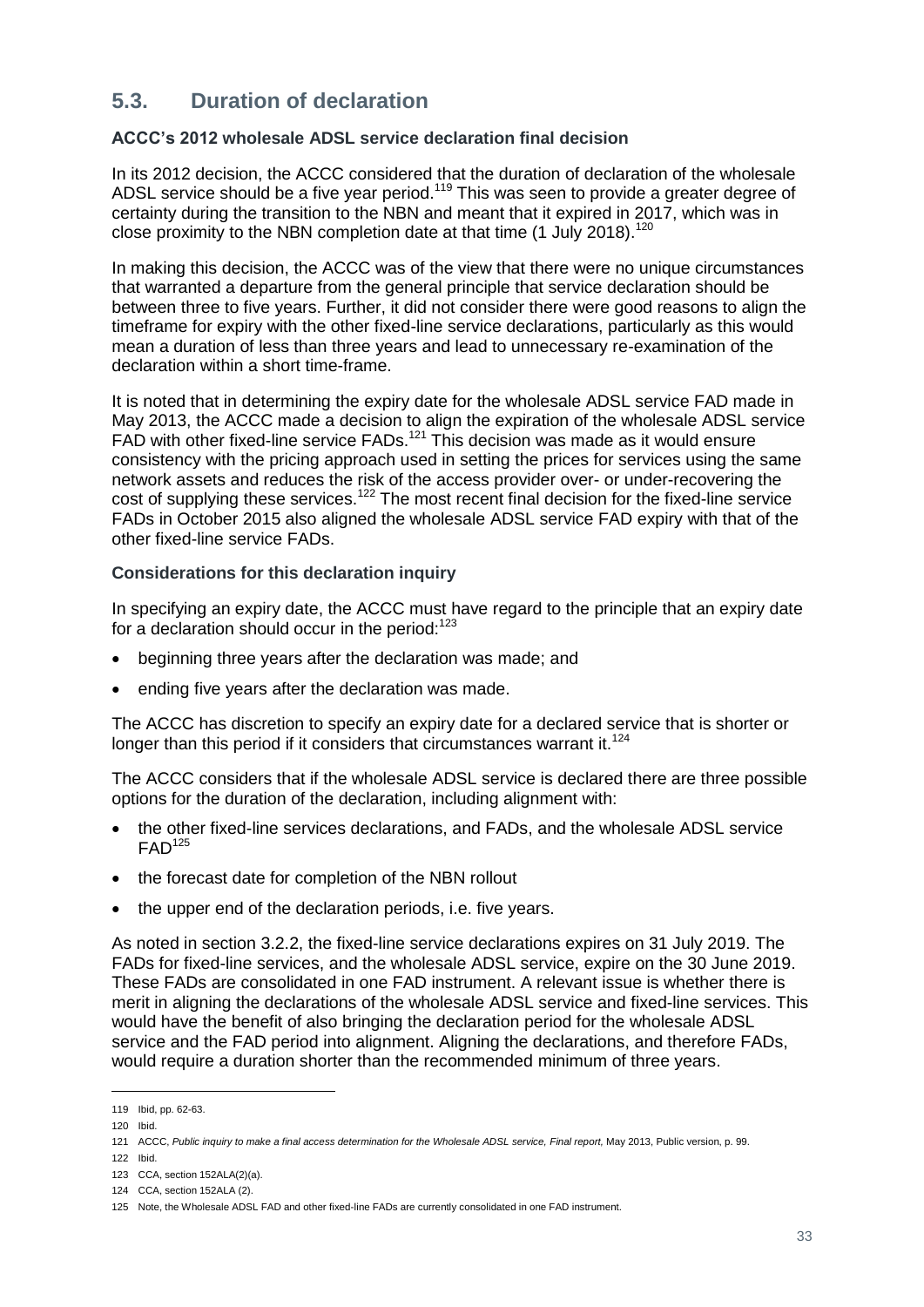NBN Co has forecast completion of the NBN roll-out in 2020 when it will have eight million activated premises.<sup>126</sup> The last time the ACCC contemplated declaration of the wholesale ADSL service, it considered that there may be benefit in providing certainty that the declaration will remain in place during the transition to the NBN.<sup>127</sup> The ACCC remains of this view. This would require an expiry date of around three years. However, if there are future delays to the NBN rollout this could mean that the declaration will expire prior to NBN completion.

Alternatively, the ACCC could decide on a five year duration. If a five year duration is chosen, this would allow for any delays in the NBN rollout and reduce the possibility of the declaration expiring prior to its completion. If a five year duration is in place and the NBN is completed on schedule in 2020, the ACCC could revoke the wholesale ADSL service declaration if it found this would promote the LTIE. Alternatively, if Telstra is no longer supplying the wholesale ADSL service to itself, or anyone else, then the declaration would cease to have any effect.

- 29.What is the appropriate duration for the declaration? Why?
- 30. Is there any merit to aligning the declaration period for the wholesale ADSL service with the forecast completion date of the NBN? Please provide reasons why or why not.

#### <span id="page-34-0"></span>**5.4. Pricing**

#### **Considerations for this declaration inquiry**

As outlined in section [3.2.3,](#page-12-0) the wholesale ADSL service FAD sets the price and non-price terms and conditions for the wholesale ADSL service. When making the current wholesale ADSL service FAD, the ACCC considered for the wholesale ADSL service that the port and AGVC price structure recognises that the supply of the service involves fixed costs as well as costs that vary (over time) with data usage (i.e., greater network capacity is needed to meet the growing demand for data). The ACCC considered that this price structure would promote the LTIE by providing price signals that encourage greater efficiency in the use of network capacity and promote efficient investments in expanding network capacity. It also considered that retaining current pricing levels would promote price stability.

If the ACCC decides to extend or vary the current declaration, or make a new declaration for the wholesale ADSL service, the wholesale ADSL service FAD (which is consolidated in the fixed-line services FADs instrument), would remain in effect and prices would be set accordingly until the wholesale ADSL service FAD expires in July 2019. When the current wholesale ADSL service FAD expires in June 2019, the price and non-price terms and conditions would be considered through a subsequent FAD inquiry.

If the ACCC were to determine declaration would not promote the LTIE, and the current wholesale ADSL service declaration is revoked or allowed to expire, then the wholesale ADSL service FAD(consolidated in the fixed-line services FADs instrument), would be automatically revoked when the declaration expires.<sup>128</sup>

<sup>126</sup> NBN Co, Corporate Plan 2016.

<sup>127</sup> ACCC, Discussion paper into whether wholesale ADSL services should be declared under Part XIC of the Competition and Consumer Act 2010,Discussion Paper , December 2011, p. 28.

<sup>128</sup> CCA, section 152BCF(8).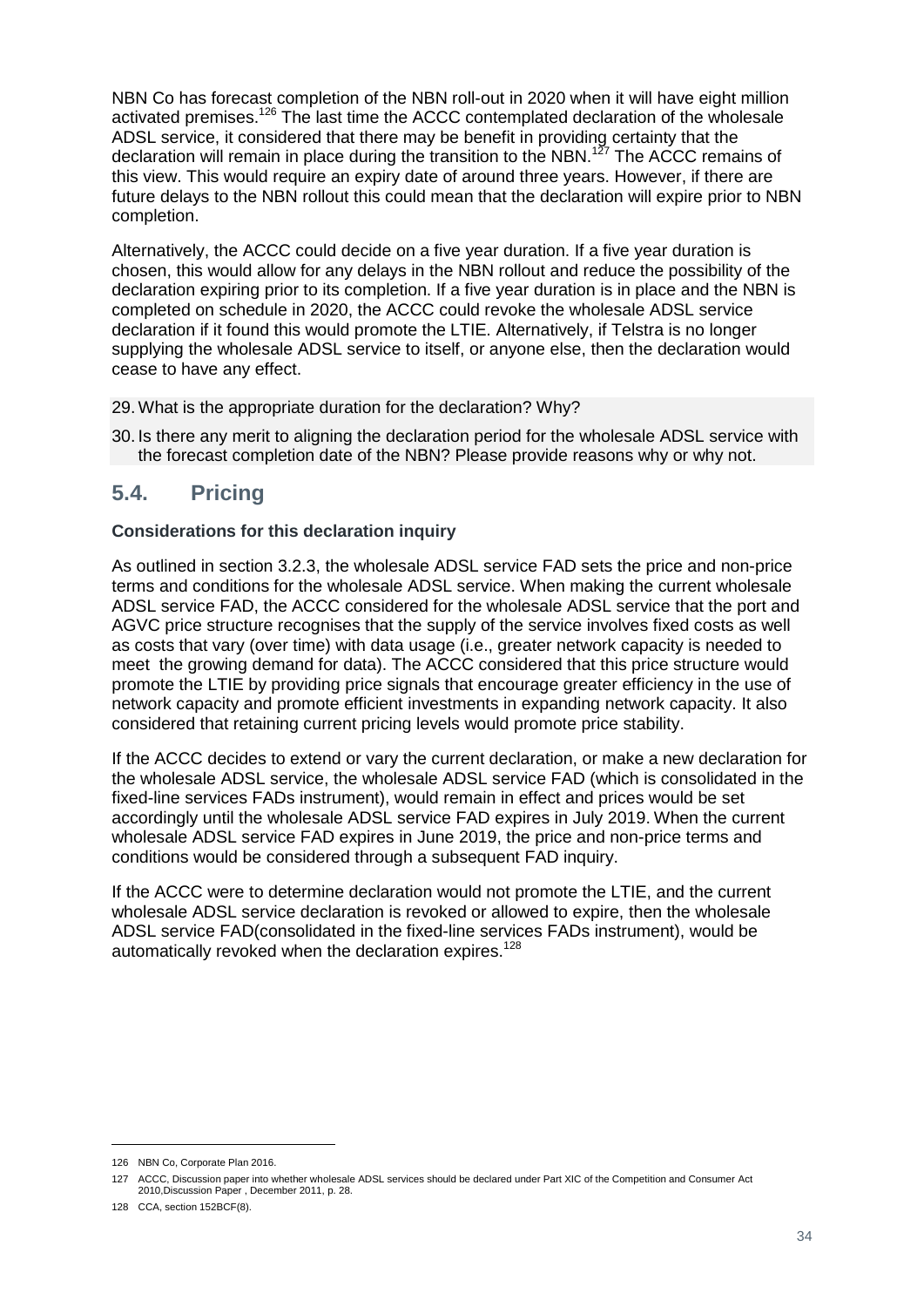## <span id="page-35-0"></span>**5.5. Regulatory burden associated with declaration**

#### **Considerations for this declaration inquiry**

As set out above, and in Appendix C, the practical effect of declaration is that access providers must supply any services that are captured by the service description in accordance with the category A SAOs in the CCA. This may result in some costs to access providers in ensuring that they are able to supply services in accordance with the SAOs.

The category A SAOs require an access provider to:<sup>129</sup>

- supply the service to an access seeker on request
- take all reasonable steps to ensure that the technical and operational quality and fault detection, handling and rectification of the service provided to the access seeker is equivalent to that which it provides to itself; and
- allow interconnection.

The ACCC notes that if the wholesale ADSL service is declared<sup>130</sup> through this public inquiry process, and in effect, the same service remains declared, the access provider affected by declaration, and the current fixed-line services FADs, will already be providing access to the service and meeting the category A SAOs. In this case, it will have relevant systems and processes in place, and the people to administer them, and the ACCC expects there would be minimal additional costs imposed by declaration. Where the service declared is different to that currently declared, e.g. as a result of different coverage, there may changes to the costs of declaration that need to be taken into account.

The Office of Best Practice Regulation's (OBPR) framework for measuring regulatory burden identifies the following types of costs:<sup>131</sup>

- Compliance costs:
	- o Administrative costs incurred by regulated businesses primarily to demonstrate compliance with regulation, for example reporting and record keeping costs
	- $\circ$  Substantive compliance costs to deliver the regulated outcome, for example IT and billing system changes associated with the supply of wholesale services.
- Delay costs, which are expenses and loss of income incurred by a regulated entity through an application delay and/or an approval delay.

The ACCC will consider these costs as part of its assessment of whether declaration will promote the LTIE, including if a service is declared which is different to that currently declared.

- 31. Having regard to the potential costs of declaration listed above, and the issues raised in relation to the coverage of the service description, would declaration of the wholesale ADSL service lead to a substantial increase in regulatory burden? If so, please provide details and where possible evidence of the likely change in regulatory burden, including any particular costs that the ACCC should take into account.
- 32.Are there any particular costs that the ACCC should take into account when establishing the regulatory burden associated with declaring the wholesale ADSL service?

<sup>129</sup> CCA, section 152AR.

<sup>130</sup> That is, the current declaration is extended or varied; or a new declaration is made in relation to wholesale ADSL.

<sup>131</sup> Department of the Prime Minister and Cabinet*, Best Practice Regulation*, viewed 16 June 2016, [https://www.dpmc.gov.au/regulation/best](https://www.dpmc.gov.au/regulation/best-practice-regulation)[practice-regulation](https://www.dpmc.gov.au/regulation/best-practice-regulation).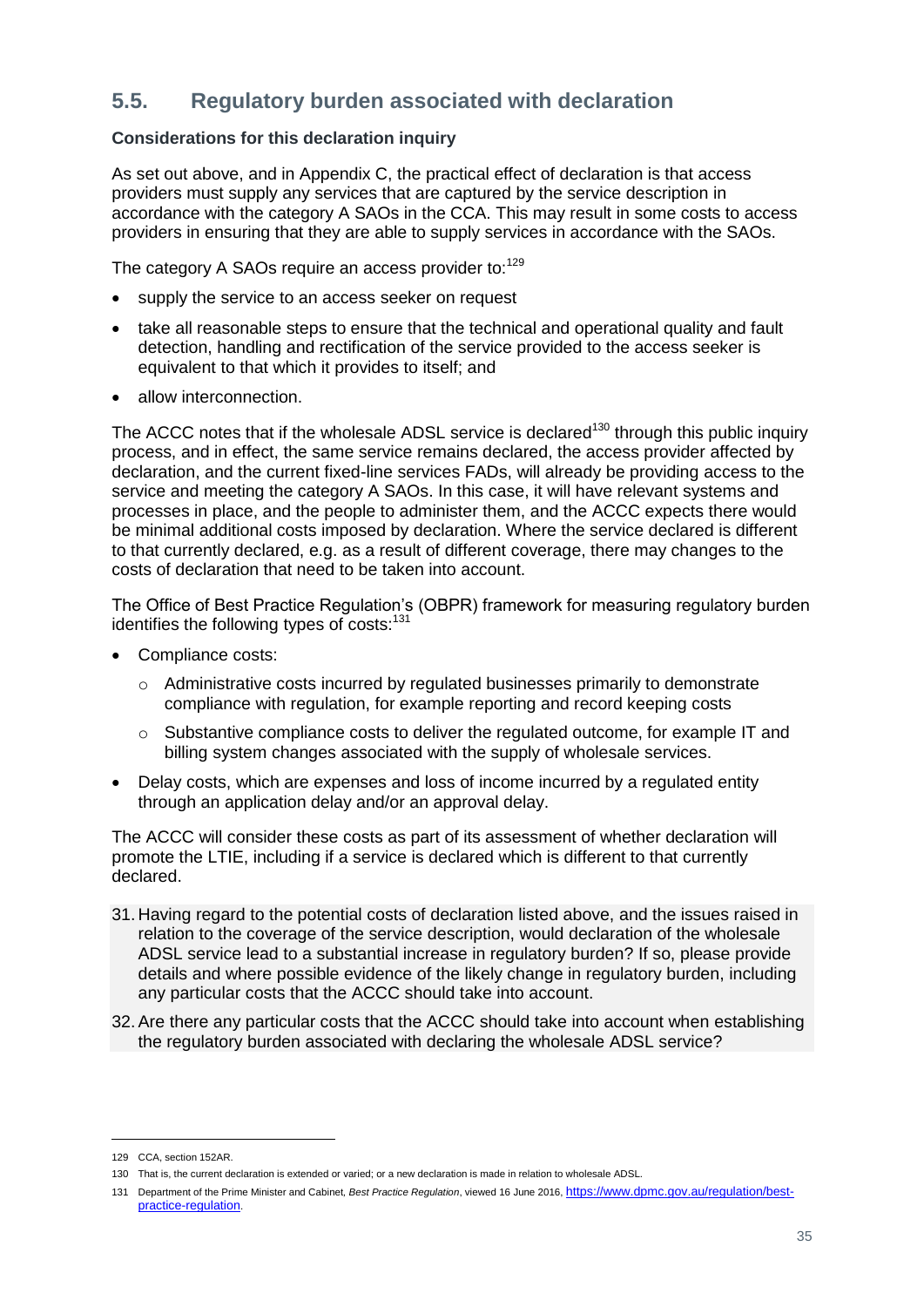#### <span id="page-36-0"></span>**5.6. Implications for other regulatory processes**

#### **Considerations for this declaration inquiry**

If the ACCC decides that declaring the wholesale ADSL service will promote the LTIE, it is anticipated that the impact on other regulatory processes will be limited.

For example, there may be implications under Telstra's SSU (see section 3.2.5) if the wholesale ADSL service is not declared after February 2017. Telstra's obligations to include any FAD price for the wholesale ADSL service in its rate card and supply the service at the price will cease to apply. Further, SSU schedule 8 paragraphs 3, 4 and 5 will determine the Reference Prices for Wholesale ADSL Layer 2 Service.

33.Are there any implications for other regulatory processes that the ACCC should consider as part of its wholesale ADSL declaration inquiry?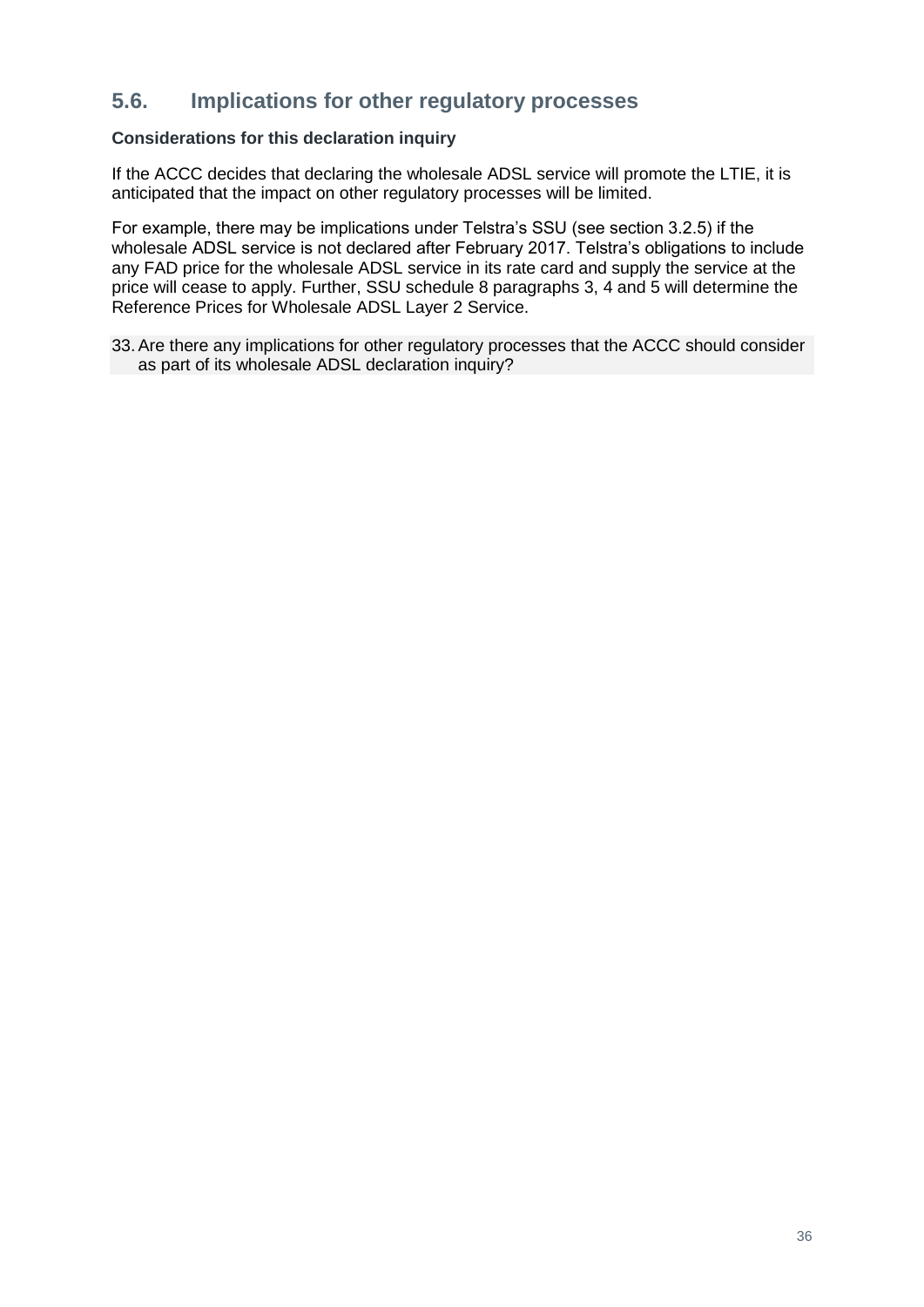## <span id="page-37-0"></span>Appendix A: Questions on which submissions are sought

- 1. Do you consider the ACCC's proposed assessment framework is appropriate for assessing whether declaring wholesale ADSL services would promote the LTIE? That is, will the proposed assessment framework assist the ACCC in assessing whether declaring a service will promote competition in markets for telecommunications services, achieve any-to-any connectivity and encourage efficient use and investment in infrastructure by which the service is supplied?
- 2. What are the relevant markets for the purpose of this inquiry and the application of the LTIE test?
- 3. Is it appropriate to consider both wholesale and retail markets?
- 4. What is your view about the substitutability between different broadband products? What is the substitutability between fixed-line broadband technologies with different data rates?
- 5. Are there separate but related markets for high speed fixed-line broadband services and superfast broadband services? What evidence exists to support this?
- 6. Are wireless broadband services (offered over mobile broadband, fixed wireless or satellite) substitutes for high speed fixed-line broadband services and if so, to what extent? What evidence exists to support this??
- 7. Is it appropriate to consider the relevant markets on a national basis or should they be defined on a more narrow geographic basis? If so, what should that be and why?
- 8. What do you consider to be the state of competition in the high speed fixed-line broadband markets?
- 9. Is there effective competition at the wholesale level of the market, and if so why? Please provide subscriber numbers and any market share information to illustrate this, including any information about competitive supply of wholesale ADSL services.
- 10. Is there effective competition at the retail level of the market? Please provide market share information to illustrate this, including for customers on-net and off-net subscriber numbers. Are access seekers more successful in the retail market when supplying services on-net?
- 11.Are there any geographic areas where competition at the wholesale or retail levels is considered to be effective, and if so where are these areas and why is competition considered effective?
- 12.Are there any particular barriers to entry impacting competition in the wholesale or retail markets for high speed fixed-line broadband services?
- 13.Are there any implications for competition of the price differentials between on-net and off-net price ADSL services?
- 14. Do you consider that declaration of the wholesale ADSL service will promote competition? How is wholesale ADSL being used for this purpose?
- 15. Do you think competition concerns remain in the relevant market for wholesale ADSL since the 2012 declaration, or would remerge if the wholesale ADSL service was not declared? What is, or would be, the nature of these concerns and how significant are they?
- 16.Are commercial wholesale ADSL terms and conditions set with reference to those in the FAD, or independently? Do the terms and conditions negotiated inhibit competition in any way, including through restricting the nature of service offerings? Are you aware of any discrimination occurring between prices offered to different access seekers?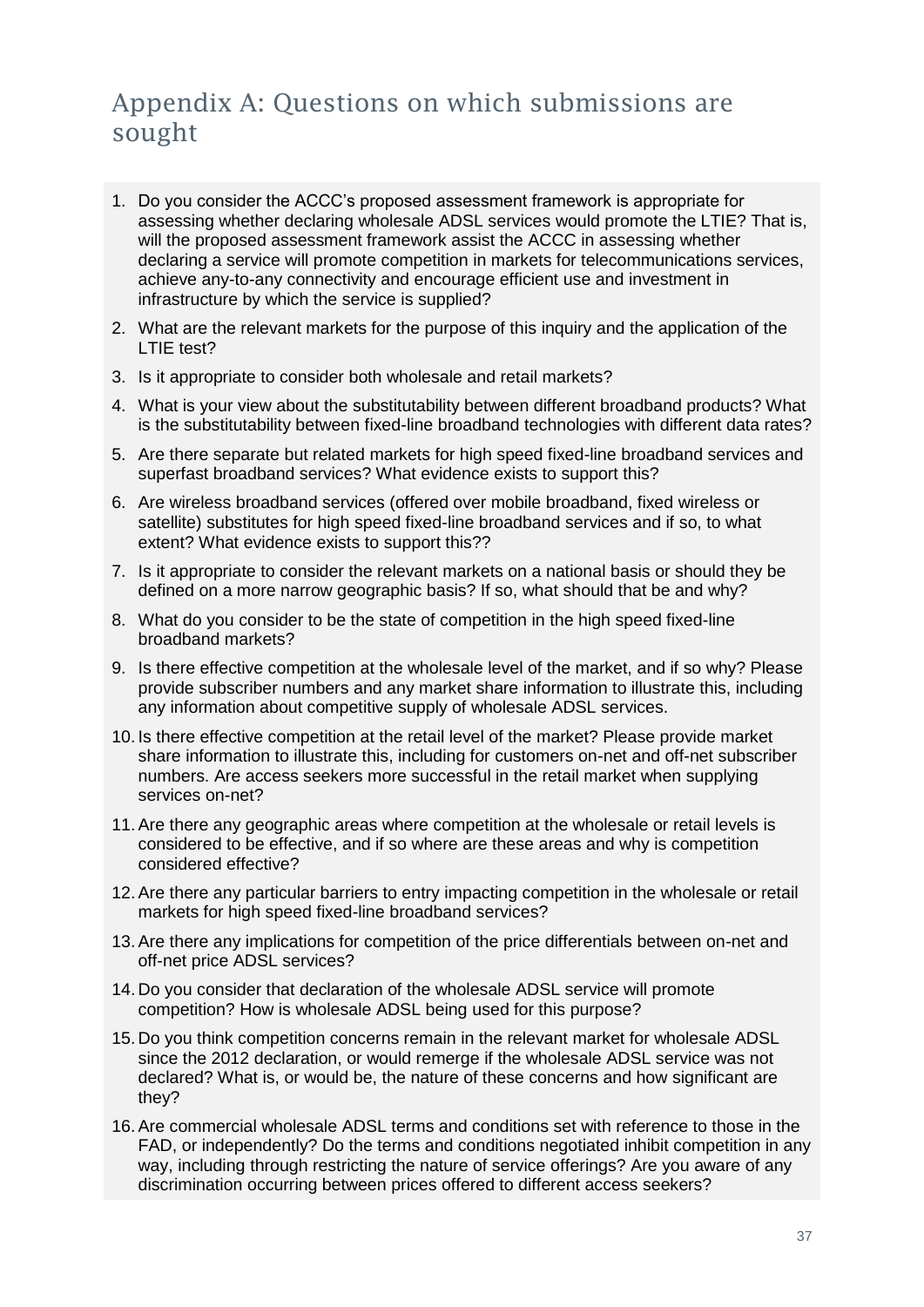- 17.Are there any instances whereby delays in the negotiation of revised wholesale DSL charges following Telstra's retail price changes have affected the ability of access seekers to compete? If so, please specify the duration and impact of the delays.
- 18. How do the wholesale terms and conditions negotiated with Telstra compare to those from other providers of wholesale ADSL? Please detail the differences.
- 19. Do you consider that it is imperative to have a pre-existing subscriber base prior to the complete rollout of the NBN? If so, will an existing market share provide a material comparative advantage? If so, how? Are customers switching to different NBN providers and are there any barriers to customers wanting to switch to a different service provider?
- 20. Is wholesale ADSL being used as a vehicle to achieve a pre-existing subscriber base prior to the complete rollout of the NBN?
- 21.Are there any other potential risks to competition that may arise in the transition to the NBN if wholesale ADSL is not regulated? If so, what are they?
- 22.What impact would declaration have on the objective of achieving any-to-any connectivity?
- 23.Are there still opportunities for efficient investment in competing DSL networks in terms of either expansion of the existing DSL footprint or increased investment in areas that have already attracted ULLS/LSS based competition? Is this likely to change over time? How would declaration of the wholesale ADSL service impact this?
- 24.What impact does the NBN rollout have on investment in, or use of, wholesale ADSL services as well as incentives to invest in ULLS and DSLAM infrastructure?
- 25. Could declaration of the wholesale ADSL service encourage efficient investment in infrastructure that will be used to interconnect on the NBN or provide value-added retail services? If so, please outline how. Could declaration encourage efficient use of NBN infrastructure?
- 26.Are there any issues in relation to the technical feasibility of supplying the wholesale ADSL service that the ACCC should be aware of?
- 27. Is the current service description appropriate or have there been changes in either the ADSL technology or relevant markets that necessitate a change to the current wholesale ADSL service description? Should any changes be made to the service description? What are these changes and why are they required?
- 28.Should the service description cover wholesale ADSL services nationally or be limited in geographic scope? If it is to be limited, on what basis and to what areas?
- 29.What is the appropriate duration for the declaration? Why?
- 30. Is there any merit to aligning the declaration period for wholesale ADSL services with the forecast completion date of the NBN? Please provide reasons why or why not.
- 31. Having regard to the potential costs of declaration listed above, and the issues raised in relation to the coverage of the service description, would declaration of a wholesale ADSL service lead to a substantial increase in regulatory burden? If so, please provide details and where possible evidence of the likely change in regulatory burden, including any particular costs that the ACCC should take into account.
- 32.Are there any particular costs that the ACCC should take into account when establishing the regulatory burden associated with declaring a wholesale ADSL service?
- 33.Are there any implications for other regulatory processes that the ACCC should consider as part of its wholesale ADSL declaration inquiry?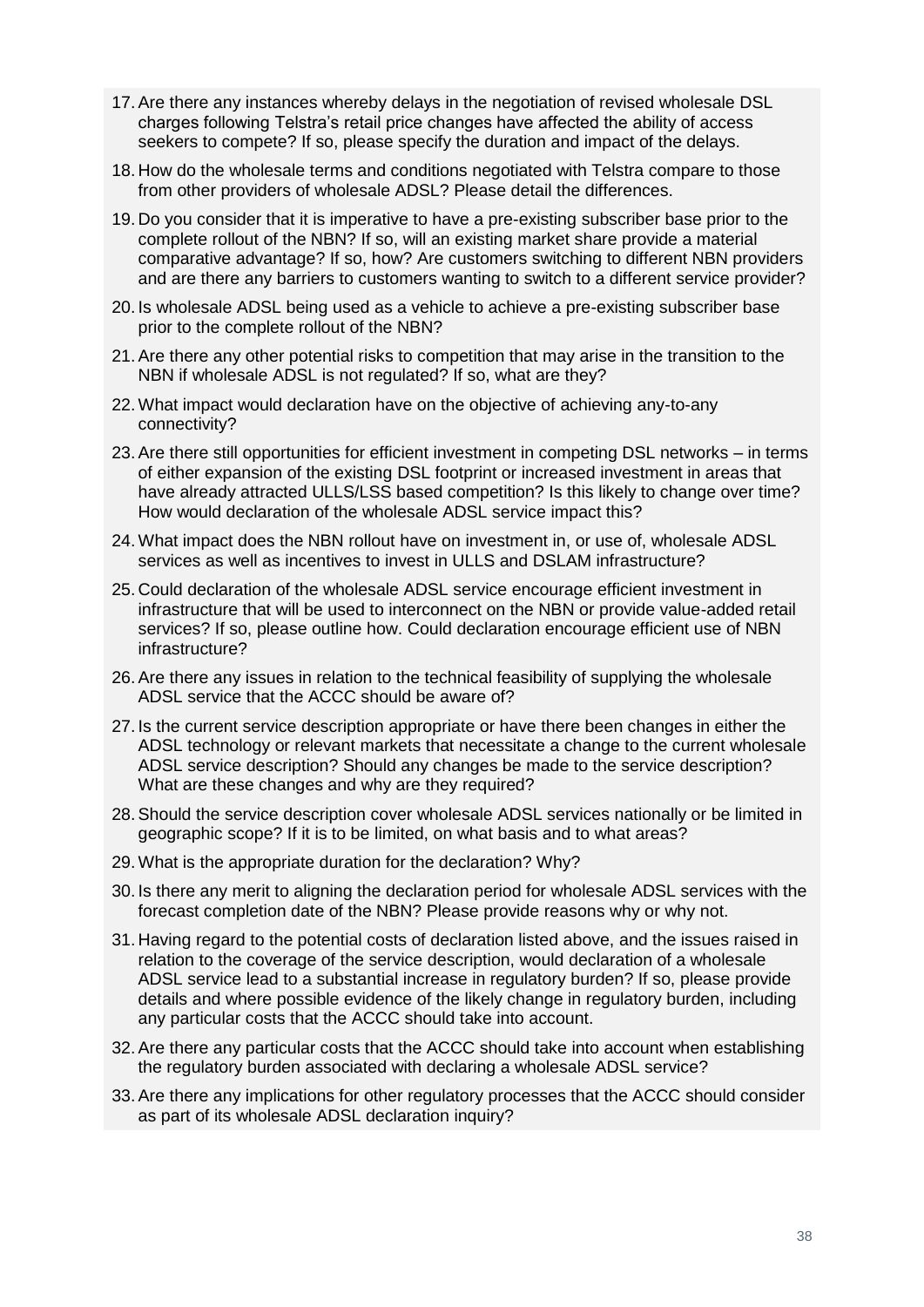## <span id="page-39-0"></span>Appendix B: Overview of DSL

DSL technologies enable access seekers to provide end-users with broadband carriage services. There are a number of features or functionalities which distinguish the DSL services:

- The service is provided over the existing copper wire infrastructure. The use of legacy copper networks limits the data rates that DSL can support and the maximum data rates that can be provided fall as the distance between the customer and the exchange building increases.
- The service is always on, that is, no dial-up is required (allowing the user to maintain a permanent connection to the network enabling real time delivery of services such as email).
- Users of the service can utilise both voice and data services simultaneously.
- The service enables faster upstream and downstream data rates than dial-up internet.

DSL technologies can be asymmetric or symmetric. ADSL (asymmetric) services have a high downstream data rate service coupled with a lower rate upstream service. This service is typically used by households/consumers. Symmetric DSL services have symmetric Bandwidth capacity and are typically used by businesses.

ADSL2+ is part of the DSL technologies, which can achieve higher data rates than standard ADSL technologies. Whereas "standard" ADSL can only achieve data rates of up to 8 Mbps downstream and 384 Kbps upstream, ADSL2+ can achieve data rates in excess of 20 Mbps downstream and 1 Mbps upstream.

ADSL services are marketed to both residential and business users. Telstra separately markets a residential ADSL product and a wholesale business DSL product.<sup>132</sup>

The wholesale ADSL service comprises both a local access component, and a transmission component between DSL enabled exchanges and CBD points of interconnect (POI). In this respect, the wholesale ADSL service is are generally a more bundled service than the services, which are currently declared (e.g. ULLS and domestic transmission capacity service (DTCS)).

<sup>132</sup> Telstra Wholesale, *DSL internet*, [www.telstrawholesale.com/products/data/dsl-internet-grade.htm](http://www.telstrawholesale.com/products/data/dsl-internet-grade.htm).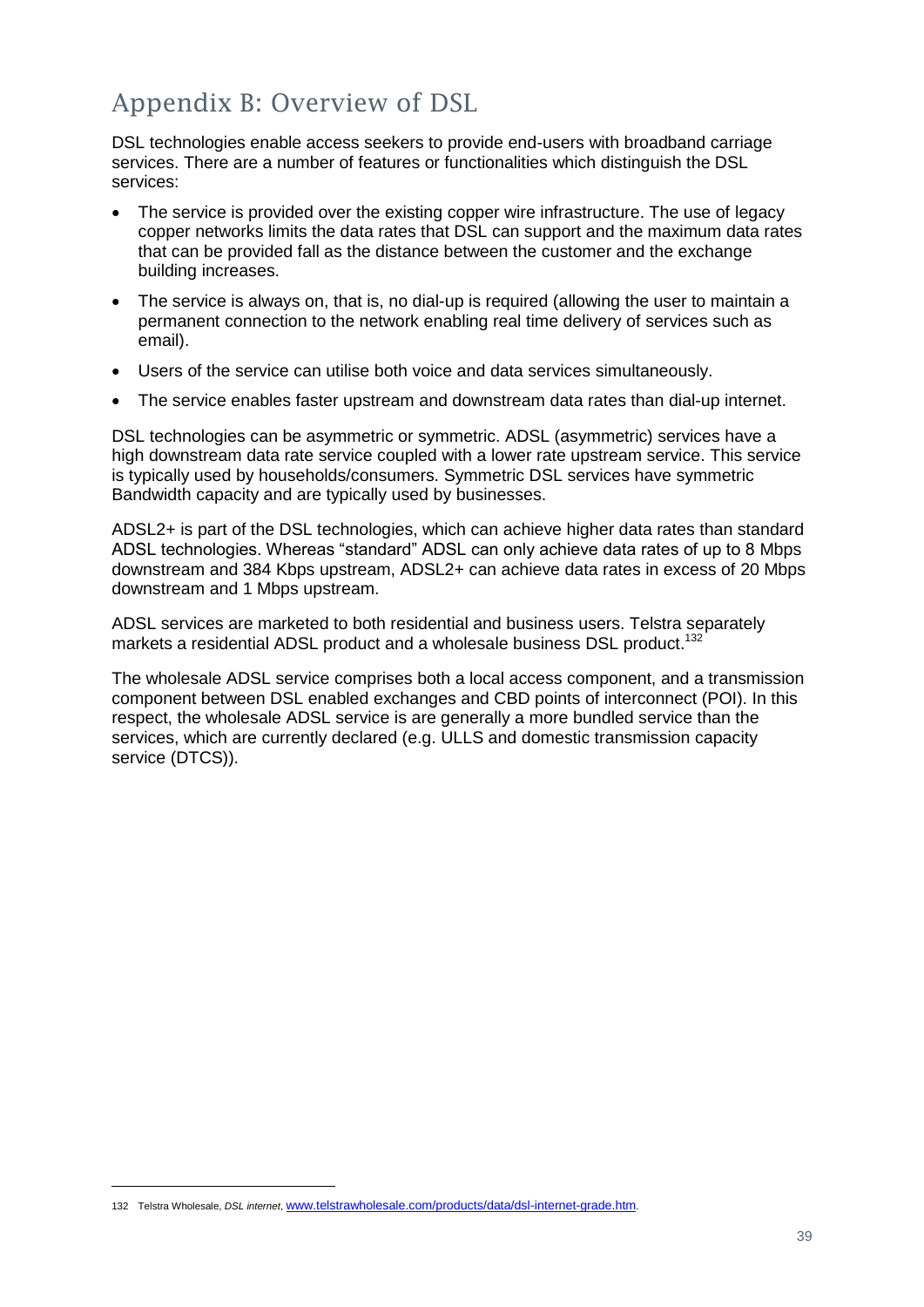## <span id="page-40-0"></span>Appendix C: Legislative framework and the ACCC's assessment approach

#### <span id="page-40-1"></span>**Legislative framework**

Part XIC of the CCA sets out a telecommunications access regime. The access regime aims to promote the LTIE of telephone services by promoting competition through connectivity of any user to any other user no matter whose infrastructure is utilised for that purpose. The ACCC may declare an eligible service, making it subject to regulation under the Part XIC access regime.

An eligible service is a carriage service or a service that facilitates the supply of a carriage service.<sup>133</sup> A carriage service is defined in the *Telecommunications Act 1997* as a service for carrying communications by means of guided and/or unguided electromagnetic energy.<sup>134</sup> This includes communications services, such as telephone and internet services, that are provided using fixed-lines, satellite-based facilities, mobile towers and certain radio communications links. The unconditioned local loop service is an example of a carriage service, while access to facilities (such as ducts and exchange space) are examples of services that facilitate the supply of carriage services.

Once a service is declared, an access provider (typically an infrastructure operator) that supplies the declared service to itself or others must also supply the service, upon request, to service providers (or access seekers) in accordance with the standard access obligations set out in section 152AR of the CCA. The ACCC must also commence a public inquiry into making an access determination for that service. The access determination may include a broad range of terms and conditions but must specify price or a method of ascertaining price.<sup>135</sup>

#### <span id="page-40-2"></span>**Declaration inquiries**

Section 152AL(1) allows the ACCC to declare a specified eligible service if it:

- holds a public inquiry about its proposal to make a declaration
- prepares a report about the inquiry
- publishes that report within a 180 day period before any declaration is made, and
- is satisfied that the making of the declaration will promote the LTIE of carriage services or of services provided by means of carriage services.

Prior to commencing a public inquiry about a proposal to declare a service that is not already declared, the ACCC must consider whether to hold a public inquiry for an equivalent service that is supplied or capable of being supplied by a specified NBN Corporation.<sup>136</sup>

Where a service is already declared, under section152ALA(7), the ACCC must commence an inquiry during the 18 months prior to the expiry of the declaration and determine whether to:

- Extend, revoke or vary the declaration
- Allow the declaration to expire without making a new declaration
- Allow the declaration to expire and then make a new declaration under section 152AL or

<sup>133</sup> Where the service is supplied, or capable of being supplied, by a carrier or carriage service provider (whether to itself or other persons). CCA, subsection 152AL(1).

<sup>134</sup> Telecommunications Act 1997, section 7.

<sup>135</sup> CCA, subsections 152BC(3) and 152BC(8).

<sup>136</sup> CCA, subsections 152AL(3), 152AL(3B) and 152AL(8A).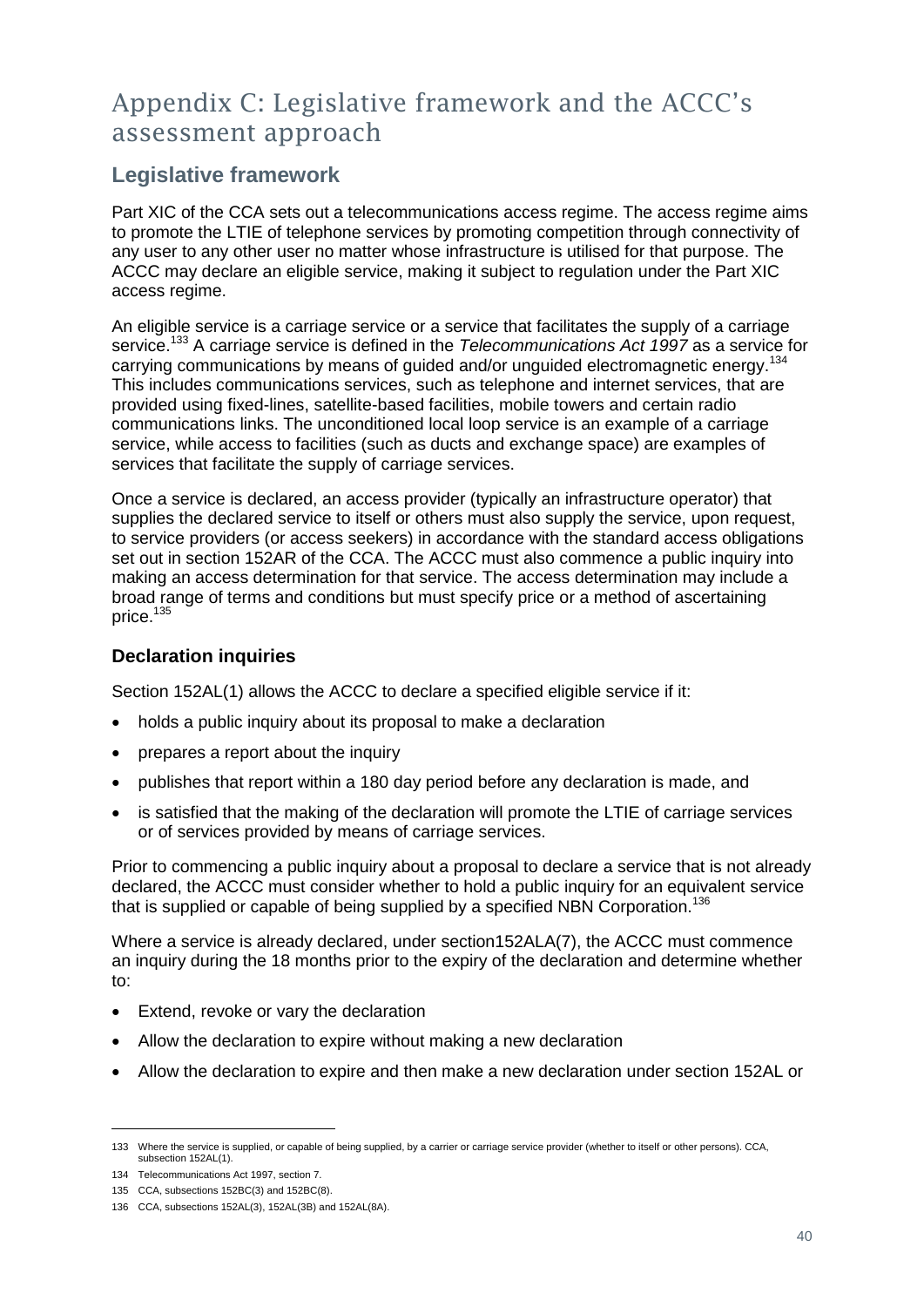Extend the declaration by a period of not more than 12 months and allow the declaration to expire without making a new declaration.

The ACCC can combine two or more public inquiries about proposals to declare services.<sup>137</sup>

Declaration ensures service providers have access to the inputs they need to supply competitive communications services to end-users on terms and conditions that promote the LTIE.

In deciding whether declaring the wholesale ADSL service would promote the LTIE, under section 152 AB(2), the ACCC must have regard to the extent to which declaration is likely to result in the achievement of the following three objectives:

- promoting competition in markets for listed services (which includes carriage services and services supplied by means of carriage services)
- achieving any-to-any connectivity (the ability of end-users on a particular network to communicate with end-users on any other network) and
- encouraging the efficient use of and investment in infrastructure by which the service is supplied, or are capable of being supplied.<sup>138</sup>

Once a service is declared:

- An access provider supplying the declared service to itself or another person must also supply the service, upon request, to service providers in accordance with the standard access obligations set out in section 152AR.
- The ACCC must commence a public inquiry within 30 days regarding making an access determination for that service.<sup>139</sup> Access determinations can cover a broad range of terms and conditions but must specify price or a method of ascertaining price.<sup>140</sup>

## <span id="page-41-0"></span>**The ACCC's approach to the LTIE test**

In deciding whether declaring the wholesale ADSL service would promote the LTIE, the ACCC must have regard the achievement of:

- promoting competition
- achieving any-to-any connectivity and
- encouraging efficient use of and investment in infrastructure.

#### <span id="page-41-1"></span>**Promoting Competition**

Competition is the process of rivalry between firms, where each firm is constrained in its price and output decisions by the activity of other firms. Competition benefits consumers (the end-users) through lower prices, the level of service quality preferred by end-users, and a greater choice of services.

Competition may be inhibited where the structure of the market gives rise to market power. Market power is the ability of a firm or firms to constrain or manipulate the supply of products from the levels and quality that would be observed in a competitive market for a significant period of time.

An access regime such as Part XIC addresses the structure of a market, limiting or reducing the sources of market power, by allowing third parties to negotiate access to certain services

<sup>137</sup> CCA, section 152AN.

<sup>138</sup> CCA, subsection 152AB(2). In determining the extent to which a particular thing is likely to result the achievement of promoting competition and encouraging the economically efficient use of, and the economically efficient investment in, the infrastructure, regard must be had to other matters listed in subsections 152AB(4), (6) and (7) CCA.

<sup>139</sup> CCA, section 152BCI(1).

<sup>140</sup> CCA, sections 152BC(3) and 152BC(8).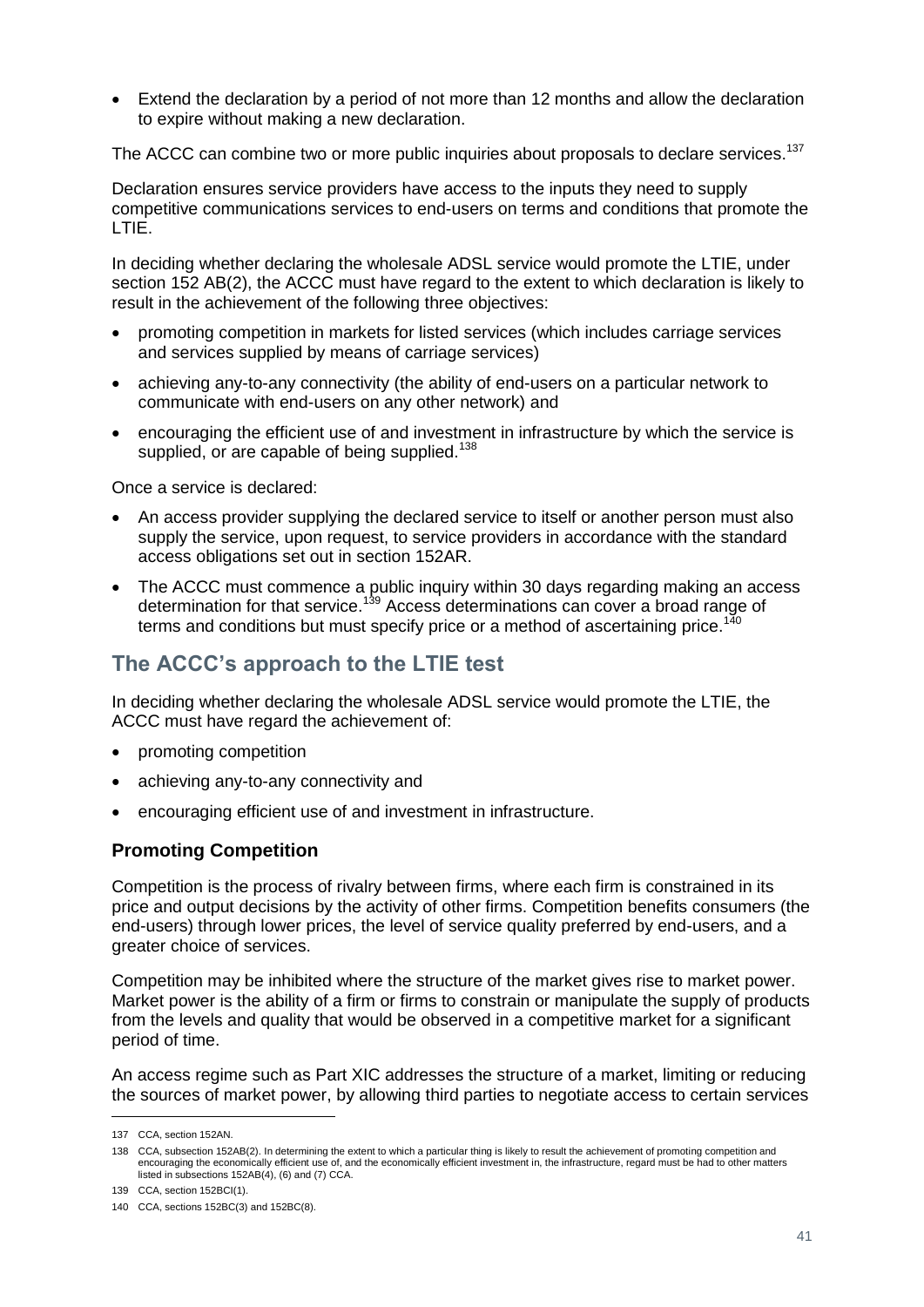on reasonable terms and conditions. Competition is promoted when market structures are altered such that the exercise of market power becomes more difficult. For example, barriers to entry may have been lowered (permitting more efficient competitors to enter a market and thereby constraining the pricing behaviour of the incumbents) or because the ability of firms to raise rivals' costs is restricted.

Subsection 152AB(4) of the CCA provides that, in determining the extent to which declaration is likely to result in the objective of 'promoting competition', regard must be had (but is not limited) to the extent to which declaration will remove obstacles to end-users of listed services gaining access to listed services.

Denying service providers access to necessary wholesale services on reasonable terms is a significant obstacle to end-users gaining access to services. Declaration can remove such obstacles by facilitating the entry of service providers, which promotes competition in markets supplying end-users.

When conducting a declaration inquiry, the ACCC is required under subsection 152AB(2) of the CCA to consider whether declaration of a service is likely to promote competition in relevant markets. The ACCC's approach to assessing this objective involves defining the relevant markets and assessing the level of competition in those markets. These concepts are explained below.

#### *Identifying relevant markets*

Section 4E of the CCA provides that the term "market" means a market in Australia for the goods or services under consideration, as well as any other goods or services that are substitutable for, or otherwise competitive with, those goods or services. The ACCC's approach to market definition is discussed in the ACCC's 2008 merger guidelines.<sup>141</sup>

Section 4E of the CCA provides that a market includes any goods or services that are substitutable for, or otherwise competitive with, the goods or services under analysis. Accordingly, substitution is key to market definition. The ACCC's approach to market definition in the 2008 merger guidelines focuses on two dimensions of substitution – the product dimension and the geographic dimension.<sup>142</sup>

Substitution involves switching from one product to another in response to a change in the relative price, service or quality of the product that is the subject of the inquiry. There are two types of substitution:

- demand-side substitution, which involves customer switching, and
- supply-side substitution, which involves supplier switching.

There may be associated switching costs or difficulties which, if significant, can impede the substitutability of products.

When considering whether a product is substitutable, the ACCC may consider customer attitudes, the function or end use of the technology, past behaviours of buyers, relative price levels, and physical and technical characteristics of a product.<sup>143</sup>

One of the methods the ACCC can use to determine if a product or service is a close substitute for the purposes of market definition is the hypothetical monopolist or 'SSNIP' test.<sup>144</sup> The test establishes an area of product and geographic space over which a hypothetical monopolist would likely impose a 'small but significant non-transitory increase in price' (SSNIP). A SSNIP in the context of the hypothetical monopolist test usually consists of

<sup>141</sup> ACCC, *Merger guidelines*, November 2008.

<sup>142</sup> Ibid, pp. 15–19.

<sup>143</sup> A useful list of information the ACCC may consider when identifying close substitutes to the relevant product is contained in the 2008 Merger Guidelines, p. 19.

<sup>144</sup> SSNIP stands for small but significant non-transitory increase in price.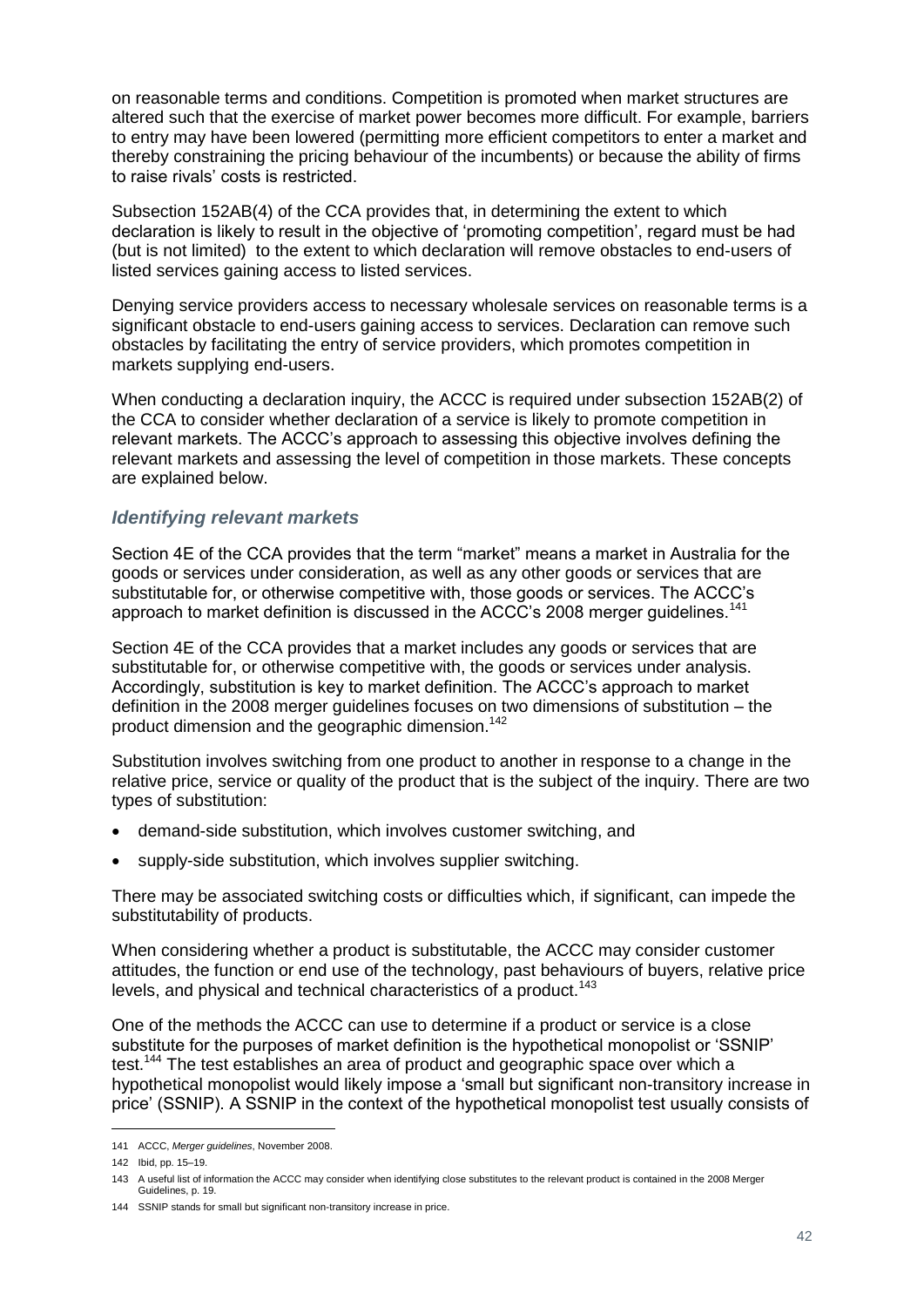a price rise for the foreseeable future of 5 to 10 per cent above the price level that would prevail under competitive market conditions.

Delineation of the relevant geographic markets involves the identification of the area or areas over which a carrier or carriage service provider (CSP) and its rivals currently supply, or could supply, the relevant product.

Part XIC of the CCA does not require the ACCC to precisely define the scope of the relevant markets in a declaration inquiry. The ACCC considers that it is sufficient to broadly identify the scope of the relevant market(s) likely to be affected by the declaration. Accordingly, a market definition analysis under Part XIC should be seen in the context of shedding light on how declaration would or would not promote competition and the LTIE in those markets.

#### *Assessing the state of competition*

Once the relevant markets have been defined, the next step in the analysis is to assess the state of competition in relevant markets. If competition is determined to be effective, then declaration of the eligible services is not likely to have an effect in terms of promoting further competition or the LTIE. In assessing the state of competition, the ACCC considers dynamic factors such as the potential for sustainable competition to emerge and the extent to which the threat of entry (or expansion by existing suppliers) constrains pricing and output decisions.

At the theoretical level, the concept of 'perfect competition' describes a market structure in which no producer or consumer has the market power to influence prices. Economic theory suggests that perfectly competitive markets have a large number of buyers and sellers, goods or services are perfect substitutes, all firms and consumers have complete knowledge about the pricing/output decisions of others and all firms can freely enter and exit the relevant market. In reality, these conditions are rarely found in any market or industry, even those where competition between rival firms is relatively intense.

The concept of 'effective competition' recognises the practical limitations of the theory of perfect competition, especially when applied to the fixed-line telecommunications markets. Some characteristics of effective competition are that it:

- is more than the mere threat of competition it requires that competitors are active in the market, holding a reasonably sustainable market position<sup>145</sup>
- requires that, over the long run, prices are determined by underlying costs rather than the existence of market power
- requires that barriers to entry are sufficiently low and that the use of market power will be competed away in the long run, so that any degree of market power is only transitory
- requires that there be 'independent rivalry in all dimensions of the price/product/service [package]',<sup>146</sup> and
- does not preclude one party from holding a degree of market power from time to time but that power should 'pose no significant risk to present and future competition'.<sup>147</sup>

These five factors are indicators of the extent to which competition constrains market participants to supply products and services of a given quality at prices that are based on efficient costs.

<sup>145</sup> Olivier Boylaud and Biuseppe Nicoletti, *Regulation, market structure and performance in telecommunications*, OECD Economics Studies, no. 32, 2001/1.

<sup>146</sup> Re Queensland Co-operative Milling Association Ltd and Defiance Holding Ltd (1976) 25 FLR 169.

<sup>147</sup> This is not intended to be an exhaustive list of the characteristics of effective competition.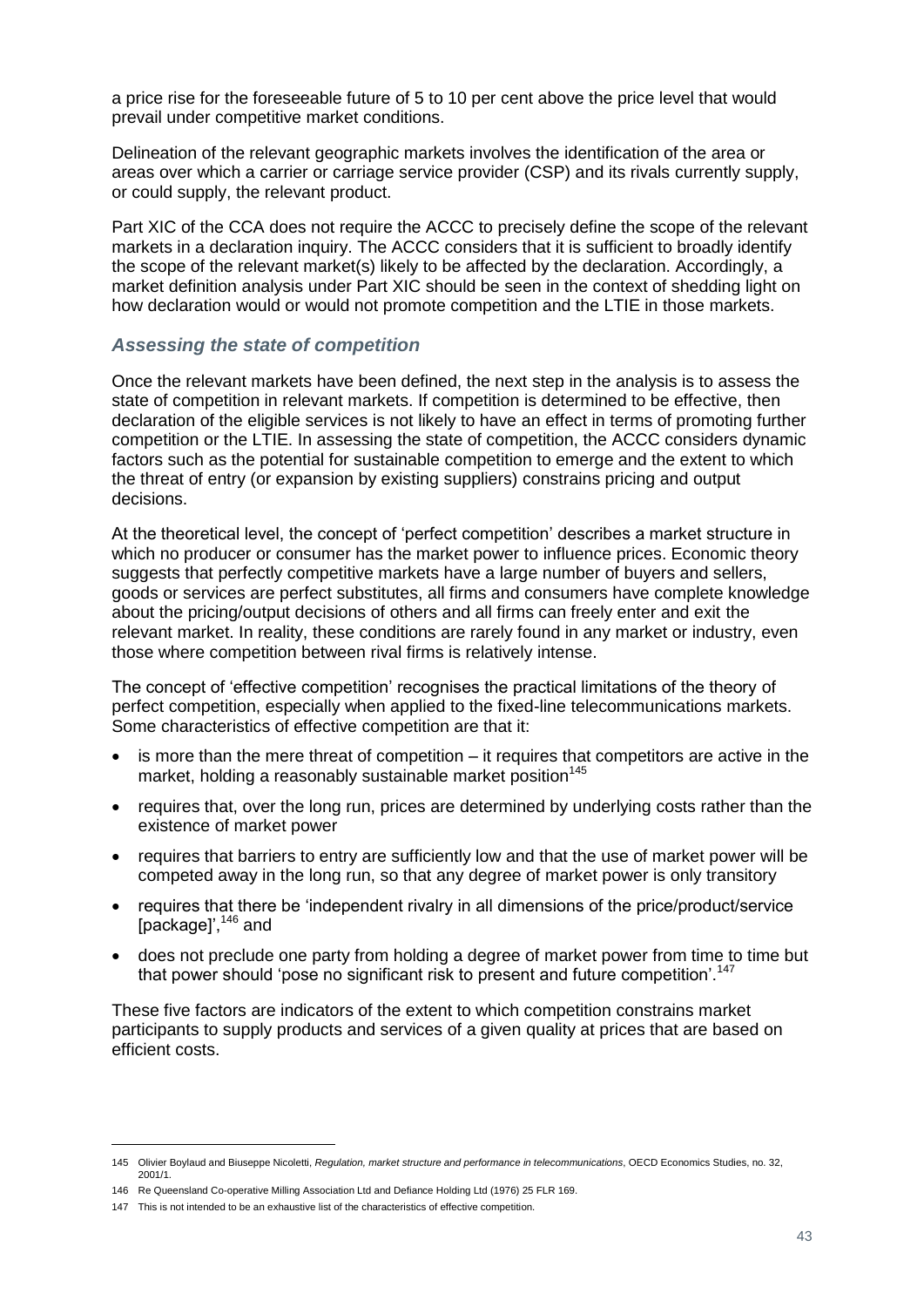When assessing whether effective competition exists in a relevant market, the ACCC examines certain structural and behavioural factors in the market, including but not limited to:

- structural factors, including the level of concentration in the market
- the potential for the development of competition in the market including planned entry, the size of the market and the existence and height of barriers to entry, expansion or exit in the relevant market
- the dynamic characteristics of the market, including growth, innovation and product differentiation as well as changes in costs and prices over time, and
- the nature and extent of vertical integration in the market.

Our assessment of the current state of competition during this review will be used to assist us in determining whether declaration will promote the LTIE.

#### *Assessing the impact of the declaration on relevant markets*

The next step is to assess the likely effect of the proposed declaration on competition in each relevant market. As noted above, subsection 152AB(4) requires regard to be had to the extent to which a particular thing will remove obstacles to end-users gaining access to listed services.

The ACCC generally considers it helpful to apply the future with and without test as one way to determine whether the LTIE will be promoted by declaration. The test will compare the likely future situation if the wholesale ADSL service was declared and the likely future situation without the wholesale ADSL service declaration before deciding which situation will promote the LTIE.

#### <span id="page-44-0"></span>**Any-to-any connectivity**

The objective of any-to-any connectivity is achieved when each end-user is able to communicate with other end-users, whether or not they are connected to the same telecommunications network.<sup>148</sup>

The any-to-any connectivity requirement is particularly relevant when considering services that require interconnection between different networks. When considering services which do not require user-to-user connections (such as carriage services that are inputs to an endto-end service or distribution services, such as the carriage of pay television), this criterion is generally less of an issue.

Subsection 152AB(8) states that the objective of any-to-any connectivity is achieved if, and only if, each end-user who is supplied with a carriage service that involves communication between end-users is able to communicate, by means of that service, with other end-users whether or not they are connected to the same network.

#### <span id="page-44-1"></span>**Efficient use of and investment in infrastructure**

In determining the extent to which declaration is likely to encourage the economically efficient use of, and investment in, infrastructure, subsections 152AB(6) and (7) of the CCA provide that regard must be had (but is not limited) to the technical feasibility of providing and charging for the services, the legitimate commercial interests of the supplier(s) of the services, and the incentives for investment in infrastructure.

Economic efficiency has three components:

<sup>148</sup> CCA, subsection 152AB(8).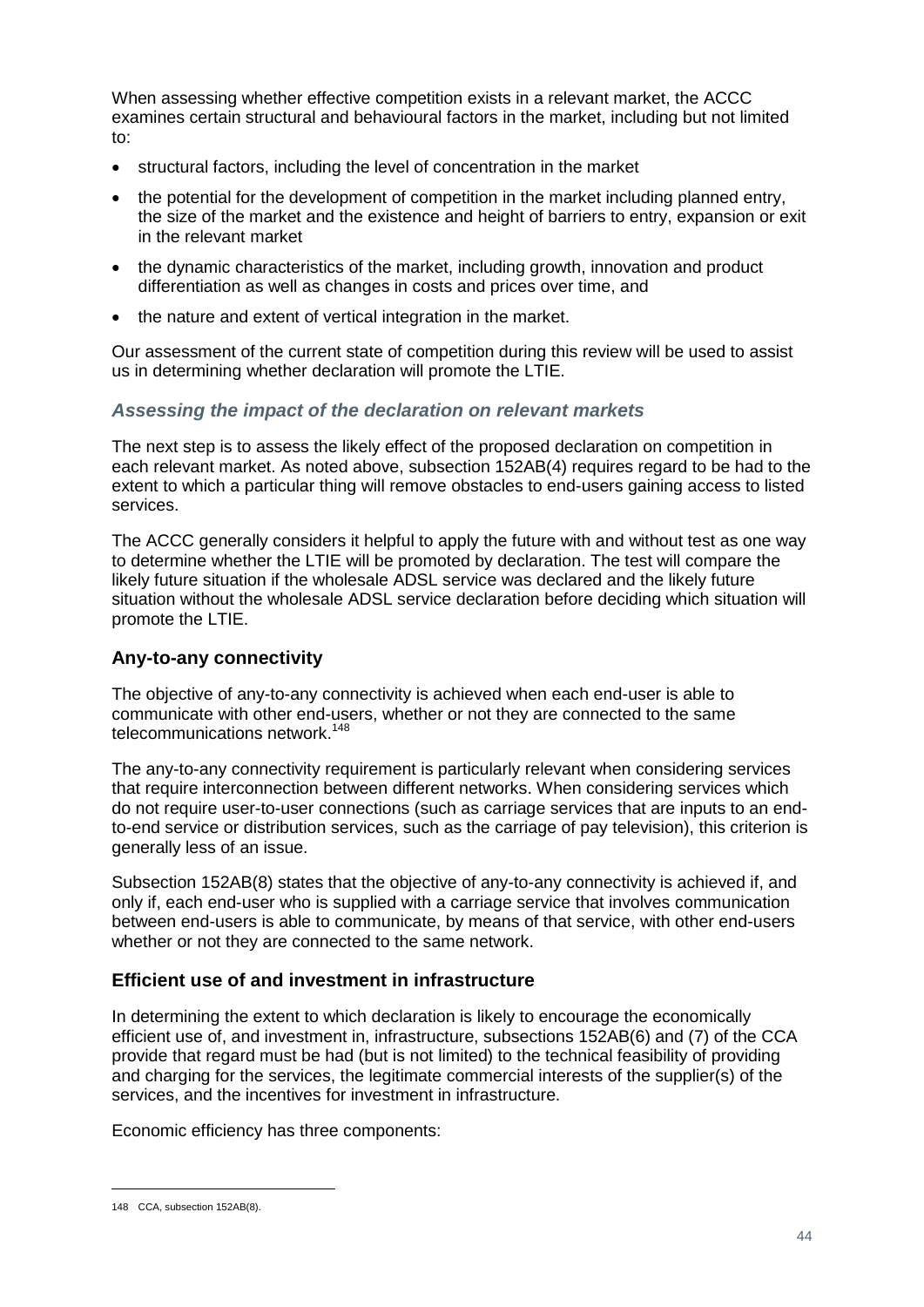- *Productive efficiency* refers to the efficient use of resources within each firm to produce goods and services using the least cost combination of inputs.
- *Allocative efficiency* is the efficient allocation of resources across the economy to produce goods and services that are most valued by consumers.
- *Dynamic efficiency* refers to efficiencies flowing from innovation leading to the development of new services or improvements in production techniques. It also refers to the efficient deployment of resources between present and future uses so that the welfare of society is maximised over time.

Facilitating access plays an important role in ensuring that existing infrastructure is used efficiently where it is inefficient to duplicate the existing networks or network elements. An access regime must not discourage investment in networks or network elements where such investment is efficient.

Paragraph 152AB(6)(a) requires the ACCC to have regard to a number of specific matters in examining whether declaration is likely to lead to achievement of the objective in paragraph 152AB(2)(e).

#### *Technical feasibility*

In assessing the technical feasibility of supplying and charging for a service, the ACCC considers:

- the technology that is in use, available or likely to become available
- whether the costs that would be involved are reasonable or likely to become reasonable, and
- the effects or likely effects of supplying and charging for the service on the operation or performance of telecommunications networks.

The ACCC assesses the technical feasibility of supplying the relevant service by examining the access provider's ability to provide the service and considering experiences in other jurisdictions. The ACCC will look to an access provider to assess whether it is technically feasible to supply the relevant service, and will also consider experiences in other jurisdictions.

#### *The legitimate commercial interests of the supplier*

An infrastructure operator's legitimate commercial interests relate to its obligations to the owners of the firm, including the need to recover the costs of providing services and to earn a normal commercial return on the investment in infrastructure. Allowing for a normal commercial return on investment provides an appropriate incentive for the access provider to maintain, improve and invest in the efficient provision of the service.

Paragraph 152AB(6)(b) of the CCA also requires the ACCC to have regard to whether providing access may affect the infrastructure operator's ability to exploit economies of scale and scope. Economies of scale arise from a production process in which the average (or per unit) cost of production decreases as the firm's output increases. Economies of scope arise where it is less costly for one firm to produce two (or more) products than it is for two (or more) firms to each separately produce the relevant products.

Declaration may be more likely to impact on an infrastructure operator's ability to exploit economies of scope than economies of scale. A limit in the capacity available to the owner may constrain the number of services that the owner is able to provide using the infrastructure and thus prevent the realisation of economies of scope associated with the production of multiple services. In contrast, economies of scale derive from the use of the capacity of the network and can be realised regardless of whether that capacity is being